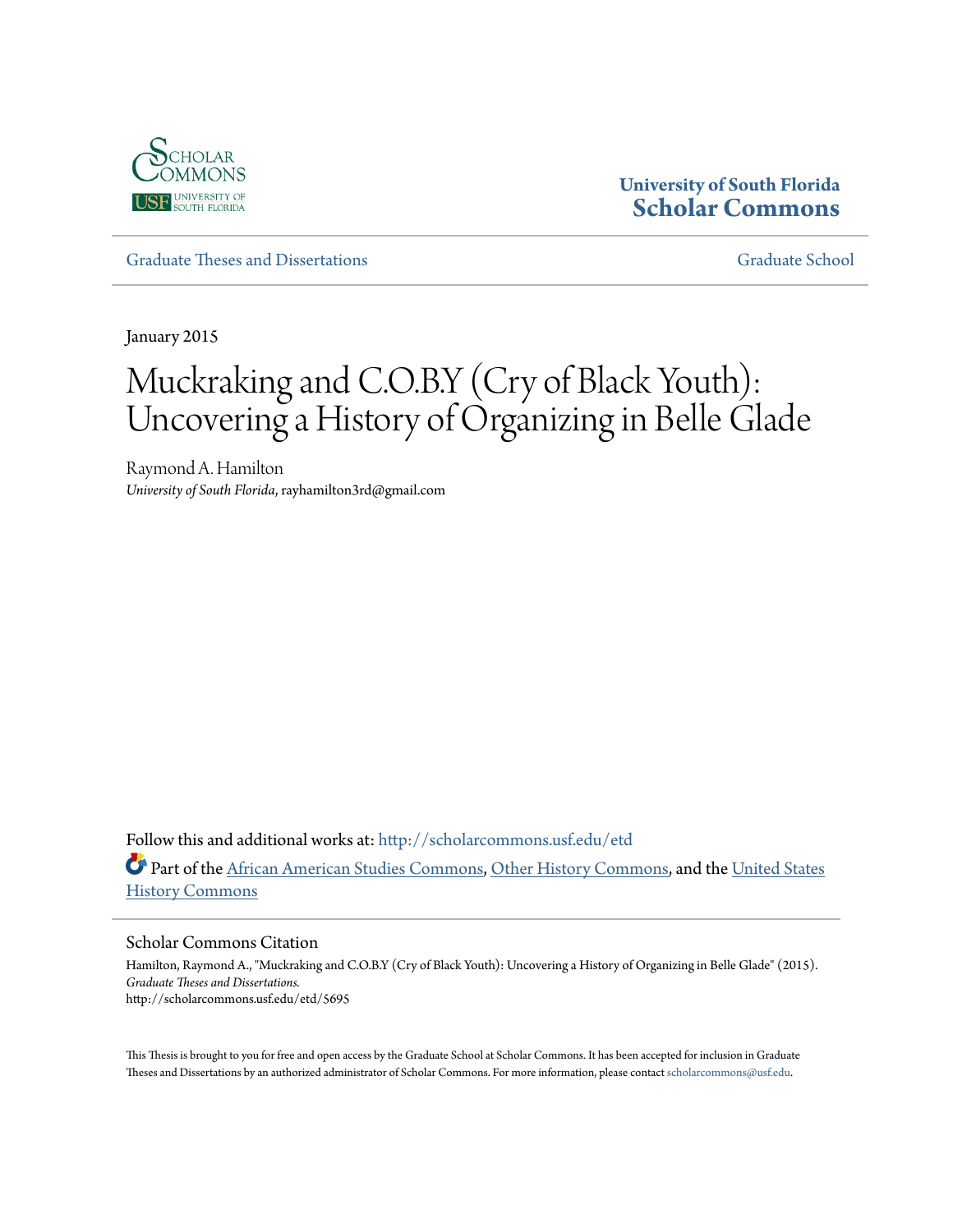Muckraking and C.O.B.Y (Cry of Black Youth):

Uncovering a History of Organizing in Belle Glade

by

Raymond A. Hamilton

A thesis submitted in partial fulfillment of the requirements for the degree Master of Liberal Arts Department of Africana Studies College of Arts and Sciences University of South Florida

Major Professor: Eric Duke, Ph.D. Cheryl Rodriguez, Ph.D. K. Stephen Prince, Ph.D.

> Date of Approval: May 5, 2015

Keywords: Black, Power, Florida, activism, Civil, Rights

Copyright © 2015, Raymond A. Hamilton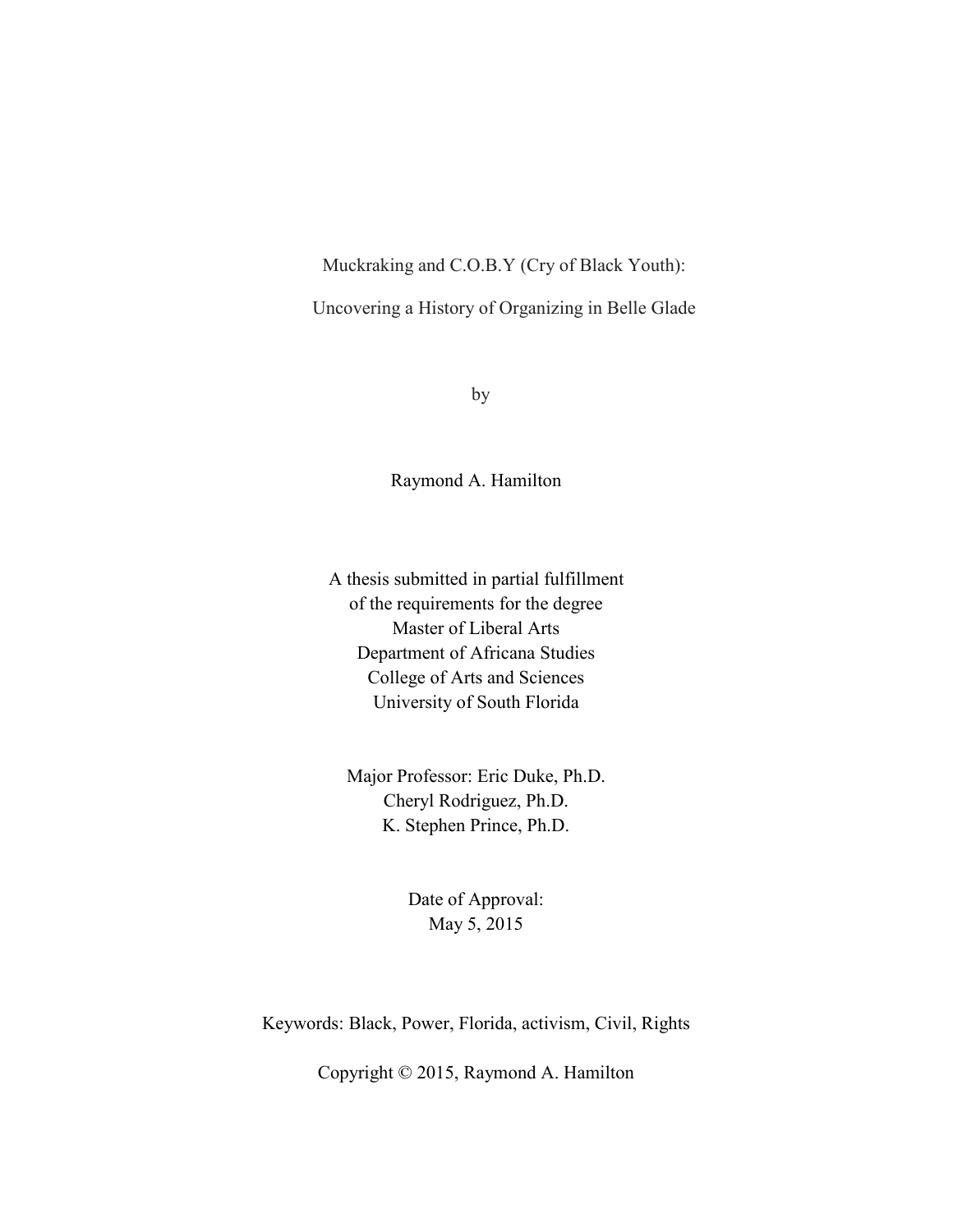#### **Dedication**

This thesis is dedicated to all of the people who encouraged, supported, and challenged me on the journey to attain my Master's Degree. My Mother and Father, thank you for instilling values in me which have shaped me into the man I am today. Niki, thank you for nudging me to begin this journey towards a higher degree; you have supported me in ways that for which I can never truly express my gratitude. Dr. Duke, Dr. Rodriguez, and Dr. Kissi, thank you for demanding more from me and pushing me to be better than I thought possible. Brandy, thank you for everything, I could not have come this far without you. The review sessions, the proofreading, bouncing ideas off of one another; all those things helped me to get to this point. Erica, thank you for bearing with me as I inched towards the finish line, words can never express my appreciation.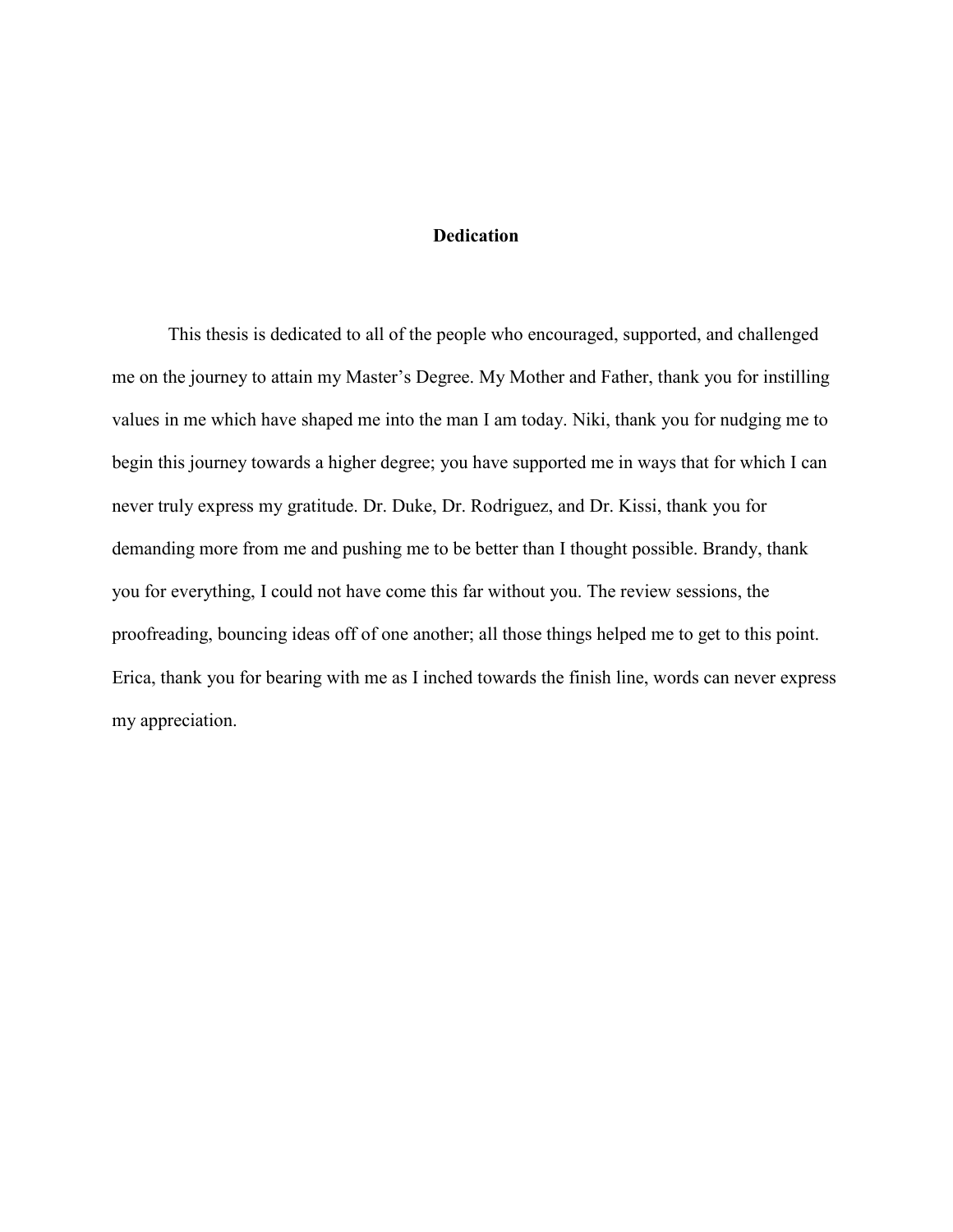## **Table of Contents**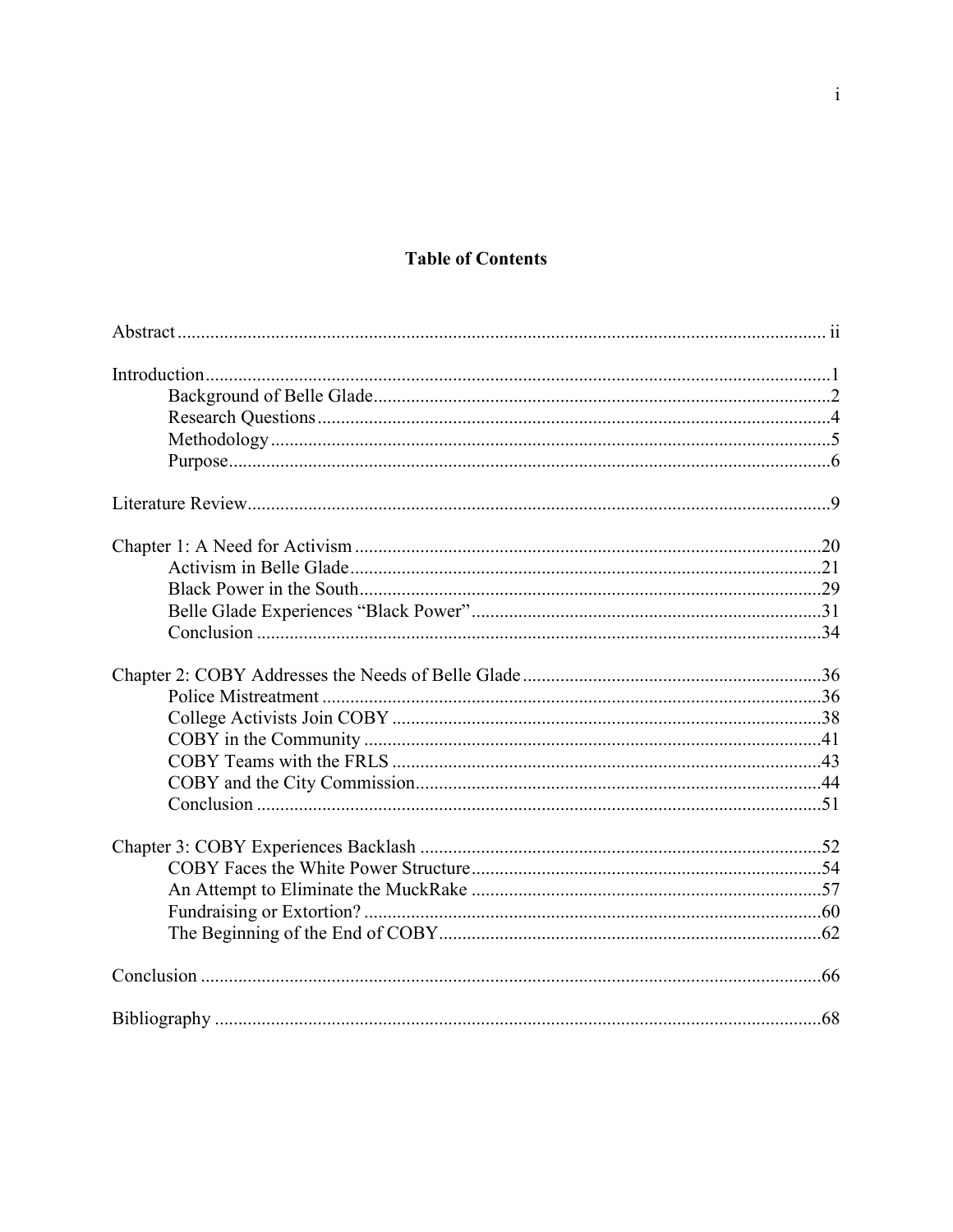#### **Abstract**

This thesis examines a local activist group in the rural town of Belle Glade, Florida during the late 1960s and early 1970s. This research falls in line with many New Black Power studies. These New Black Power studies challenge existing notions of the Black Power and Civil Rights eras and their relationship to one another. It challenges the timeframes, geography and ideology of both of the eras. This case study of a the group in Belle Glade is not the first to examine the similarities of the Black Power and Civil Rights eras, where many groups who affiliated with the Civil Rights Movement and shifted towards Black Power tactics, it does present an interesting dynamic of a group which self-identified as a Black Power group to an approach more associated with the Civil Rights Movement. The methods used in the in studying the COBY, the moniker of the group, included archival research from newspapers and city commission meeting minutes. Additionally, ethnographical research methods were also used in the form of personal interviews. This thesis will add to the scholarship of New Black Power studies by providing another example of groups in history which challenge existing notions of two distinct movements in the Civil Rights and Black Power eras.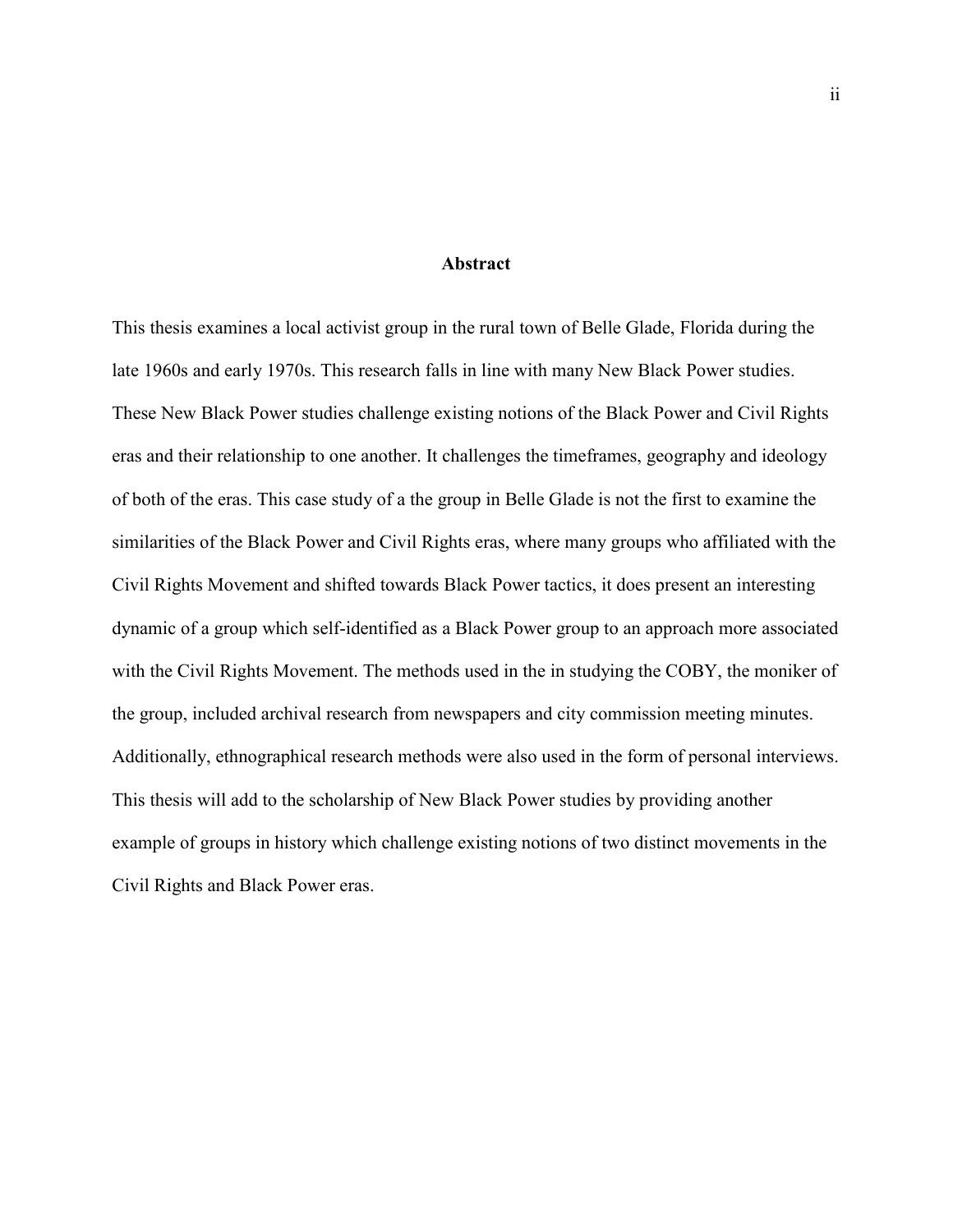#### **Introduction**

In the city hall of Belle Glade, Florida, for a special meeting for the city commission to hear grievances on the issue of police brutality, hundreds of citizens pile in. One by one they approach the microphone to relate their encounters with local police officers and perceived injustices they endure. Some relay stories of being arrested for cursing. Others tell accounts of being threatened with physical violence. Regardless of the injustice experienced at the hands of local law enforcement, the community organized and began to advocate for their rights. History has many eras in which this event can be placed. Recently, beginning in 2014 with the Black Lives Matter movement, scenes of organizing against police violence are commonplace, especially in major cities across the United States. This instance took place decades before, however, not in the 1960s, not in a major city but in a small, rural farming community in South Florida.

The 1960s and 1970s were decades that saw a great deal of activism in the United States. African American organizing for their rights took place in both decades. Belle Glade, Florida was one of those locations. In the late 1960s and into the first few years of then1970s, Belle Glade was the setting for organizing which attempted to thwart the existing status quo that relegated many of the black citizens of Belle Glade to second class status, including, but not limited to, police violence against its citizens. This thesis will examine how one group named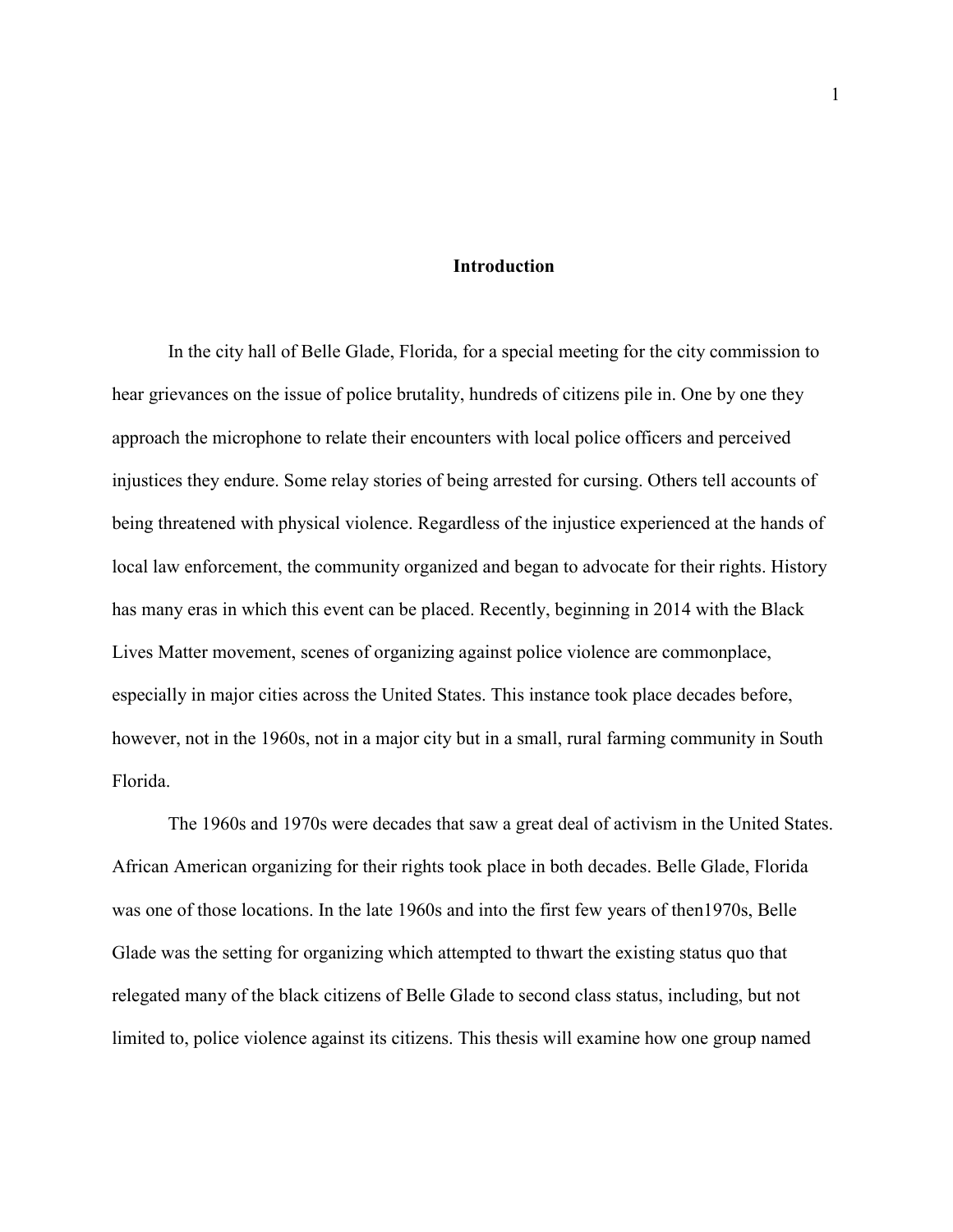Cry of the Black Youth (COBY), stood up to the white power structure in Belle Glade and served as the voice for the black community whose voices were often times silenced

#### **Background of Belle Glade**

.

Belle Glade, Florida is a small rural town in western Palm Beach County, situated towards the center of the State of Florida, at the southernmost tip of Lake Okeechobee. The city, along with one other city and two townships (Pahokee, South Bay and Canal Point) are collectively referred to as the "Glades" and less formally as the "Muck." Belle Glades sits 40 miles west of the Palm Beach County seat in West Palm Beach Florida. While West Palm Beach may conjure thoughts of pristine beaches and large homes, Belle Glade has no such scenery. Surrounded for miles by sugarcane and produce fields, leaving West Palm Beach and driving the 40 miles west seems like entering a different world. A community whose economy relies on agriculture from a few large farms and sugar corporations is rife with poverty. The area is given the name the "Muck" due to the rich black soil to which the area owes is agricultural successes. The motto of the city of Belle Glade is "Her Soil is Her Fortune," attesting to the fact that a large percentage of the industry, and subsequently the jobs, in Belle Glade are due to the muck. Though agriculture may be the lifeblood of the area, it leaves the economy successful only seasonally. Drawing parallels between the antebellum South and its plantation economy and the agriculturally based economy of Belle Glade, controlled by a few wealthy farm owners, would not be a far reach, not only in the 1960s and 1970s but presently. There are sometimes in the area when much of the agriculture us out of season and therefore so are the jobs. Data reports that the area's average per capita income has, since before 1970 through today, been only slightly above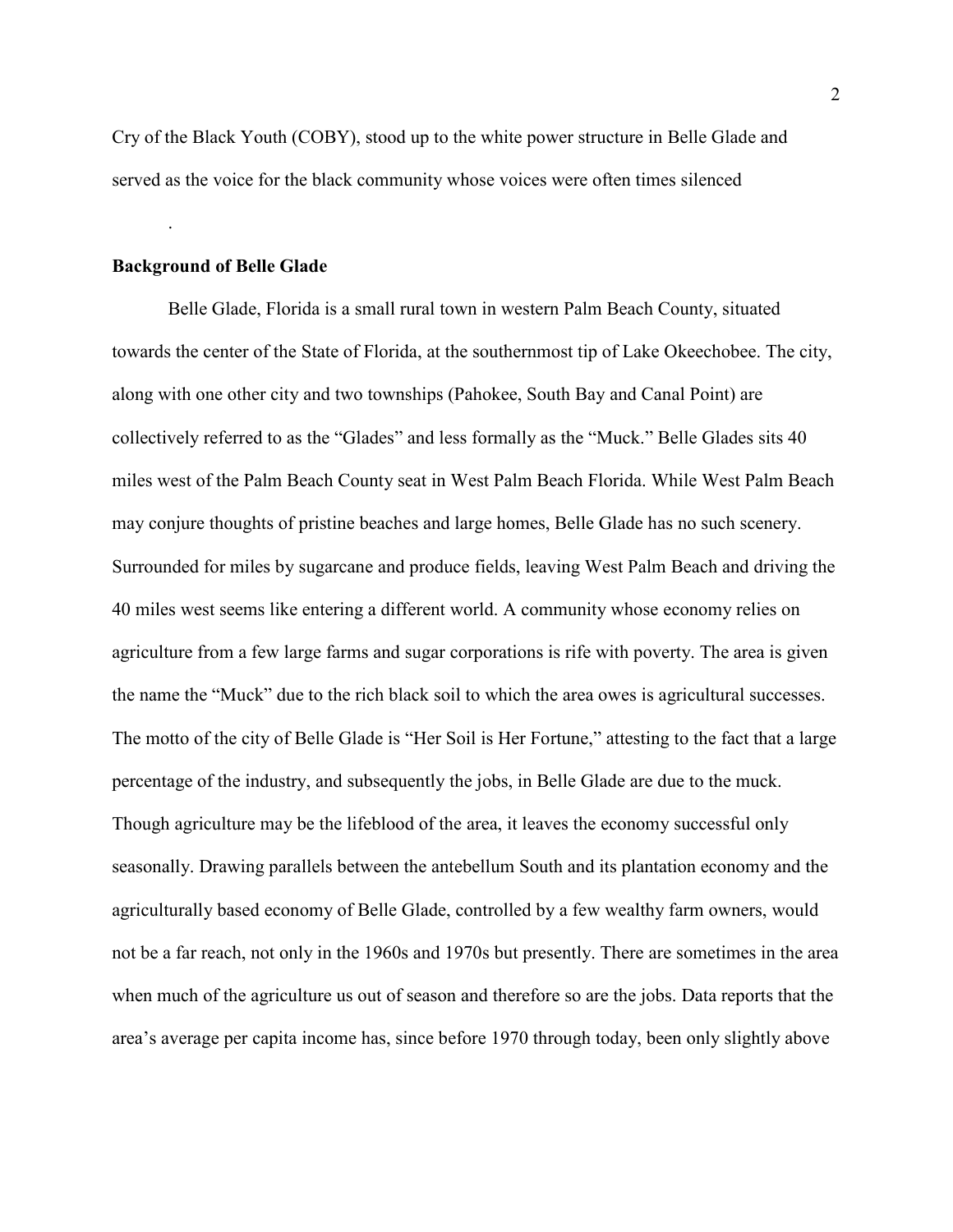the national poverty line. In comparison, the average per capita income in the County seat of West Palm Beach is almost double that of Belle Glade in the census years.<sup>1</sup>

In 1970, the population of the city was just over 15,000 with fifty-three percent of the population "Negro." These figures do not include much of the migrant worker population who traveled around the county following the agricultural seasons and the jobs they provided which would increase the Negro population significantly. The issue of who would count as citizens would be raised again when the racial issues which affected the city were brought to the attention of the city commission and issues such as citizenship in regards to voting were raised.

The area has had an extended history of racial tensions, most often between the white farm owners and the black workers. Even when statutes on desegregation were passed in the state, Belle Glade seemed to be behind. For example, the state passed a law following the Supreme Court ruling, that all counties must "end segregation of schools with all deliberate speed," in 1957, yet Belle Glade's schools were not integrated until 1971, and even then it faced much backlash specifically from the white community. This was typical of many of the areas in the Deep South, but not necessarily South Florida. Voting rights was another issue which divided Belle Glade along racial lines. While the Voting Rights act of 1965 was passed nationally, there were groups advocating for some of those same rights in Belle Glade even in 1968. Many of the large farms that controlled the agriculture in the area had housing for the workers, much of which was subpar, strikes and riots concerning the housing, many of which involved claims of racial issues, span back until the mid-1950s in Belle Glade.

Overall, there are a few issues which make Belle Glade an important setting for the case study in this research. Its isolation from the rest of the county allowed for many of the issues

 $\overline{a}$ 

<sup>&</sup>lt;sup>1</sup> The Census years referenced are 1970, 1980, 1990, 2000, and 2010. U.S. Census State and County Quick Facts.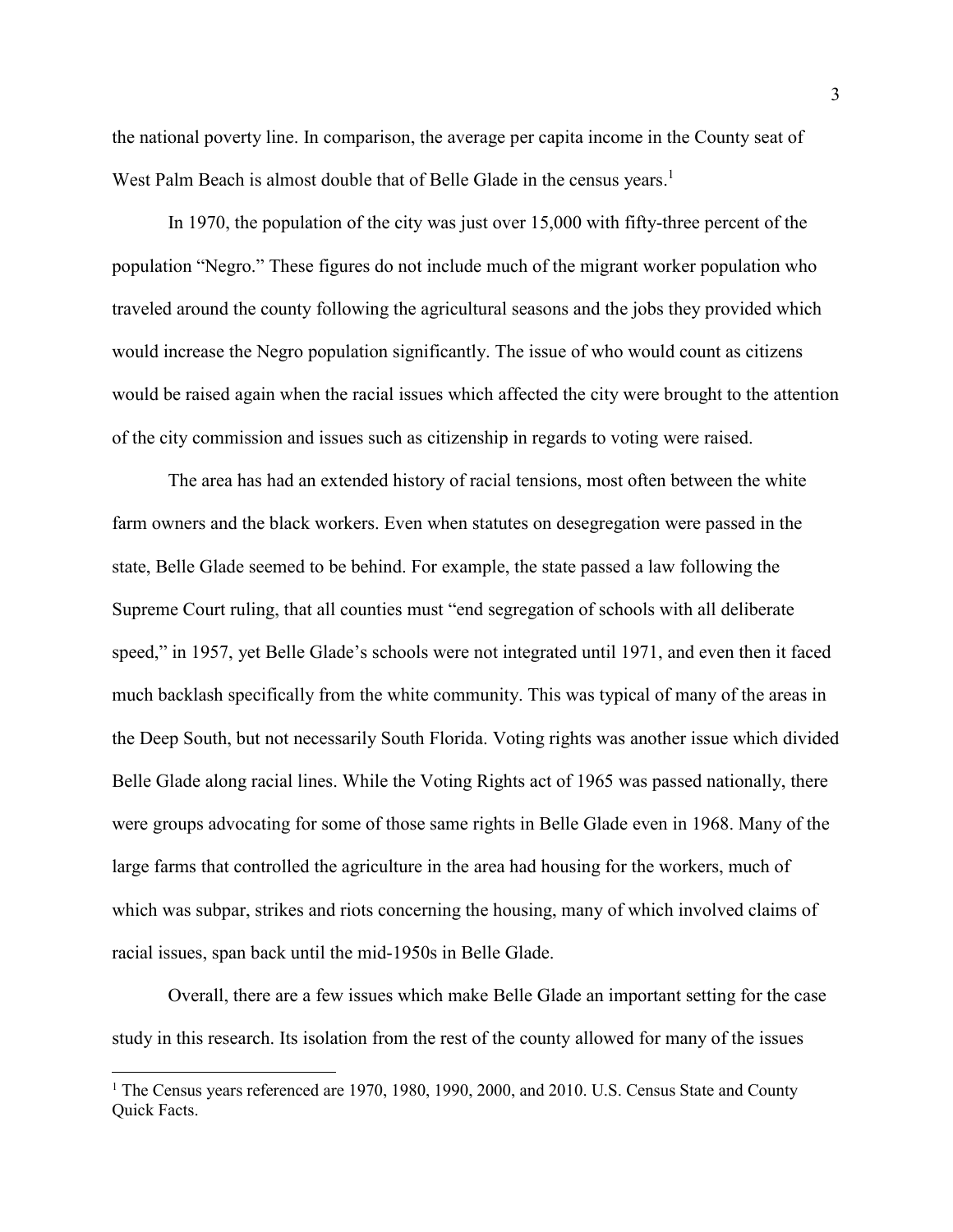facing the city to remain outside the realm of the county and relegated to the decisions of the city commission. The poverty issues in the city set the stage for activism within the human rights struggle. The racial issues which faced the city along the lines of human rights concerns like housing, education and autonomy was another. Finally, the breakdown of white to black population, even without including the migrant workers who were not in the city for the entire year, laid the grounds for activism regarding representation in city government. The group that would be at the center of much of this activism, albeit for a short period of time, was COBY.

#### **Research Questions**

l

 Initially there were several questions regarding Belle Glade that could have been examined. The plethora of dynamics that intersect in Belle Glade could be approached from numerous different angles. Intra-racial including the migrant versus permanent black population of Belle Glade is one angle. International issues regarding the laborers, mainly from the Caribbean, which came to the city seasonally to work in the fields is another issue, especially since there were several documented cases of organizing, unionizing and even going on strike.<sup>2</sup>

 The questions which can be raised about the aforementioned dynamics in Belle Glade are numerous, but the focus of this research will be on the activism that occurred within the city and in direct relation to the city commission which was the governing body of the city of Belle Glade. The questions which guide the research of this thesis are: What dynamics in Belle Glade

<sup>&</sup>lt;sup>2</sup> The farmworkers formed a union which encompassed many migrant workers across Florida and other places in the United States. There were also two cases of Jamaican cane cutter strikes which took place at the sugar plantations in and around Belle Glade. The questions raised from the intersectionality of these forms of activism and the activism which took place in Belle Glade within the city for the more permanent residents are extensive and cannot be answered in within the confines of this thesis. The group which is the focus of this research was involved directly with many of the migrant groups. These areas are definitely worth exploring and I plan on delving into those dynamics as part of a more extensive study in the future, perhaps as part of a dissertation.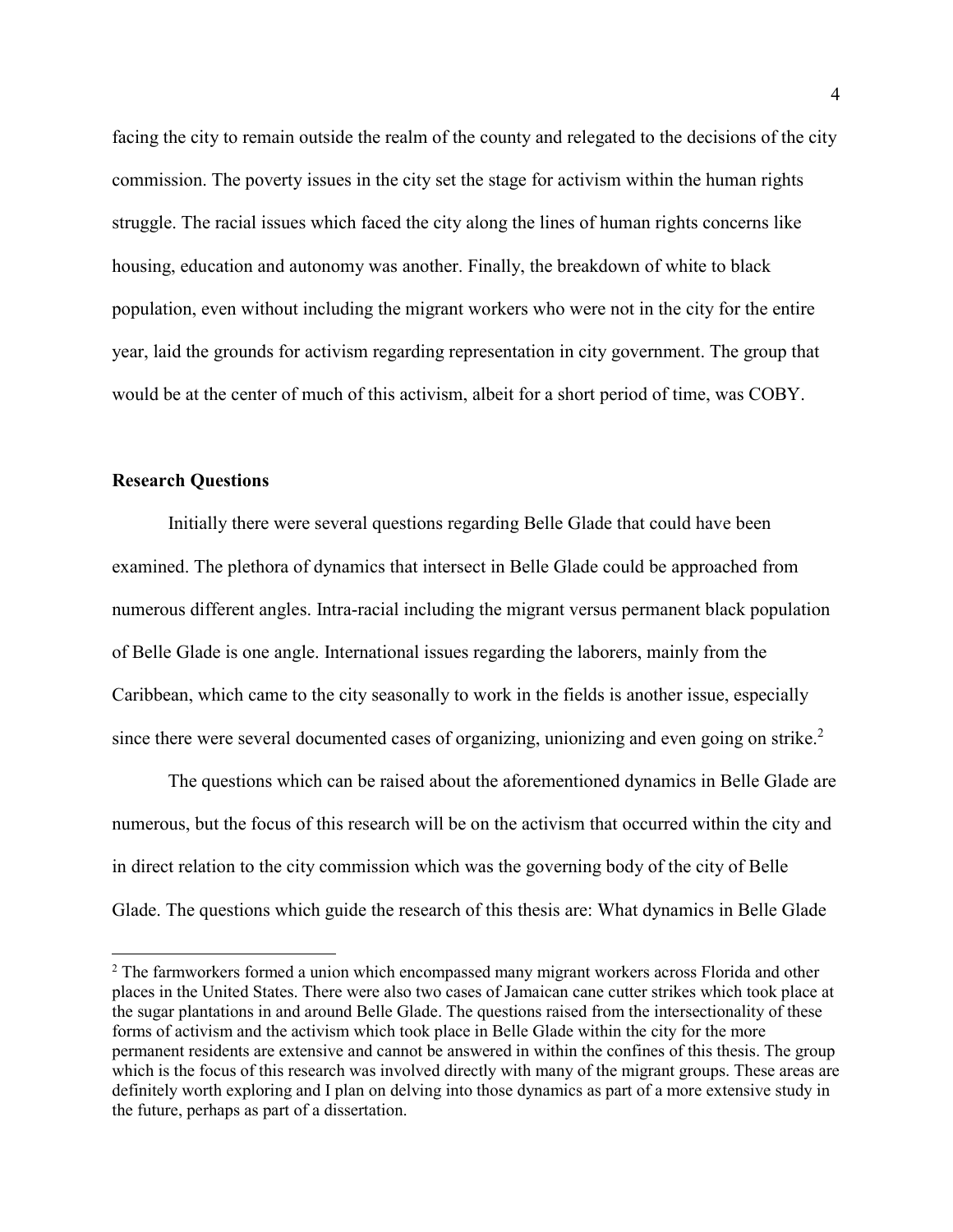created the need for activism for the black community in Belle Glade (including race relation and human rights issues)? What forms of activism took place in Belle Glade? Was any activism effective at creating change? What challenges did those who advocated for the black community in Belle Glade face?

#### **Methodology**

 When attempting to answer the questions which guide this research, archival research was a major focus. Database searches on activism and protest brought some of the activism from the 1960s to the forefront. Newspaper articles were a major source of information. Both the Belle Glade newspaper and the county newspaper provided a great deal of information regarding the Belle Glade and the activism which took place there in the 1960s.

Additionally, city commission meeting records proved to be the most invaluable source however. Spending hours in the city hall of Belle Glade combing through the meeting minutes from the years which came up in my newspaper articles provided a great deal of insight into what happened in Belle Glade in the 1960s. Reading through the minutes to find any of the issues which were related to racial issues in the city proved fruitful. Advocacy groups which made appeals to the city commission showed up in the mid-1960s and again in the late 1960s and early 1970s. The city commission meeting minutes were the first exposure to COBY for this research, which eventually led back to more newspaper articles.

Outside of the city commission meeting minutes, the record keeping from the era of study in Belle Glade became less meticulous. Sources on some of the city's interracial committees were never located. Copies of newsletters used by the advocacy group also eluded this research.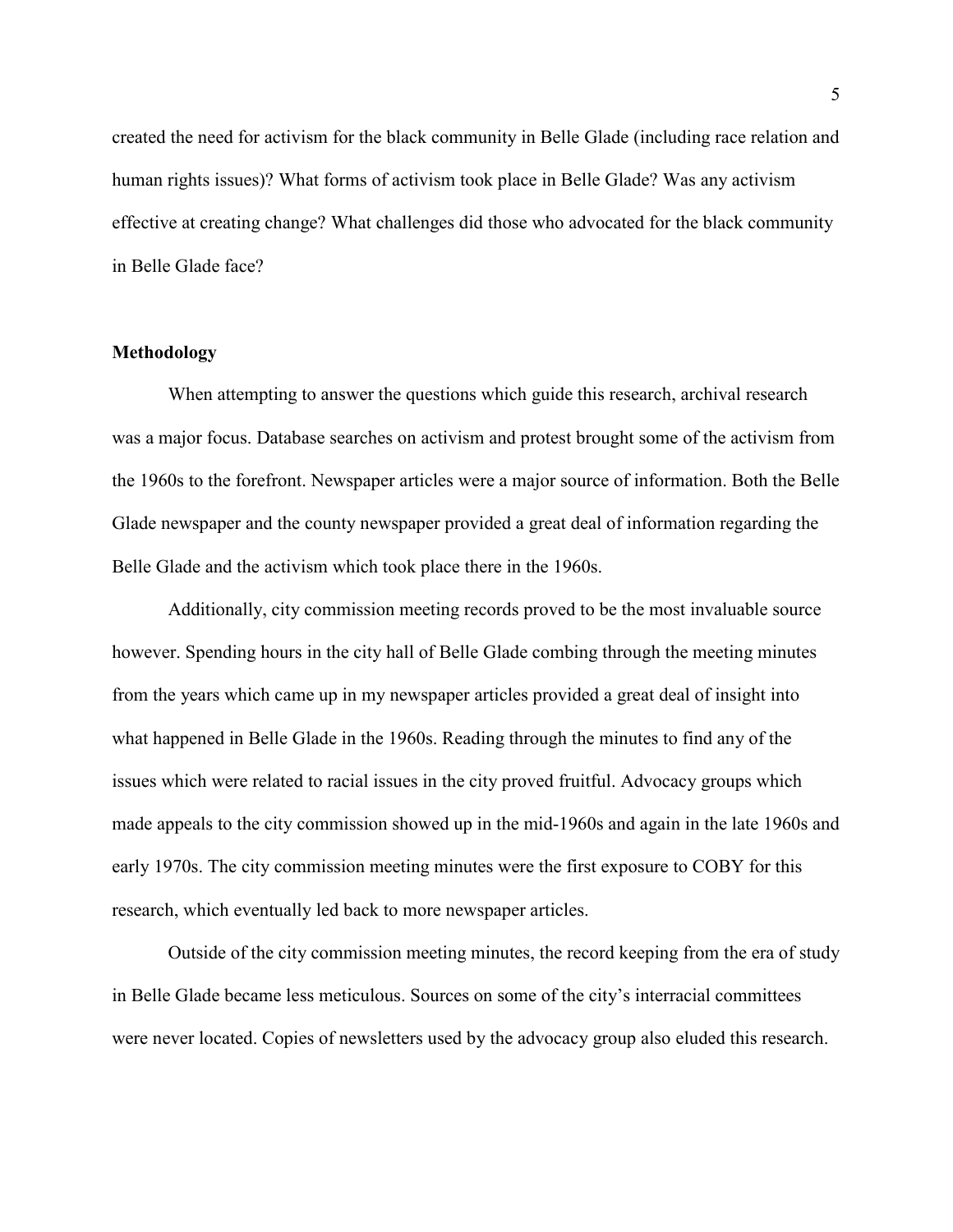The second methodology which was used was personal interviews. The group which is the focus of this research had many leaders. Many of those leaders did not want to speak on the issues which faced Belle Glade. However, one of the founders of the group provided an interview which helped fill in some of the blanks. Additionally, a law enforcement officer from the time covered in this research also granted an interview. Finally, a member of the legal firm which worked hand in hand with the activist group which this research focused on provided and interview as well.

#### **Purpose**

The purpose of this thesis is fourfold. First, my research on the Black freedom struggle in Belle Glade adds to the growing scholarship on grassroots organizations and the local dimensions of the Civil Rights Movement. Local organizations advocating for the rights of the black community is one of the main characteristics of the grassroots organizing. Often times these grassroots movements were not initially associated with any of the more visible national groups such as the NAACP. As a matter of fact, this research will show little involvement by that group in Belle Glade until after their local level organizing had begun. Creating a more complex picture of the Civil Rights Movement, COBY, from Belle Glade will add to current scholarship on the local level organization which paints a more comprehensive picture of the Civil Rights Movement.

Secondly, this study demonstrates how local activism simultaneously employed philosophies and tactics associated with both the Civil Rights and Black Power movements. The examination of the activism which occurred in Belle Glade in the late 60s and early 70s represents a cross section of activism that merges many of the characteristics of the Black Power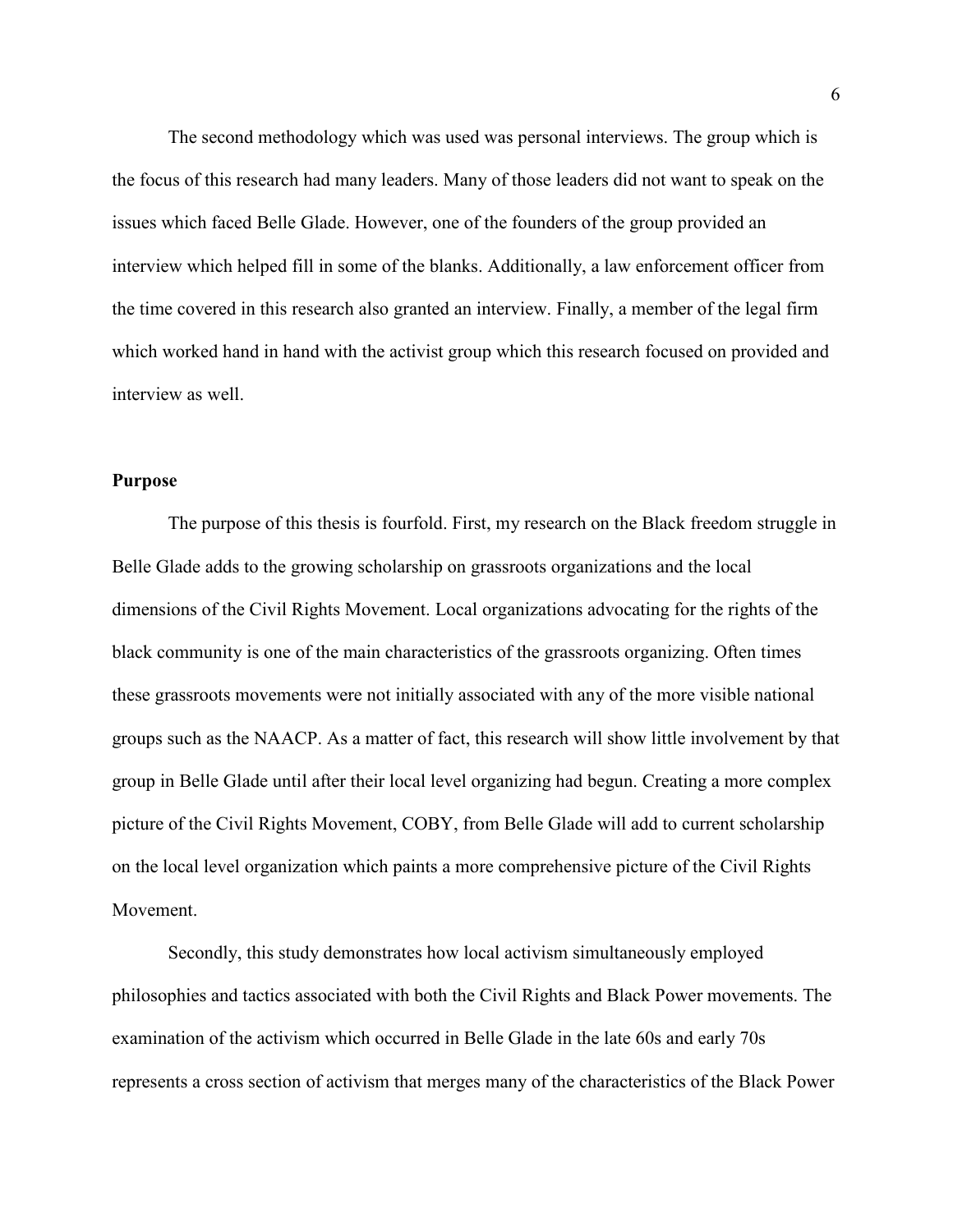Movement with those of the Civil Rights Movement. The militancy and separatism of COBY employed many of the characteristics associated with Black Power while protecting and fighting for the rights of the black citizens of Belle Glade. At the same time, they utilized peaceful protest and petitions for change by local government that would benefit the black community, very similar to the characteristics of the Civil Rights Movement. The group, while working in the years which followed the traditional period of the movement, did promote many of the ideals of the Civil Right group which are included in traditional period scholarship. They fought for fair housing, representation in local government, and the franchise. COBY's history further challenges the notion that the Black Power Movement represented the end of the decade long advances made in regards to interracial relations. It shows that the ideologies and tactics of both Civil Rights and Black Power were more closely related than traditional scholarship on both movements assume. COBY represents an intermingling of the two related movements rather than a purely dichotomous relationship of two separate developments.

Thirdly, the history of COBY in Belle Glade challenges the traditional periodization of the Civil Rights Movement. COBY organized in the beginning of 1969 and was active through 1971. Although traditionally considered the Black Power era, as noted above, they displayed characteristics of both Civil Rights and Black Power eras. This is specifically related to COBY in that they initially identified as a Black Power groups which practiced autonomous methods that many Black Power organizations adopted, and then shifted towards an approach in which they worked within the system, specifically with the City of Belle Glade city commission, to get laws changed in order to improve the issues faced by the black community in Belle Glade, an approach more popular in Civil Rights era activism.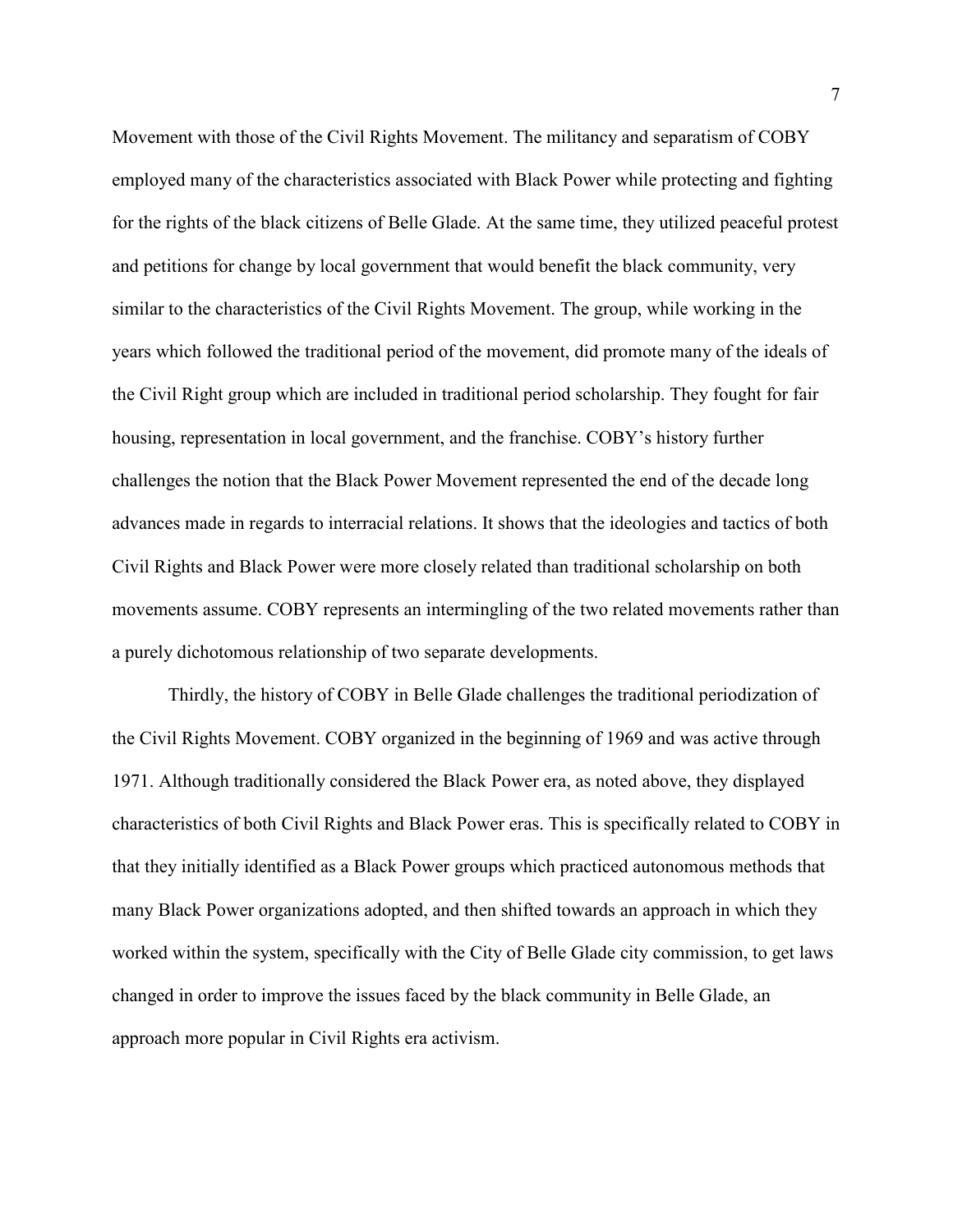Muckraking and COBY also challenges the traditional geographic parameters of both the Civil Rights and the Black Power movements. Despite being a part of the U.S. South, scholarship on the Civil Rights Movement in Florida, particularly southern Florida, lags behind in the number of studies of many other southern states more associated with these freedom struggles. Therefore, this research on COBY, an organization which fought for the rights of the black citizens in a small, rural town in South Florida adds another example of grassroots organizing to the historiography from an area that is underrepresented. Likewise, the group's militant focus with an initially separatist approach provides a glimpse into characterizations often associated with Black Power groups.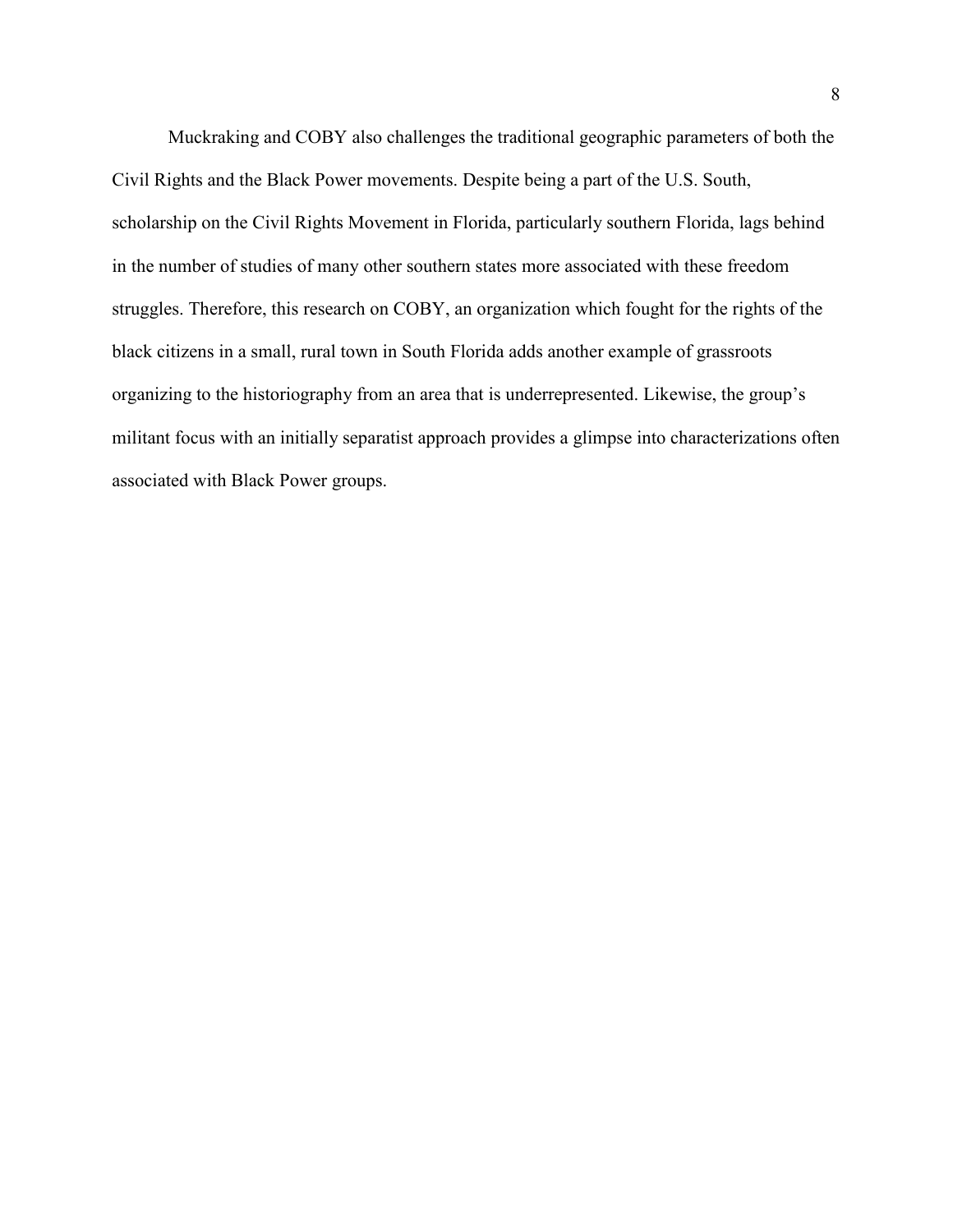#### **Literature Review**

Civil Rights and Black Power are both movements that stir memories and emotion on many levels. Both evoke images of race relations between whites and blacks, represent challenges to the existing status quo of the white power structure, and sought to provide improved opportunities for black people in the United States. These movements are not often presented as parallel to one another but rather in succession to each other. In many cases Civil Rights and Black Power are presented as dichotomous and separate. In more recent years there have been several authors which challenge some of these traditional notions. New Black Power Studies focus on the ideologies of both Civil Rights and Black Power were used simultaneously. This thesis fits in with the scholarship that challenges the notion of two separate ideological movements.

New Black Power Studies addresses many of the misconceptions of the traditional scholarship. First, both are more complex than the general assumptions associated with them; Secondly, they are more closely linked than many of the common facts would dare present. Finally, the two movements are in actually a collection of smaller movements which occurred nationwide. While the events of Civil Rights and Black Power are often assumed to be part of grand scale mass organization by national groups, there is also large amount of local level organizing that took place. These local and grassroots movements have increasingly become the focus of recent scholarship on both Civil Rights and Black Power as part of the larger Black Freedom Struggle.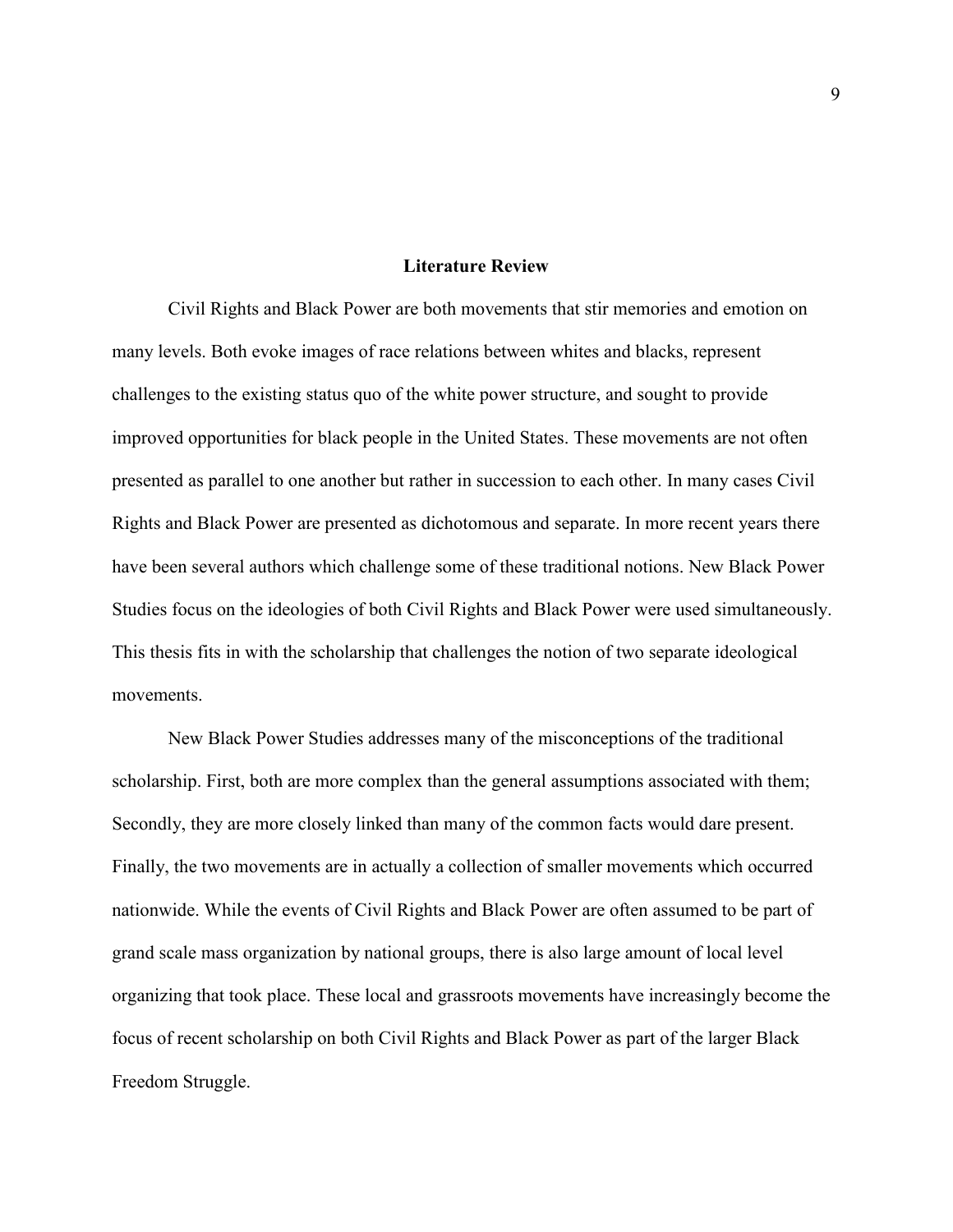There are several accepted and widely distributed misconceptions about both movements in older scholarship. The Civil Rights Movement is often presented as a specific period in American history that began in 1954 and conveniently wrapped up just over a decade later in the year 1965. As Jaquelyn Dowd Hall notes in her article "The Long Civil Rights Movement," the popular Civil Rights Movement, covers the period *Brown v. Board of Education* that outlawed segregated schools through the Selma March that lead to the Voting Rights Act of 1965.<sup>3</sup> Much of the historiography of the movement also presents it as a homogenous movement in which all black people played a part with the same mindset. Nonviolent protests engaged in civil disobedience aimed to change laws that would improve the status of black people specifically in the fight against Jim Crow and Disfranchisement, primarily in the U.S. South. Another characteristic of much of the existing scholarship outside of the past two decades of scholarship, also takes a "top-down" approach to analyzing the Civil Rights Movement. Charismatic leaders who, despite long odds and with the backing of the church, paved the way for most black people to gain freedoms and rights they had been previously denied with the eventual aid of the federal government. Large scale organizing led by national groups which preached a common ideology across the nation is the presented as the basis for the movement. The historiography of the Civil Rights Movement is also restricted regarding geography. The Jim Crow South is the home of the Civil Rights Movement. Deep South states like Alabama, Mississippi, Georgia and Louisiana are presented as the home to much of the movement's anecdotes and analysis, while places peripheral to the South such as Florida are often overlooked the annals of Civil Rights history.

Such histories of the Civil Rights and Black Power eras represent only a portion of the history of these movements and the actual reach and impact that they had in the United States,

 $\overline{a}$ 

<sup>3</sup> Jacquelyn Dowd Hall, "The Long Civil Rights Movement and the Political Uses of the Past," *Journal of American History* (2005): 1233.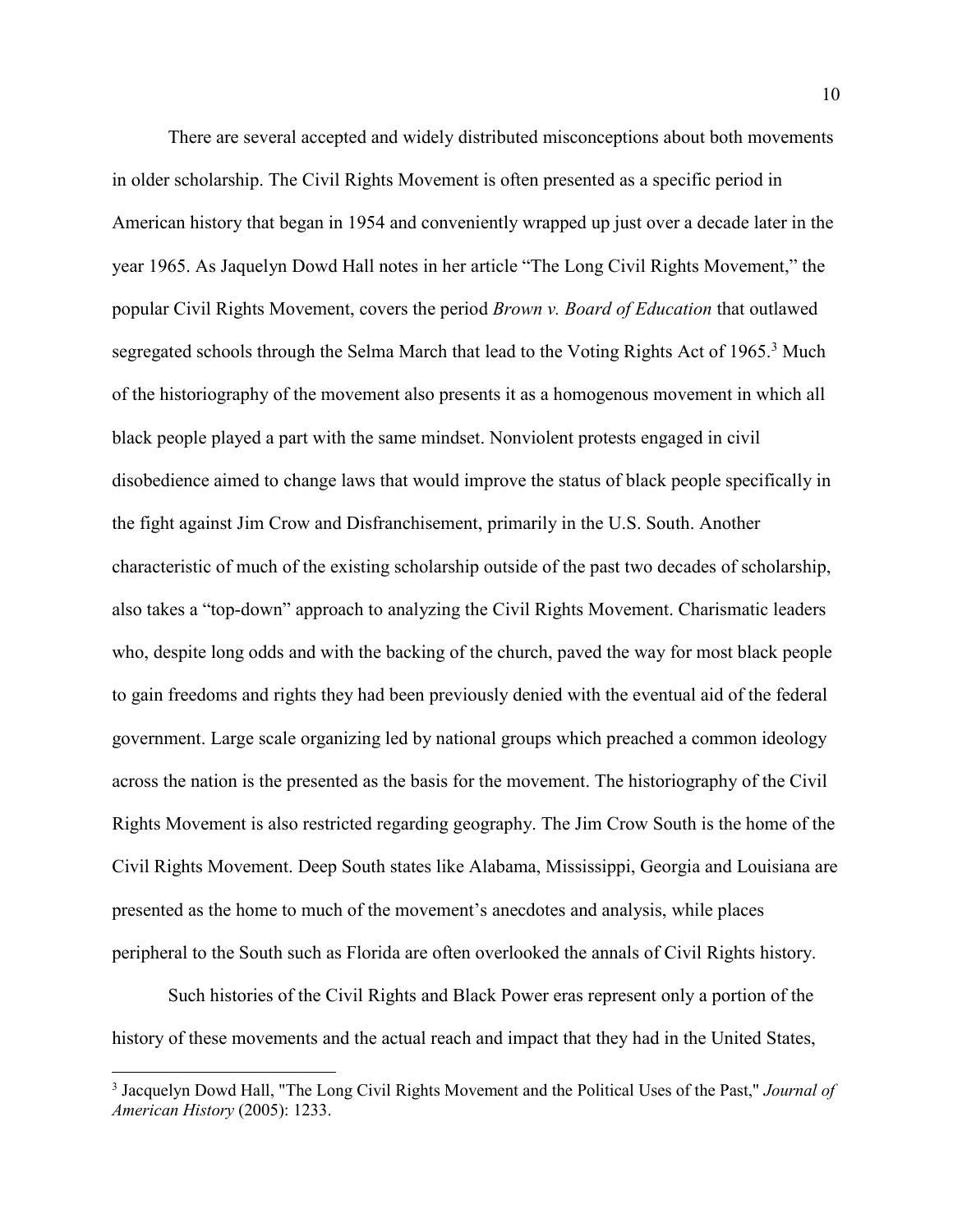chronologically, ideologically and geographically. Additionally, these two movements overlap and coincide in many ways not necessarily identified in the popular versions of history. In recent years, scholarship on these eras have presented a more comprehensive picture of the Civil Rights and Black Power Movements and challenged the focus and notions of two distinct periods.

Jaquelyn Dowd Hall argues the civil rights activism of 1954-1965 is but a part of a Long Civil Rights Movement which spans back to the New Deal Era and pushes forward to the 1970s in which it inspired a "movement of movements".<sup>4</sup> This challenges popular chronologies and views of the Civil Rights Movement such as Bayard Rustin's neatly packaged decade of the Civil Rights Movement between the mid-1950s and the mid-1960s - the "classical period of the movement." Historiography of the Civil Rights Movement has not included the context which preceded and followed the decade of the 1954 *Brown vs. Board of Education* decision and concluding with the passage of the *Civil Rights Act* and *Voting Rights Act* of 1964 and 1965, and many times excluded the events leading up to or following this decade.<sup>5</sup> Black Americans have been fighting for 'civil rights' they have been denied for many years. In her book *Freedom Struggles*, Adrian Lentz-Smith chronicles the attempts that Black American soldiers around World War II, made at gaining full citizenship and the rights that accompanied that citizenship.<sup>6</sup> After experiencing the interaction of both black and white soldiers from other nations worldwide, black soldiers began to fight the status quo that relegated them to second class citizens at home while others accepted them as brothers in arms on the warfront.<sup>7</sup> These struggles mirror many of

<sup>4</sup> Hall "Long Civil Rights," 1235-1236

<sup>5</sup> Hall "Long Civil Rights," 1235-1236

<sup>6</sup> Adriane Danette Lentz-Smith, *Freedom Struggles African Americans and World War I*. (Cambridge, Massachusetts: Harvard UP, 2009).

<sup>&</sup>lt;sup>7</sup> These are not the only cases which challenge the traditional scholarship. Ortiz challenges this by examining the activism for human rights in Florida following emancipation in his book *Emancipation Betrayed*. Paul Ortiz, *Emancipation Betrayed,* (Oakland: University of California Press, 2005).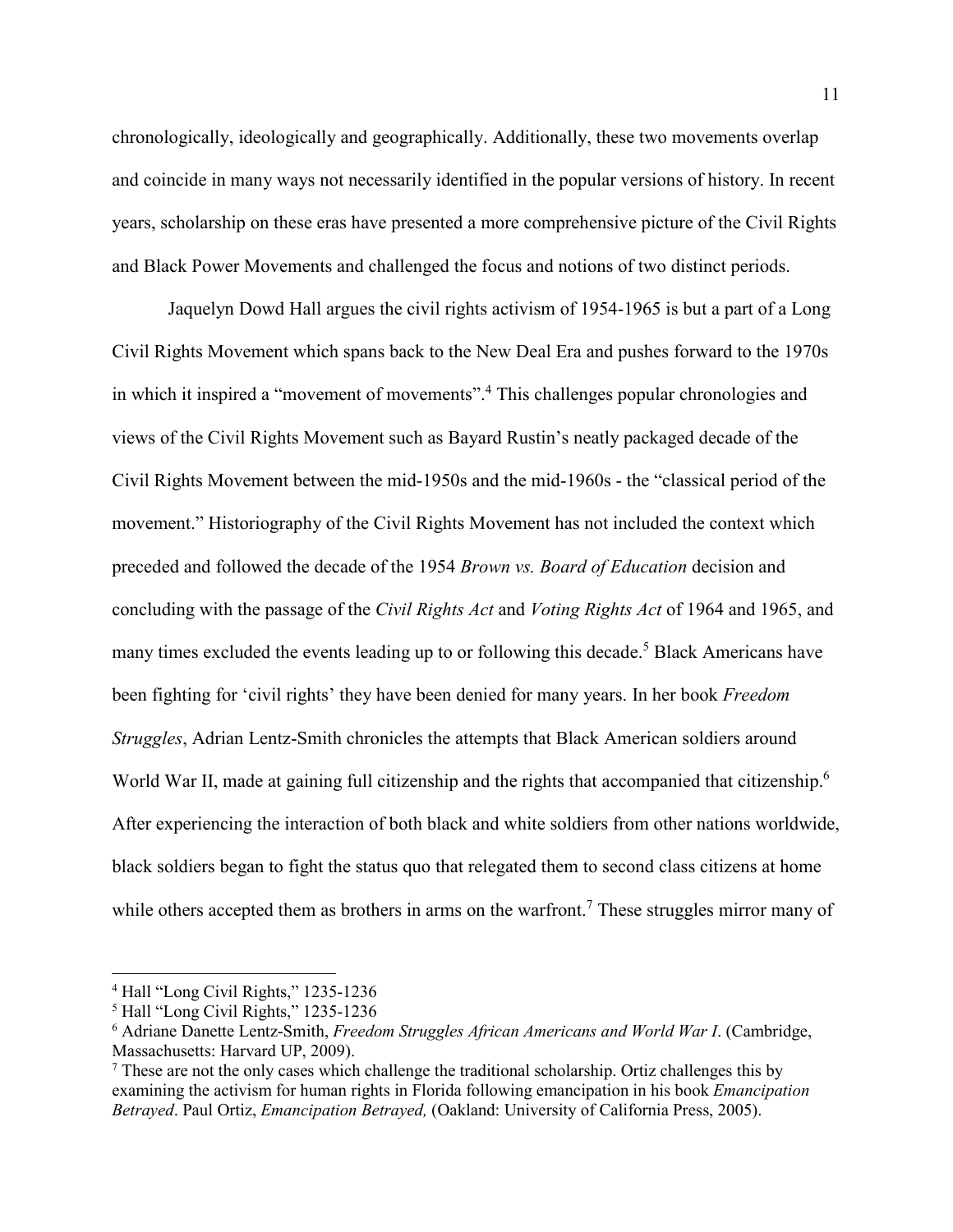the struggles for citizenship of the 'popular Civil Rights Movement,' yet occurred decades before the so-called 'classical period' of the movement.

Additionally, the Civil Movement is presented as a movement of charismatic leaders in an attempt to secure the rights of many of the working class Black Americans who could not advocate for themselves. Church leaders are often presented as the catalysts of the Civil Rights Movement while most of the citizens who benefitted from the movement sat idly by waiting to be saved by those same charismatic leaders. Not mentioned very often is the fact that many of those leaders coopted existing grassroots organization. Leaders such as Martin Luther King Jr. and organizations such as the Southern Christian Leadership Conference (SCLC) often overshadowed the events and struggles which took place in the efforts to organize locally that they took part in. Despite such presentations of civil rights, leaders such as Ella Baker were opposed to national leaders and organizations overshadowing the efforts of local, grassroots organizing and often were at odds with those leaders in regards to their approach and tactics. There were many groups that were just as important to the movement and less known within the historiography. Groups such as the United Christian Movement Incorporated (UCMI) founded by C.O. and Dorothy Simpkins in Shreveport, LA and the Alabama Christian Movement for Human Rights (ACMHR) founded by Fred and Ruby Shuttlesworth in Birmingham, AL, were examples of this.<sup>8</sup> The UCMI and the ACMHR were focused on the grassroots level of organizing. They allowed any and everyone who was willing to fight for the rights of black Americans to be a part of their organizing. Instead of solely Christian preachers, these local level groups included even the characters such as the town drunk "Papa Tite" as part of their efforts.

 $\overline{a}$ 

<sup>8</sup> Barbara Ransby, *Ella Baker and the Black Freedom Movement: A Radical Democratic Vision*, (Chapel Hill: University of North Carolina, 2003).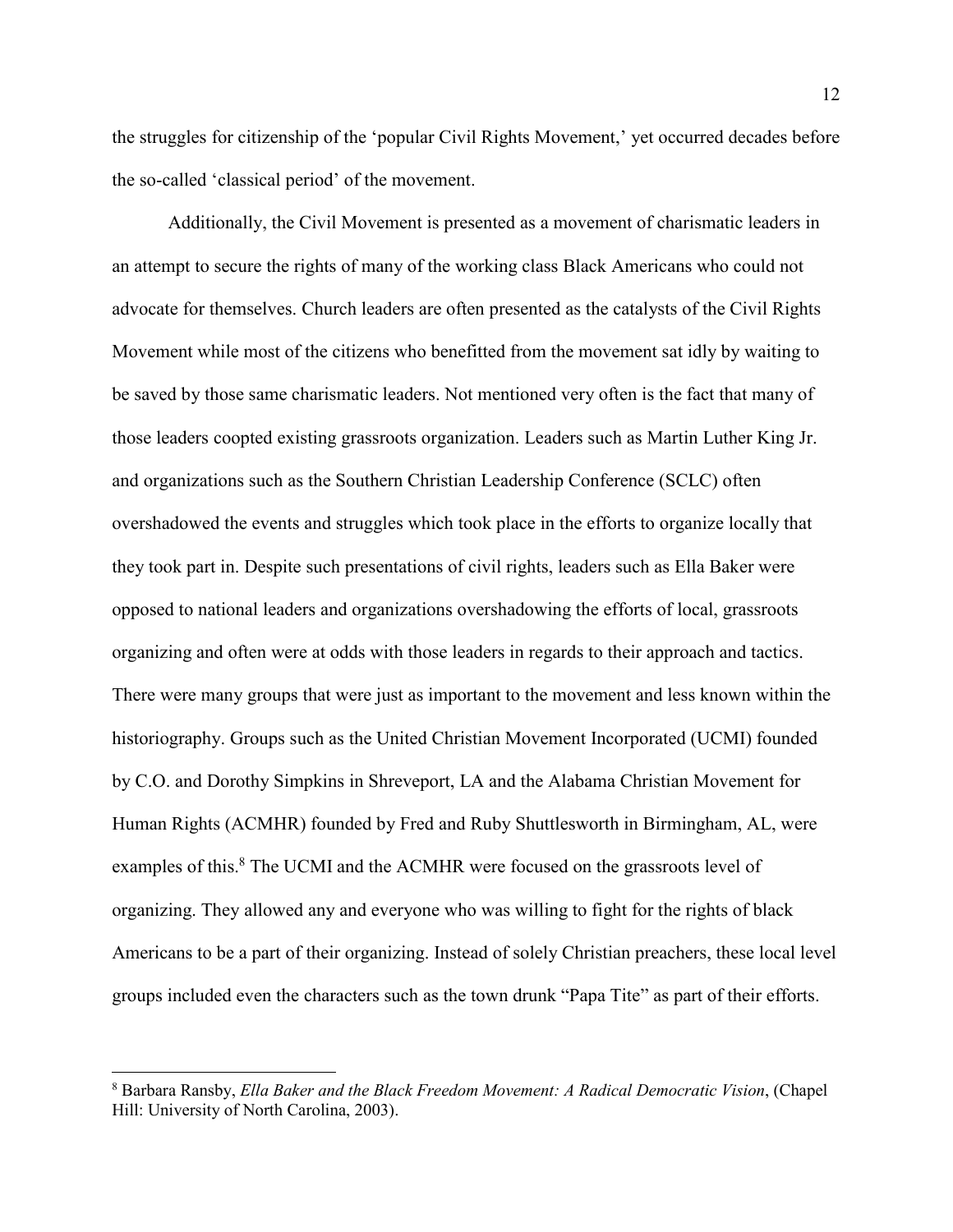The geography of the Civil Rights Movement is also restricted by much of the traditional historiography. Largely limited to the U.S. South, little is mentioned outside of this area. Urban centers in the Northeast, Midwest and Western United States are not the first place that comes to many minds when presented with the question of where the Civil Rights Movement took place. In the North, large cities such as Newark, NJ contained organizations fighting for rights and expressed their displeasure with de facto segregation. Washington, D.C. experienced Civil Rights protest led by local groups, not just the national groups such as the NAACP who aided in organizing protests such as the March on Washington for Jobs and Freedom. In the mid-1940s, a local group founded by philanthropist, Edwin Embree, and African American economist, Robert C. Weaver, in conjunction with members of the NAACP, wrote a 91 page report on the status of segregation in Washington, D.C.<sup>9</sup> In her book, *Dissent in Wichita*, Gretchen Cassel Eick documents the sit-ins in Wichita, KS in the late 1950s.<sup>10</sup> This area of the Midwest was far from the Black Belt of the U.S. Additionally, in his article "Justice is Slow but Sure," Quintard Taylor provides examples of civil rights activism in areas such as Colorado, Nevada and California.<sup>11</sup> One of his examples included acts of civil disobedience in San Francisco organized by James Baldwin in support of a campaign in Birmingham, Alabama in 1963. Even areas in the South in which Civil Rights activism and organization took place are often left out of the popular tales of the movement. Florida is one of those areas. Florida is not often mentioned in the discussion of where the Civil Rights Movement occurred. There are mentions of Florida however. Harry T.

<sup>&</sup>lt;sup>9</sup> Wendell E. Pritchett, "A Local and National Story: The Civil Rights Movement in Postwar Washington, DC." A Local and National Story: *The Civil Rights Movement in Postwar Washington, DC*.

<sup>10</sup> Gretchen Cassel Eick, *Dissent in Wichita: The Civil Rights Movement in the Midwest, 1954-72*, (Urbana: University of Illinois, 2001).

 $11$  Quintard Taylor, "Justice is Slow but Sure": The Civil Rights Movement in the West: 1950-1970," *Nevada Law Journal*: Vol. 5: Iss.1, Article 6.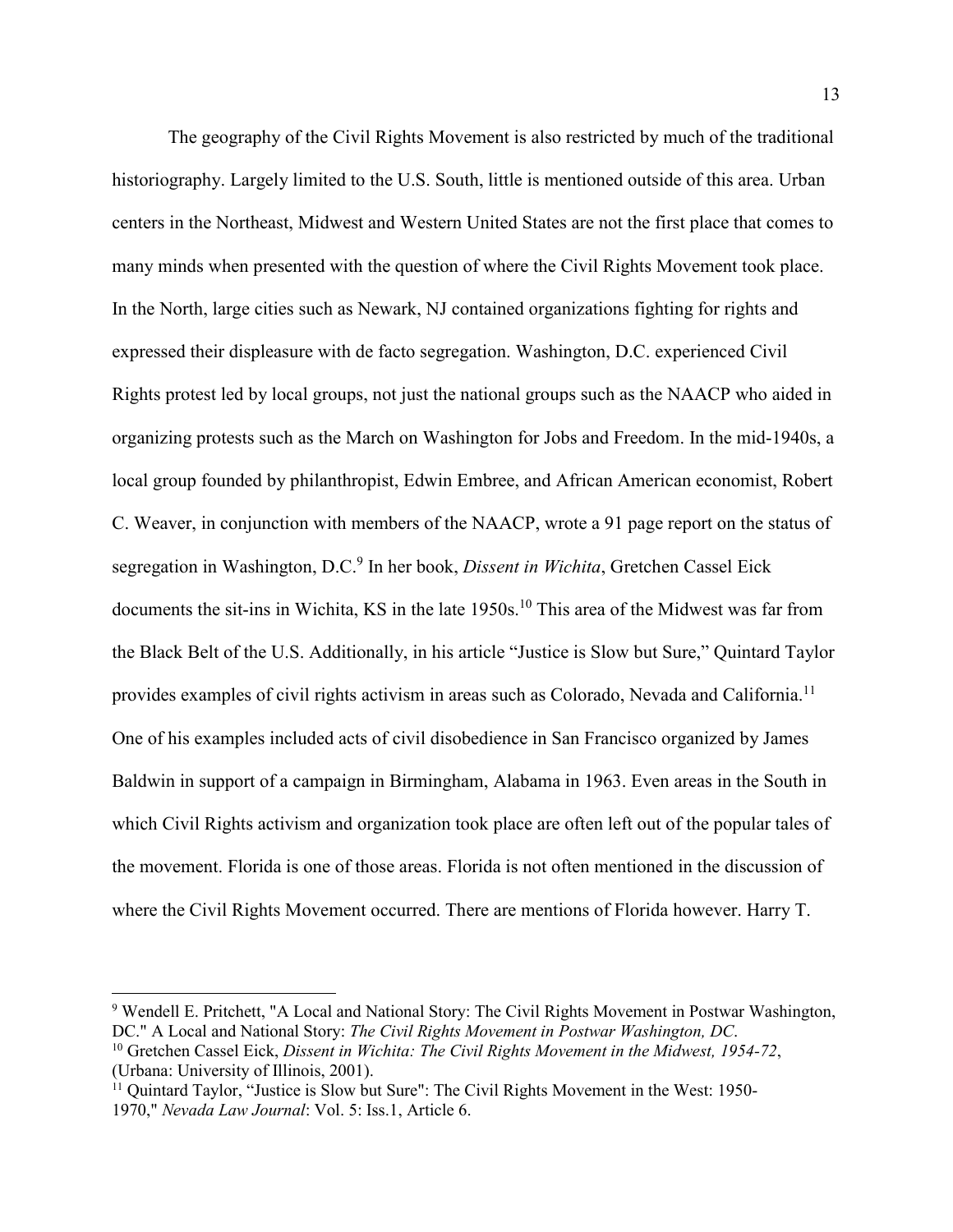Moore was one of the first field officers for the NAACP on Florida.<sup>12</sup> He went to great lengths to fight for the rights of Black Americans in Florida, but many times even lifelong black citizens of the state are oblivious to his contributions. Unfortunately, many of the mentions of Florida are limited to examples with ties to larger national organizations. There exists a similar approach when referring to the traditional historiography of the Black Power Movement. Such studies place it in a post-Civil Rights context so that the Black Power era followed the Civil Rights era. Black Power is often presented as a retreat from the organized and peaceful tactic of the movement, and characterized by reckless militancy aimed at undermining the existing power structure while simultaneously undermining the decade of gains made by the Civil Rights Movement. Peniel Joseph notes that prevailing wisdom of the Black Power movement "black nationalism inspired an emotional racial separatism that triggered the end of interracial alliances and the collapses of key civil rights organizations."<sup>13</sup> Armed black militants are presented in defiance to authority. The images brought to mind of the Black Power Movement are in stark contrast to the peaceful attempts at equality of the Civil Rights Movement. Similar to the geographic misconceptions of the popular Civil Rights era, the Black Power Era also has geographical limitations. Black Power and its militant advocates were confined to the urban centers outside of the South. Widespread images of the Black Panthers of Oakland and Chicago come to mind when many think of Black Power. Aside from Stokely Carmichael's famous mention of the words "Black Power," in Greenwood, Mississippi, the South usually is not mentioned when most tales of Black Power are told. Authors such as Timothy Tyson do mention the South. In his book, *Radio Free Dixie*, he chronicles the activity of Robert F. Williams and his

<sup>&</sup>lt;sup>12</sup> Caroline Emmons, ""Somebody Has Got to Do That Work:" Harry T. Moore and the Struggle for African-American Voting Rights in Florida," *The Journal of Negro History* 82.2 (1997).

<sup>13</sup> Peniel Joseph, "The Black Power Movement: A State of the Field," *Journal of American History* (2009): 751-76.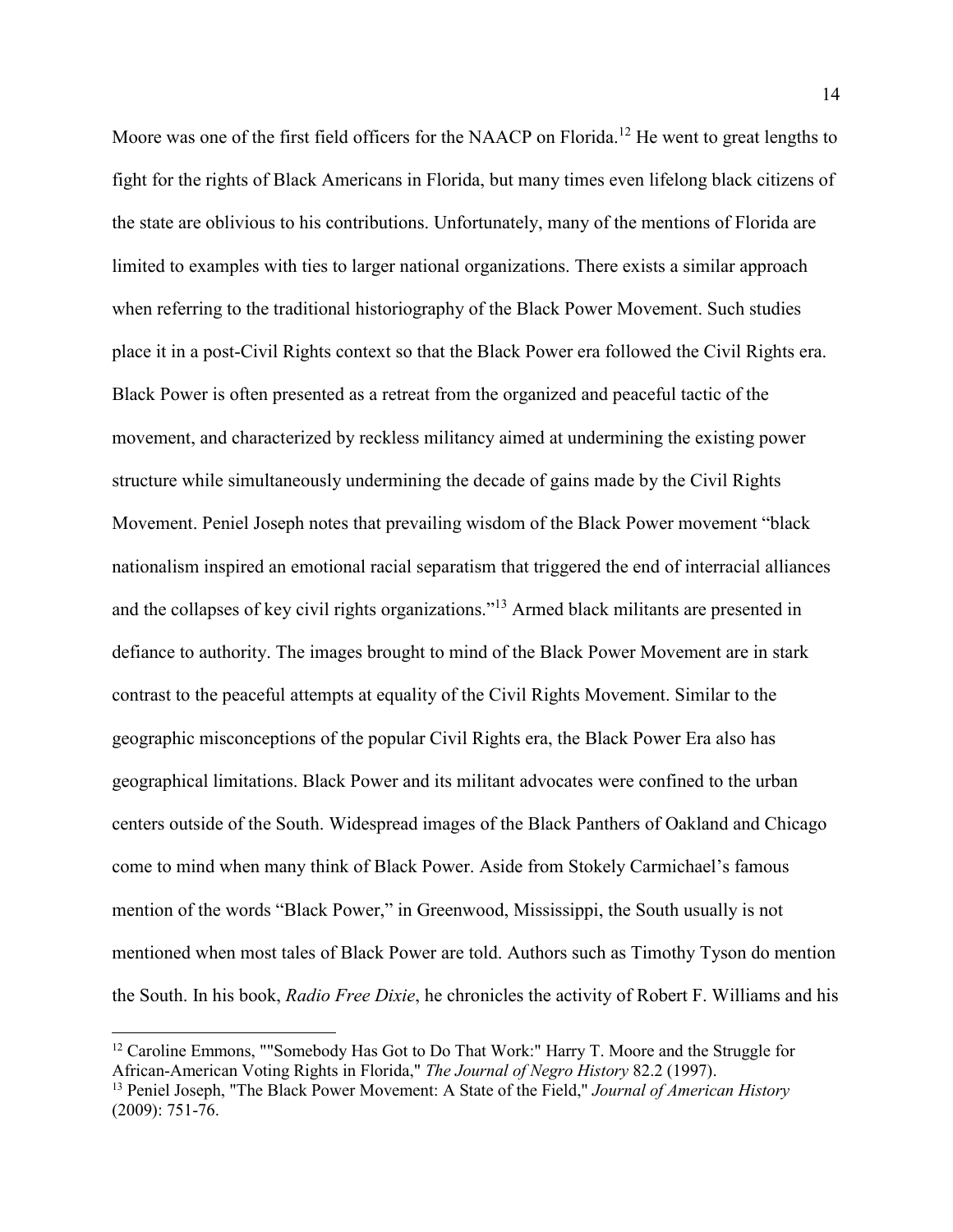armed self-defense approach while he was a leader within the NAACP.<sup>14</sup> Located in North Carolina, Tyson shows the methods that Williams utilized as a local chapter president of the NAACP, which were often in contrast to what the organization tried to do nationwide.

In the same way that the timeline of the Civil Rights Movement is skewed within traditional scholarship, the Black Power movement has also experienced misconceptions that more recent scholarship is challenging. One of the assumed hallmarks of Black Power is the idea of militancy. Images of armed black citizens willing to protect their black communities from the status quo, and a willingness to physically fight for those communities and their rights if need be is synonymous with Black Power in the minds of many. Recent Black Power scholarship, including Tyson's book, extends the timeline of black militancy well before the established Black Power timeframe which exists after the traditional Civil Rights time period.<sup>15</sup> Armed selfdefense is the centerpiece of the ideology of historical figures such as Robert F. Williams in his book *Negroes with Guns.*<sup>16</sup> Williams posits that black communities were willing to protect their communities with violence. Even as a prominent member of the national civil rights organization, the NAACP, Williams was an advocate of armed defense and violent responses to violent attacks on black communities when necessary. His book documents the willingness for militancy from the late 1950s through the publishing of his book in 1962. His example is just one that challenges the timeframe of the Black Power Movement.

Another way the traditional Black Power Movement scholarship has been challenged is in the geography of the movement. As mentioned previously, the Black Power Movement usually puts the heart of the movement took place in the North, Midwest and the West in large

<sup>&</sup>lt;sup>14</sup> Timothy B. Tyson, *Radio Free Dixie: Robert F. Williams & the Roots of Black Power*, (Chapel Hill: UNC Press, 2001).

<sup>15</sup> Tyson, *Radio Free Dixie*

<sup>16</sup> Robert F. Williams, *Negroes with Guns*, (Detroit: Wayne State University Press, 1998).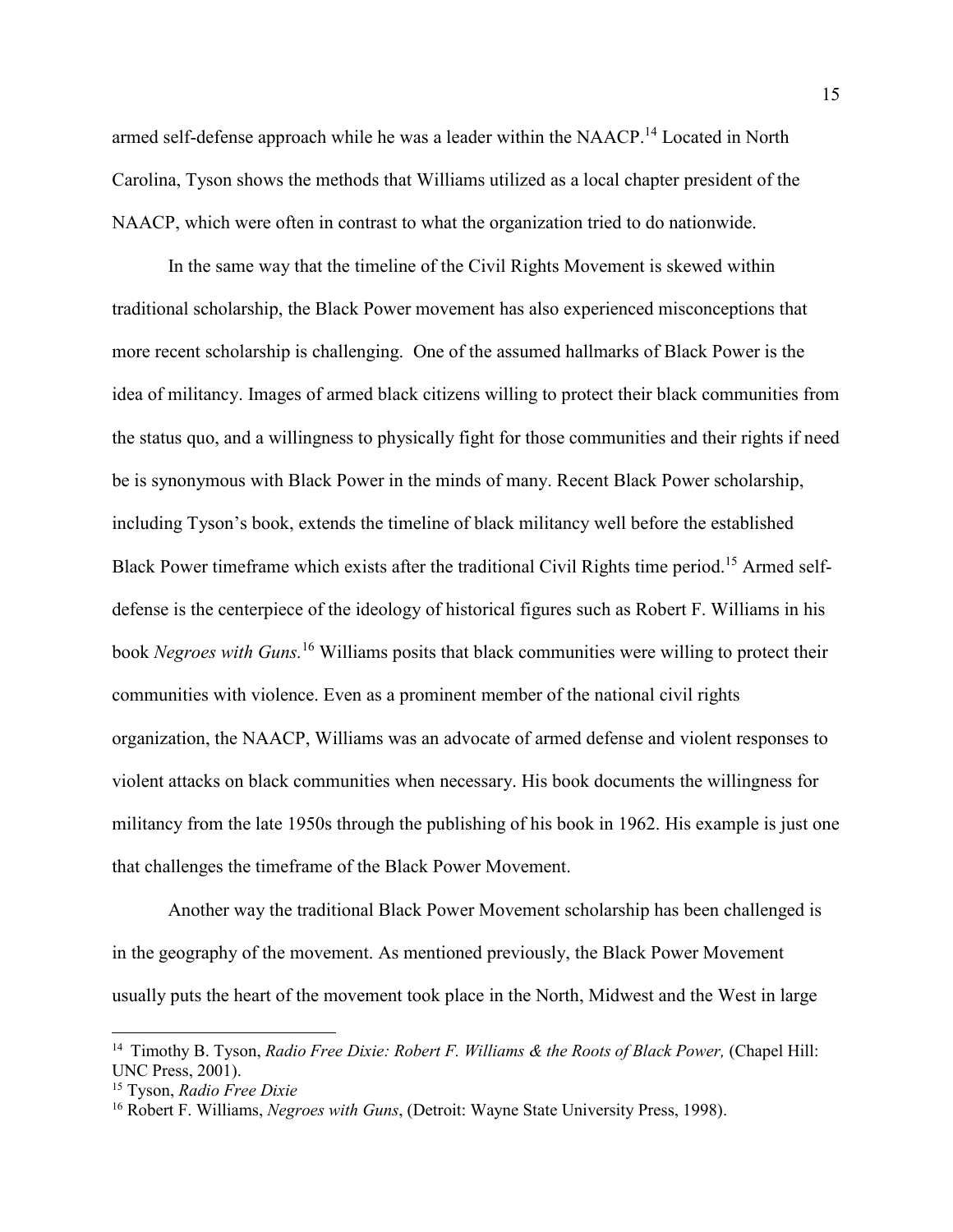cities. Again Williams contests the geography because his black militancy took place in North Carolina, part of the Black Belt of the United States. Other scholars also present areas outside of major urban centers where the Black Power characteristic of armed defense of the black community comes from the authors Akinyele O. Umoja and Simon Wednt. Umoja examines the events of the Mississippi Freedom Movement during 1964. In his book *We Will Shoot Back*, he provides details of armed defense in the area of McComb, Mississippi, in areas known for the peaceful protests to counter white violence during the Civil Rights Movement.<sup>17</sup> Wednt also looks at areas in the South which adopted the policy of armed militancy in the vein of Black Power although outside of its most widely known locales. Wednt identifies groups such as the Deacons for Self Defense and Justice in Jonesboro, Louisiana as well as the Tuscaloosa Citizens for Action Committee in Tuscaloosa, Alabama. In *The Spirit and the Shotgun*, Wednt makes mention that these groups used armed self-defense, in many instances to protect the members of the non-violent aspects of the Civil Rights movement.<sup>18</sup> This scholarship simultaneously challenges the geography of the militancy of the Black Power Movement while linking militant groups, most often mentioned as Black Power groups, directly to the achievements achieved by many Civil Rights organizations. Additionally, while there is mention of militancy and Black Power in the South, there is not nearly as much scholarship that focuses on the areas outside the regions of the Black Belt in efforts to protect the organizing efforts of Civil Rights activists, especially not in Florida.

Extensive research exists on both the Civil Rights Era and the Black Power Era. While traditional research of both focuses on the relationship of the larger national groups and the

<sup>17</sup> Akinyele O. Umoja, *We Will Shoot Back: Armed Resistance in the Mississippi Freedom Movement,*  (New York: NYU Press, 2013).

<sup>&</sup>lt;sup>18</sup> Simon Wendt, *The Spirit and the Shotgun: Armed Resistance and the Struggle for Civil Rights,* (Gainesville: University Press of Florida, 2010).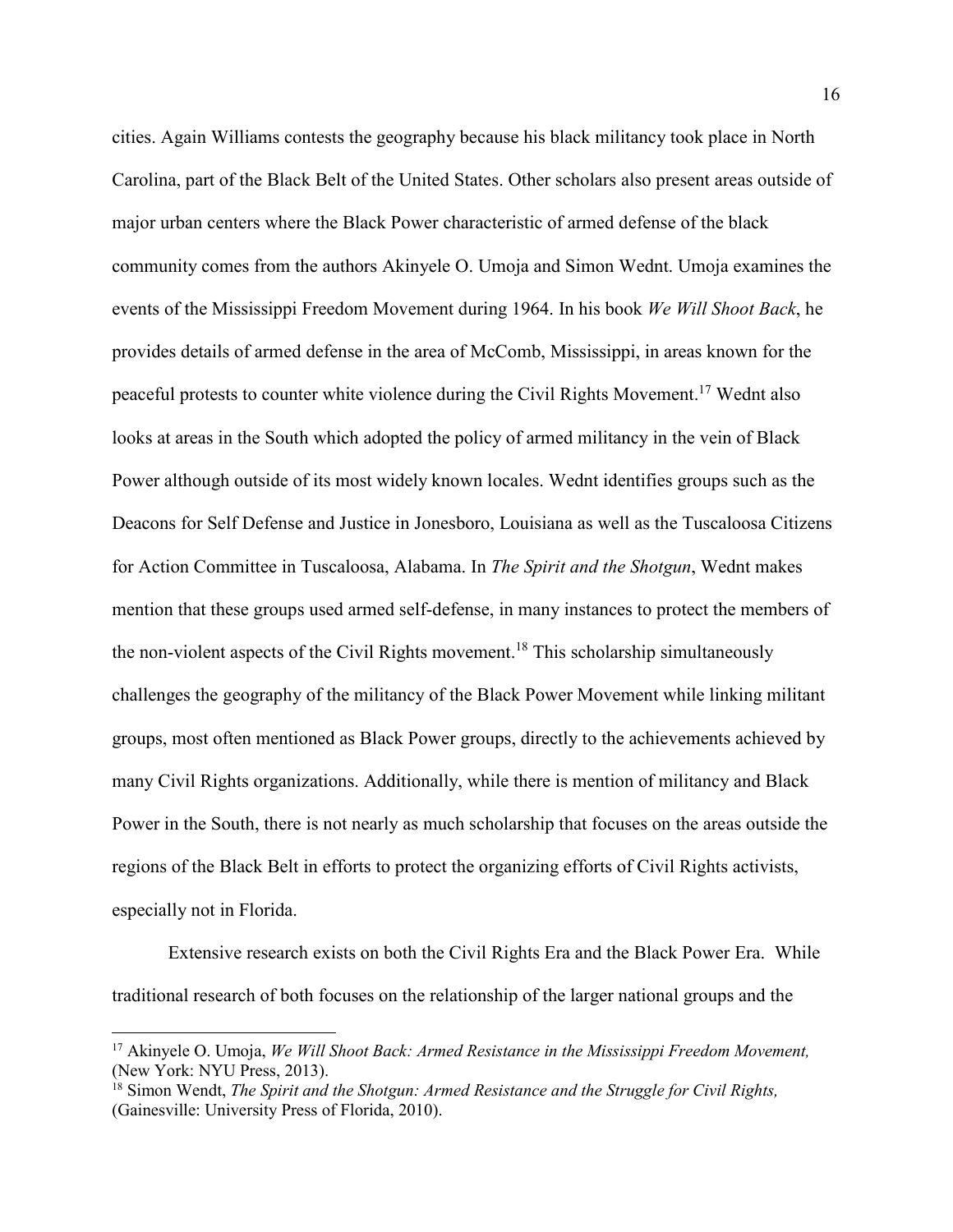organizing efforts to further the goals of those groups, there has been a wave of research which focuses on the local level organizing aside from the national groups and examined that grassroots level organizing through its own lens. In recent years, academics have focused on the local level goals of the grassroots organizing efforts of both movements.

Some of the scholarship looks at a large collection of local level organizing. In his article "Debating the Civil Rights Movement: A View from the Trenches," Charles Payne argues that the efforts and the goals of the larger level leaders and groups were secondary to the goals of the local level organization.<sup>19</sup> This grassroots organizing was specific to the needs of the local people and simply coincided at times with the goals of the national groups. In a similar vein, focusing on a collection of grassroots organizing, *Groundwork* is a collection of essays edited by Jeanne Theoharis and Komozi Woodard.<sup>20</sup> The essays contained within this collection documents the local, smaller scale organizing efforts which in turn contributed to the larger successes of the national level Civil Rights Movement.

Some of the scholarship on grassroots level organizing focuses on groups that were part of the grassroots organization in many different areas. Such is the case in Wesley Hogan's *Many Minds One Heart: SNCC's Dream for a New America.<sup>21</sup>* Hogan focuses on the organizing efforts of the Student Non-Violent Coordinating Committee in registering people to vote in the rural areas of the South. Her book documents the efforts of the group under the advisement of Ella

<sup>19</sup> Steven F. Lawson and Charles M. Payne, *"A View from the Trenches." Debating the Civil Rights Movement, 1945-1968*. (Lanham, Maryland: Rowman & Littlefield, 1998).

<sup>20</sup> Jeanne Theoharis and Komozi Woodard. *Groundwork: Local Black Freedom Movements in America* (New York: NYU Press, 2005).

<sup>21</sup> Wesley C. Hogan, *Many Minds, One Heart: SNCC's Dream for a New America*, (Chapel Hill: University of North Carolina, 2007).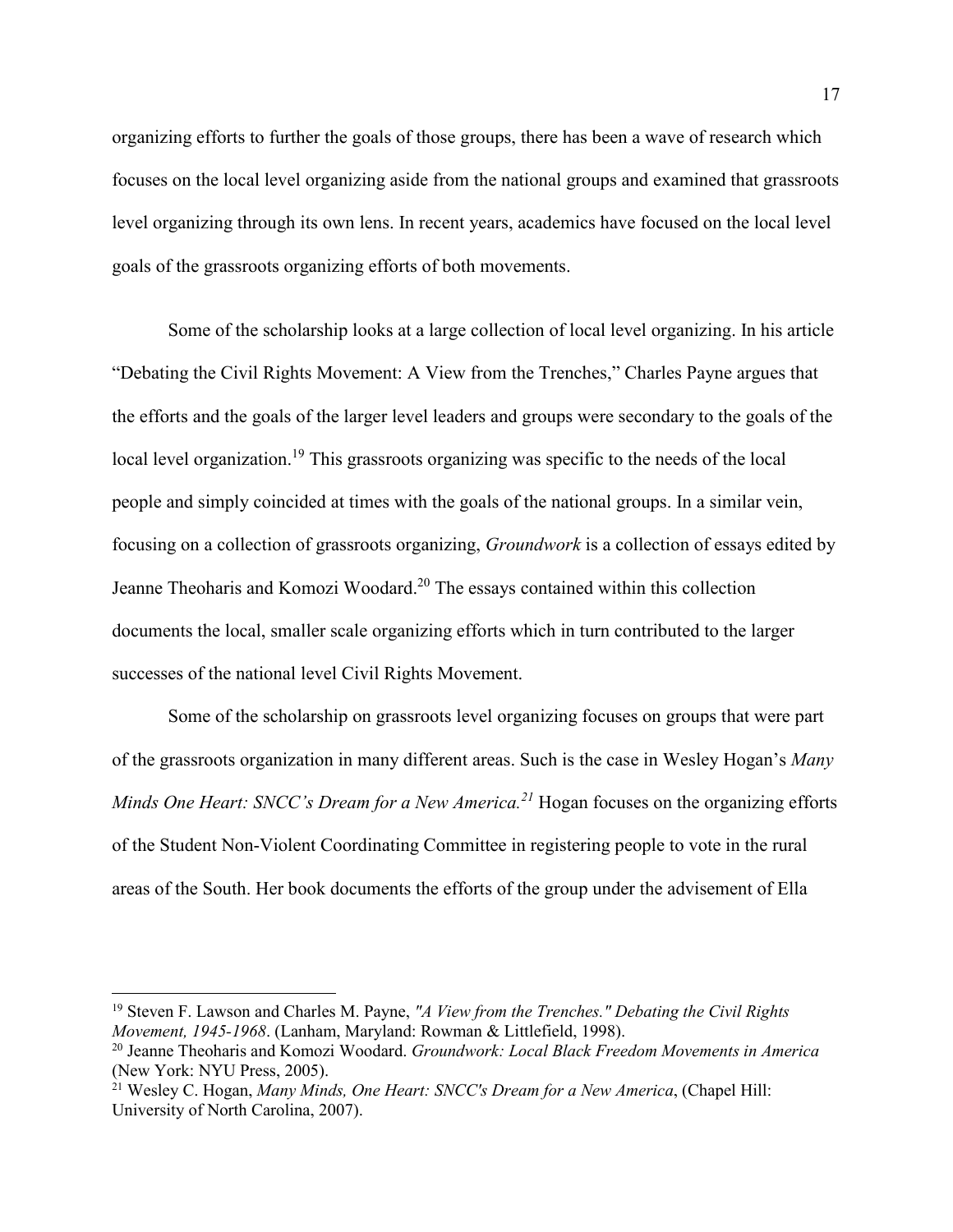Baker, who opposed the efforts of larger national organization to absorb the group and take advantage of the work in local organizing they had done.

Other scholarship has focused on specific case studies of grassroots level organizing. Emilye Crosby focused on the efforts of SNCC specifically in a rural county of Mississippi in her book, *A Little Taste of Freedom: The Black Freedom Struggle in Claiborne County, Mississippi.*<sup>22</sup> This research examines a specific area in which the group conducted grassroots organizing. Another example of research that looks at the local level efforts of a specific group outside of the larger national organizations is *Bloody Lowndes: Civil Rights and Black Power* by Hassan Kwame Jeffries.<sup>23</sup> Jeffries examines the efforts of local organizing to address the needs of the black population of Lowdnes County, Alabama. This example of scholarship on grassroots movements makes the correlation between the Civil Rights Movement and the Black Power Movement. It challenges the existing scholarship which separates the two movements. It also challenges existing geography of Black Power by focusing on a group in a rural area of the South.

While all of this scholarship does a great job in examining local level organizing in the Black Power and Civil Rights movements, there still exist gaps in the historiography. Similarly to the traditional scholarship, much of the grassroots organizing that has been examined is in the traditional U.S. South, leaving out other areas even in the South such as Florida. While Jeffries does challenge the existing geography of Black Power by examining a rural area in the South as opposed to an urban center elsewhere in the nation, there a not many other scholars who examine the areas in which elements of the Black Power Movement and the Civil Rights Movement are

<sup>22</sup> Hogan, *Many Minds, One Heart.* 

<sup>&</sup>lt;sup>23</sup> Hasan Kwame Jeffries, *Bloody Lowndes: Civil Rights and Black Power in Alabama's Black Belt*, (New York: NYU Press, 2009).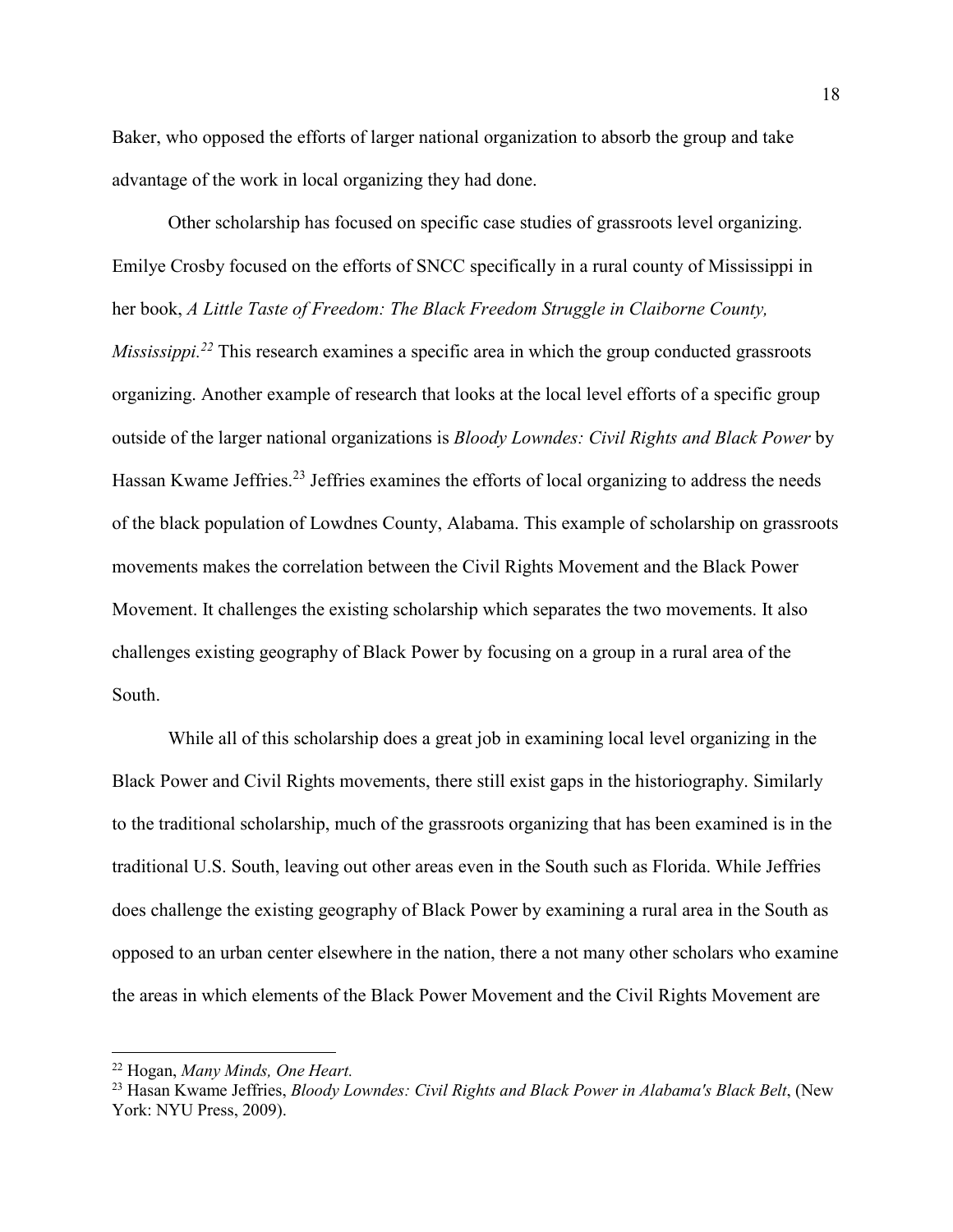closely tied. This research will address some of those gaps. Similarly to Jeffries study of Lowndes County, this research will examine the crossroads of grassroots organizing in a rural area while simultaneously documenting the relationship between Civil Rights and Black Power. Another gap in the historiography that this research will attempt to fill is the role of the State of Florida in both movements. It will close the gap between the two movements, add another example of grassroots organizing to the annals of the two movements, and extend the geographical reach that is ascribed to each of the movements.

While the mention of Florida is limited, including works like *Emancipation Betrayed* by Ortiz, even he does not look into the rural areas of South Florida. MuckRaking and COBY will examine specifically rural Belle Glade in South Florida. Using the group COBY, this thesis will draw parallels between the Black Power and Civil Rights Eras. This case study will add directly to the grassroots scholarship and help create a more comprehensive history of the movements.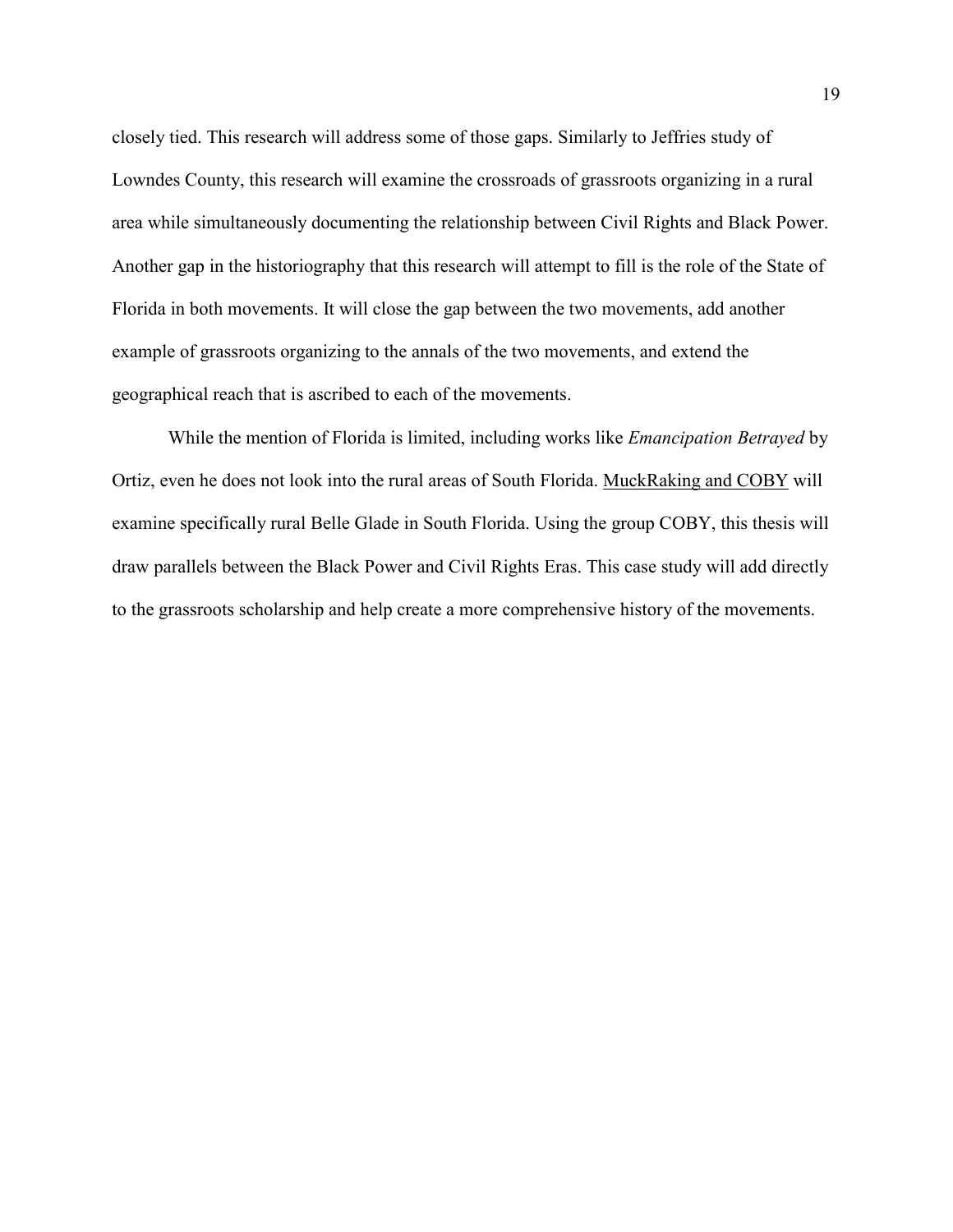#### **Chapter 1: A Need for Activism**

In the fall of 1969, Jerry Roberts returned to Belle Glade, Florida fresh from his tour in the United States Air Force. One afternoon while Jerry was in the downtown area of Belle Glade, Florida, Roberts watched as a police officer stopped and searched a preteen black boy. The young man cried from the overwhelming experience as the officer told him to "Spread 'em!" Having never been accosted by the police, the young black boy was confused and did not immediately comply. The officer proceeded to kick the young boy's legs from under him before eventually arresting him. On a different occasion downtown, Roberts observed another instance involving police and an elderly black man. The man was harassed by a police officer, who prepared to arrest him. It is unclear if the elderly black man said something to the officer but Roberts claimed it seemed that the older man was merely moving too slow for the officer's liking. The officer subsequently struck the elderly man across his lower back, after which he shrieked in pain and collapsed to the ground. Several passersby notice the incident. Some looked on with disdain for the actions of the officer, while others continued with their routines, apparently feeling they could not do anything about the situation. The man was arrested by the officer who struck him, having been assaulted and obviously in pain, and now faced charges unknown to anyone but the officer responsible for the physical agony he experienced.<sup>24</sup>

 $\overline{a}$ 

<sup>&</sup>lt;sup>24</sup> Jerry Roberts, Personal Interview, 8 March 2013 (subsequently cited as Roberts Interview).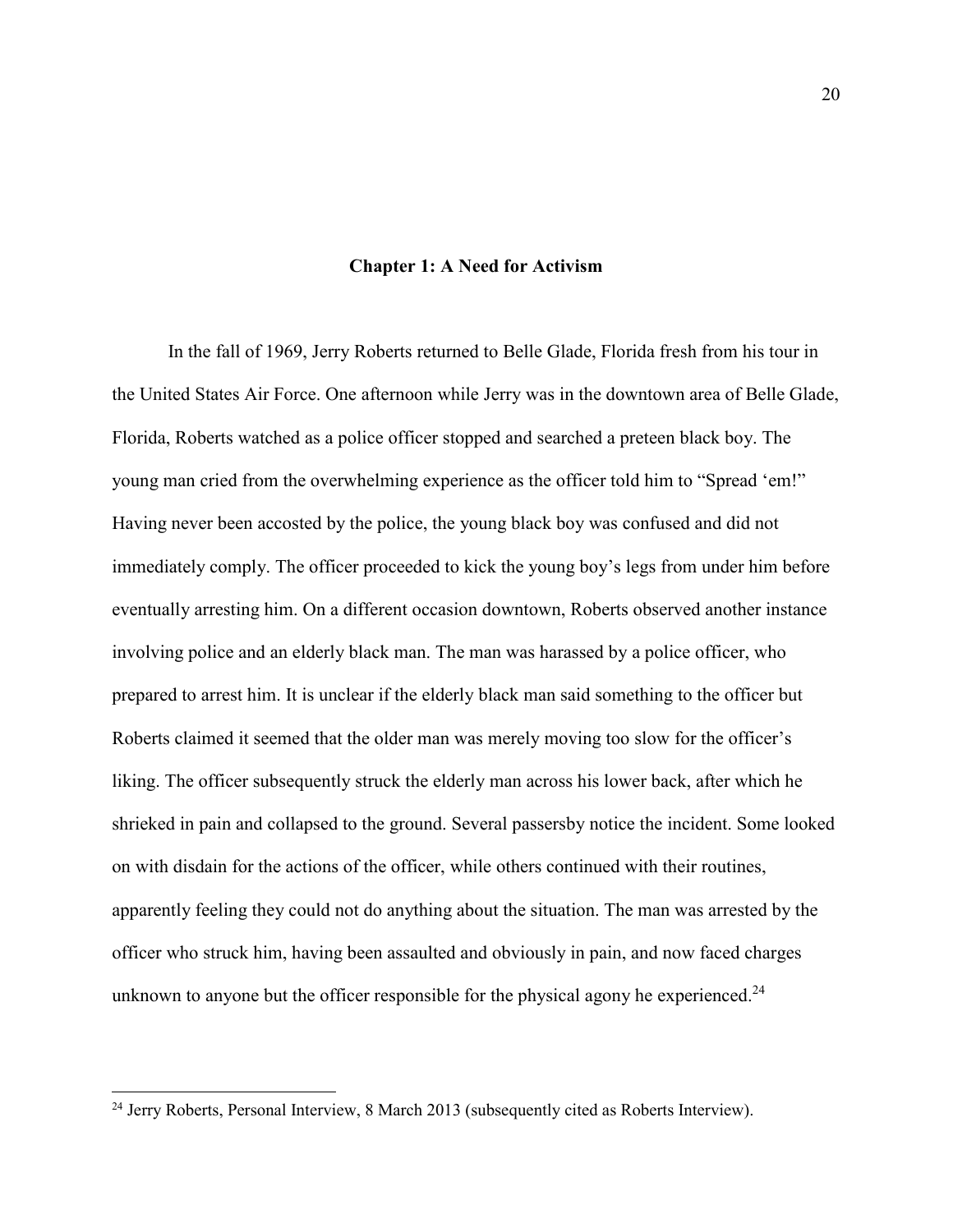Unfortunately, in Belle Glade, these scenes occurred often and were commonplace in the downtown section of Belle Glade. Throughout the 1960s, and most certainly prior to that, mistreatment of black members of the community, occurred at the hands of law enforcement. Black citizens confronted by Belle Glade police officers were often mistreated, manhandled, and then arrested for what seems to be minimal offenses. <sup>25</sup> However, the social norms of the city at the time did not allow black citizens to fight back even though they felt the abuse was legally and morally wrong. Such images conjure up thoughts of the Jim Crow South. Yet these happenings occurred in 1969, five years after Jim Crow statutes were outlawed. However, like many areas in the US, the black community of Belle Glade faced police brutality against its black citizens, all done in an attempt to relegate those citizens to second-class status. Such events were accepted as a reality of black life in Belle Glade, but never completely forgotten.<sup>26</sup> It would take action on the part of the citizens of Belle Glade to stop these occurrences from being so commonplace.

#### **Activism in Belle Glade**

 $\overline{a}$ 

Activism in the 1960s was widespread in the United States – from Civil Rights, to postcivil rights, and anti-war protests against US involvement in Vietnam. These events occurred in many different areas of the country and were often covered in newscasts and newspapers, making them known even in areas which experienced little such activism.

Belle Glade has its own history of activism in the 1960s on behalf of the black community, some of which proved successful. Some of the most noted activism centered on the

<sup>25</sup> *City of Belle Glade, City Commission*, Special Meeting 15 June 1970. Records located at Belle Glade City Hall, Office of the City Clerk (subsequent citations of Belle Glade City Commission meetings will be Belle Glade City Commission followed by the date).

<sup>&</sup>lt;sup>26</sup> The instance of police and citizen interaction occurred in 1968 but never brought up until a special meeting with the city commission in July of 1970. *Belle Glade City Commission*, 15 June 1970.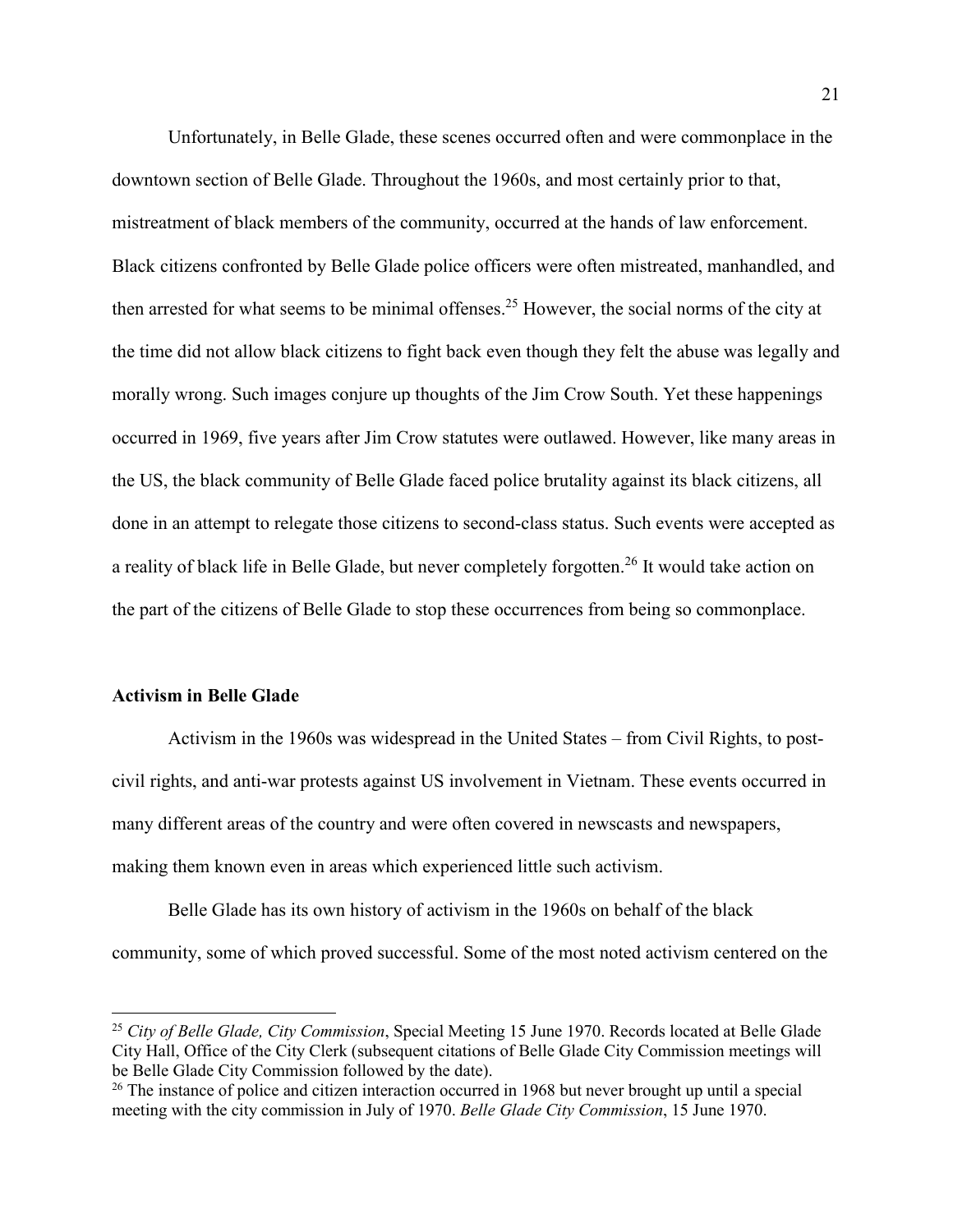black laborers, particularly among migrant workers who did not live in the city.<sup>27</sup> This included organized protests on local sugar plantations by migrant workers' unions and cane cutters strikes and uprisings in both 1965 and 1969. These organized protests occurred on the grounds of the large farms and sugar cane corporations and while they included some of the members of the local black community, it did not directly affect day to day of the community. A Bi-Racial Council (later named the Interracial Council), was formed in the early 1960s, and it worked hand in hand with the city commission to address issues involving race relations. Another advocate was the Negro Citizens Group which was the most visible in the fight for the rights and everyday needs of the black community.<sup>28</sup> But much of the activism experienced in Belle Glade either did not include the everyday needs of the black community in Belle Glade as a whole, or were not very successful in changing the dynamics which afflicted the those in that community.

"Her Soil is Her Fortune" is the motto of the City of Belle Glade because the nutrient rich, black soil there contributes to the success of the large corporate farms and sugar plantations which thrived in the area.<sup>29</sup> The town has relied on the farming and sugar cane industries for generations. This was also the case in the 1960s as well. Therefore, it is not surprising that the first forms of activism in this era centered on these industries. Around 1964, the rise of the first farmworkers union came about in the United States including branches that represented the farmworkers in Belle Glade. In 1964 and 1965, with significant assistance from the Florida Rural

<sup>27</sup>"Cane Cutters Riot, Set Building on Fire" *The Palm Beach Post*, 8 March 1965, p. A1.

<sup>&</sup>lt;sup>28</sup> Belle Glade City Commission, 23 August 1965. The Negro Citizens Group is mentioned in the city commission meeting minutes but there are no other sources with which to provide information on this group.

<sup>29</sup> "Welcome to the City of Belle Glade Government Portal." *Welcome to the City of Belle Glade Government Portal*. Web. 1 Aug. 2014. <http://www.bellegladegov.com/>.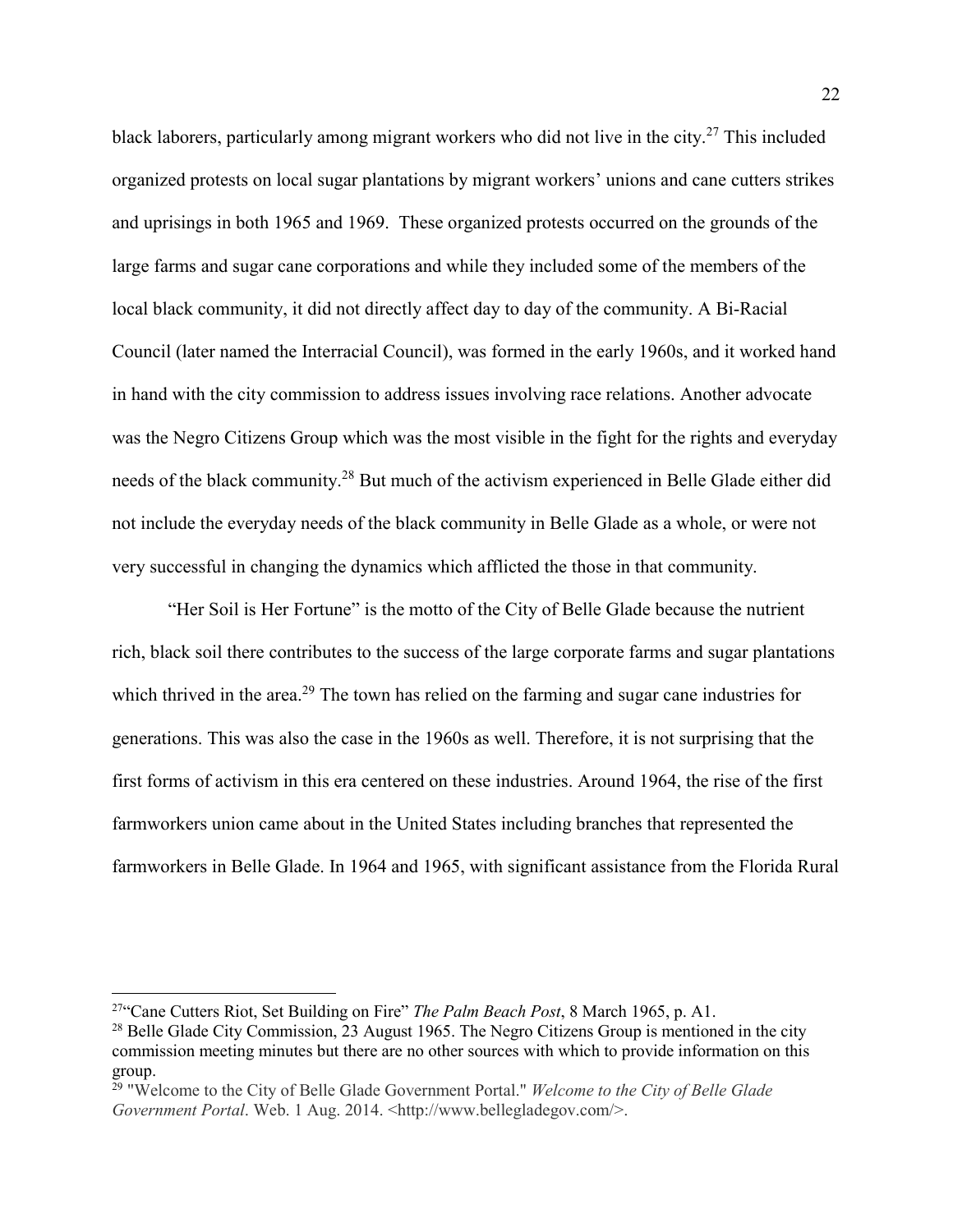Legal Services (FRLS), the union was created.<sup>30</sup> The United Farmworkers of America (UFW) focused on the rights of migrant workers from outside of the United States, and focused on such issues as the wages they received and the quality of housing provided by farm owners for these workers. While this activism was beneficial for the workers who traveled to wherever work was available, it did little to address the needs of the local African American community in Belle Glade. Because many of these farms were outside the city limits of Belle Glade, the city itself and the local black community were not benefitted by the actions associated with the migrant workers. The main concern of the city as a whole was the economic contribution of these workers to the city when they were in town for the harvest seasons.

In another episode connected to migrant labor issues, cane cutters organized to address wage and housing issues only in later years.<sup>31</sup> There were at least two documented uprisings involving cane cutters from the British West Indies in which violence erupted in conjunction with the demands of the workers in 1968 and 1972.<sup>32</sup> In both cases, workers fought for fair and competitive wages and adequate housing. The farm owners, in lieu of addressing the issues, simply had the workers detained and eventually sent back to their home countries. The role of the City of Belle Glade in these cases was once again, economically motivated. The concern of the city remained the money that these workers spent in the city and the deficiency to the local

<sup>30</sup> "Belle Glade Migrant Workers Form Union," *The Miami News*, 21 June 1966. Outside entities also assisted in the creation of this union such as the American Federation of Labor and Congress of Industrial Organization (AFL-CIO), the Southern Student Organizing Committee and even the United States Secretary of Labor, Willard Wirtz,

<sup>31</sup> "Cane Cutters Demonstration and Arrests," *St. Petersburg Times,* 21 September 1972, p. C1.

<sup>32</sup> "Talisman Sugar President Denies Union Slave Claims," *The Evening Independent*, 24 February 1972, p. 2A.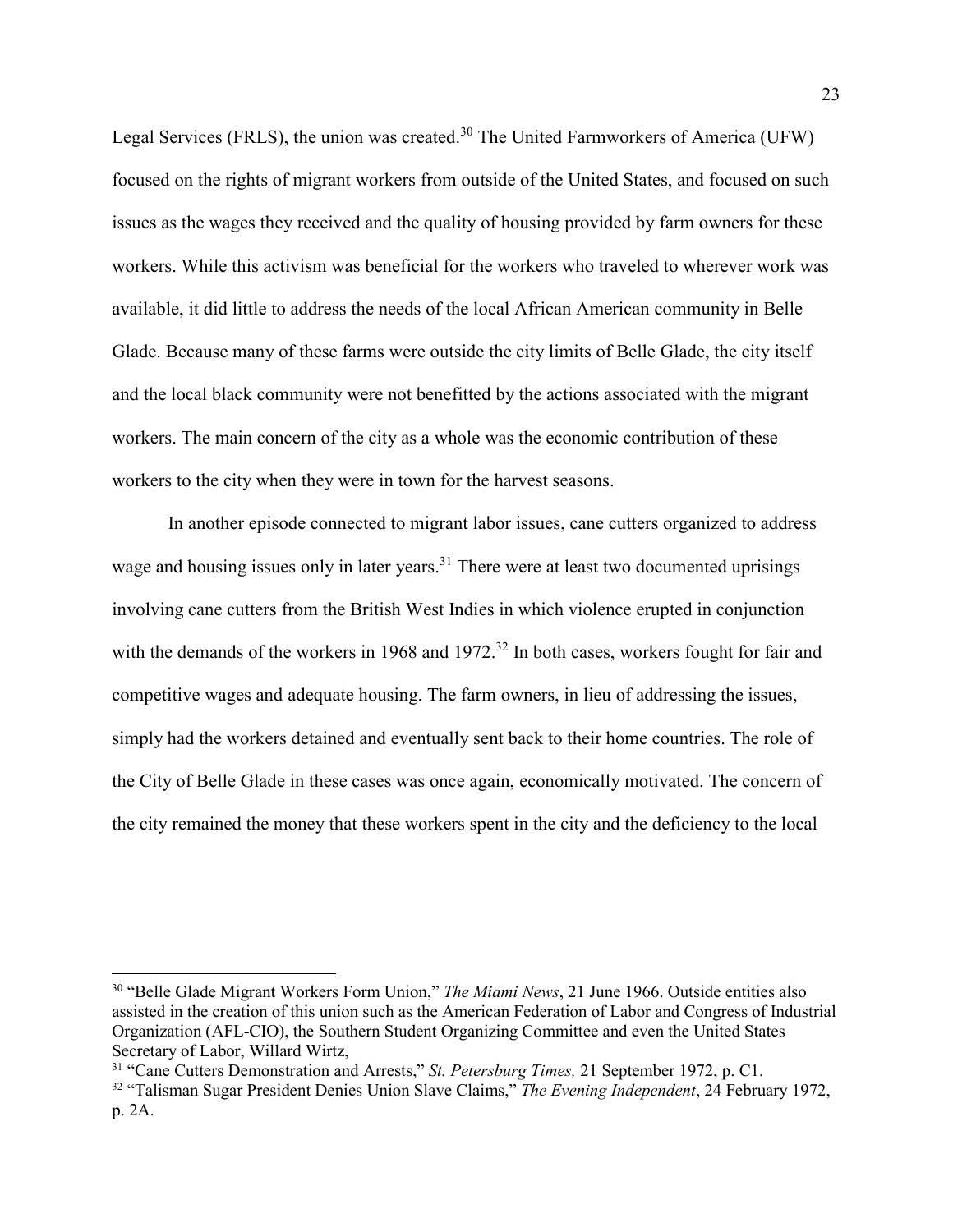economy from the strikes and subsequent deportation of the workers.<sup>33</sup> Such events produced few benefits for the black community at large for the time.

Despite such an environment, the records of the city commission meetings include accounts issues that raised concerns of negative effects on the local African American community. In the mid years of the 1960s, the board of the Community Methodist Church, composed of the black members and deacons, which serviced African American parishioners, repeatedly requested for the city to deny the petition of the local Alcoholic Beverages Dealers to extend the hours of permissible sale of liquor in the city.<sup>34</sup> This board along with the other ministerial leaders went to the city commission to block these efforts citing that they would be detrimental for the African American community. While this group did approach the city government with issues that they felt were for the betterment of the areas where black citizens resided, there are no other issues brought forth to the city commission by this group, suggesting that sale of alcohol in the black neighborhoods was their primary concern when it came to city government. While not dismissing the importance of the concerns of the church leaders in deterring the extension of hours to sell alcohol, and its significance to the community in question, there remained other, more pressing issues. These included, but were not limited to fair housing, equal representation in city government, and police brutality.

Belle Glade's Bi-Racial Council attempted to address such racial issues directly with the city commission. Created by the city commission of Belle Glade in the early years of the 1960s, the Bi-racial Council included community leaders with equal numbers of white to black

<sup>&</sup>lt;sup>33</sup> There is no mention of the cane cutters in any city commission meeting during the months in which the cane cutters strikes or uprisings occurred. While several news sources reported the incidents, there is no evidence that the city became involved in addressing the concerns of the migrant workers. 34*Belle Glade City Commission*, 27 January 1964.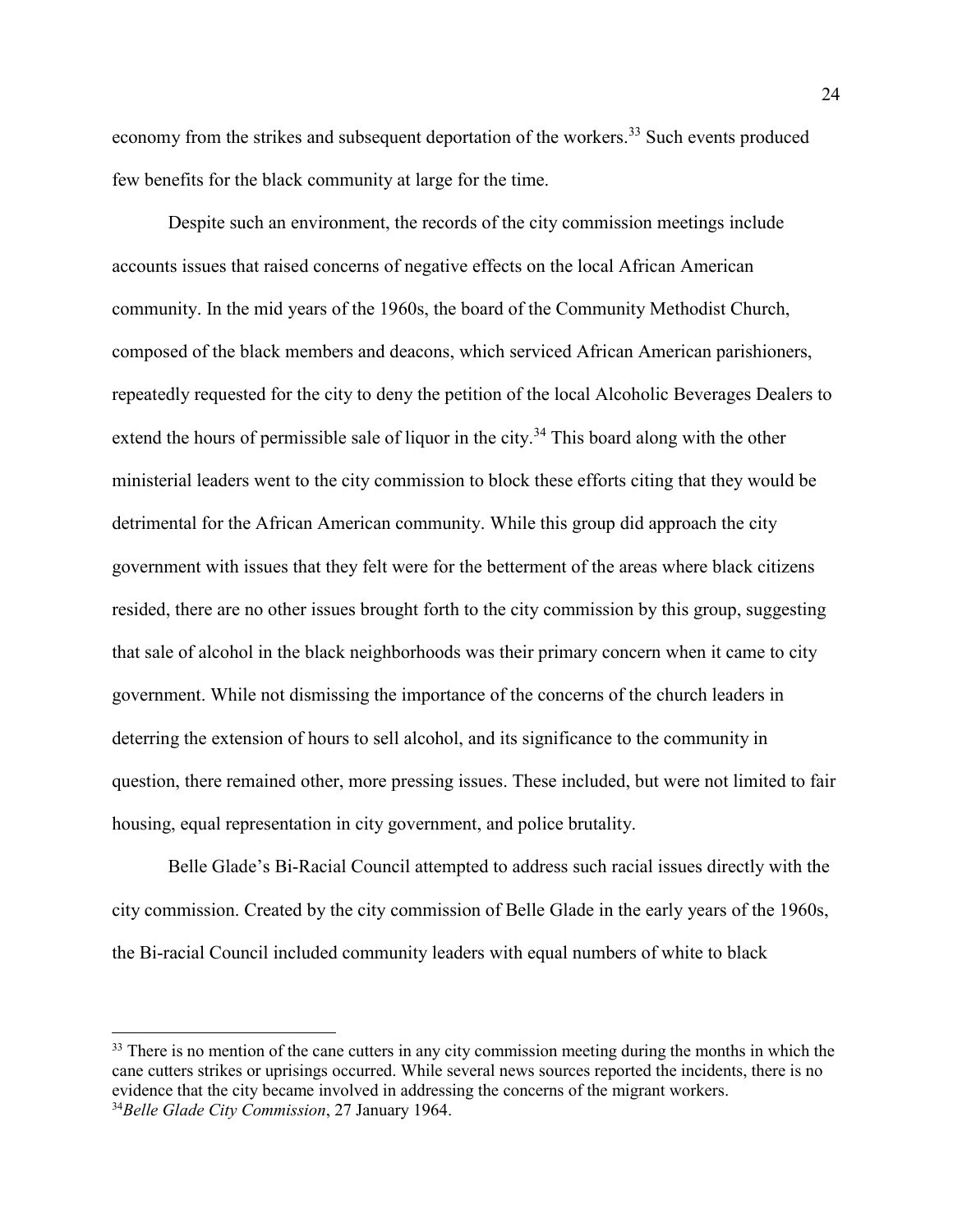members.<sup>35</sup> This committee may have been instrumental in addressing the needs of the African American Community. The council first appears in the city commission records in in a December 1965 letter demanding various nominations of African Americans to certain city appointed boards in response to a directive from the mayor in response to the activism of the Negro Citizens Group, a local black activist organization. City Commission meetings show some of the issues which were delegated to the Bi-Racial council.<sup>36</sup>

The Bi-racial Council held separate meetings from the City Commission to address issues that were specifically racial in nature, and would then present information back to the commission. The group also served as a liaison between the community and the city commission in regards to issues of race. Unfortunately, the commission meeting minutes seem to indicate that this council was figuratively handcuffed by the issue of maintaining an equal number of members of both races rather than addressing the racial needs and issues which plagued the city. The evidence suggests that if there was any disparity in the number of white members or black members, mainly when members moved away from the city, that the council would remain focused on replacing the member so the races had equal representation in the council.<sup>37</sup> The evidence shows that the Bi-Racial Council was more concerned with its composition than in taking action towards the racial issues which occurred in Belle Glade. The problem with this practice was that the procedure to replace members was arduous in the attempt to assure the best

<sup>35</sup> *Belle Glade City Commission*, 13 July 1964. This meeting was the first reference to the Bi- Racial Council on record in the 1960s. It references a meeting with the council which shows that the council was established before July of 1964. A second creation of a Bi-Racial Council in 1970 suggests that the original council was created by the city commission to address the racial issues raised by federal statutes concerning desegregation in the 1964.

<sup>36</sup> *Belle Glade City Commission*, 23 August 1965. J.T. Houston mentioned requests of the Negro Citizens Group and the commission delegated the tasks of addressing the concerns of the group to the Bi-Racial Council.

<sup>37</sup> *Belle Glade City Commission*, 8 November 1965. Bi-Racial Committee only comment during the entire meeting was the fact that the commission was short one member of the white race. The business of the group would be suspended until the group had equal representation of both races.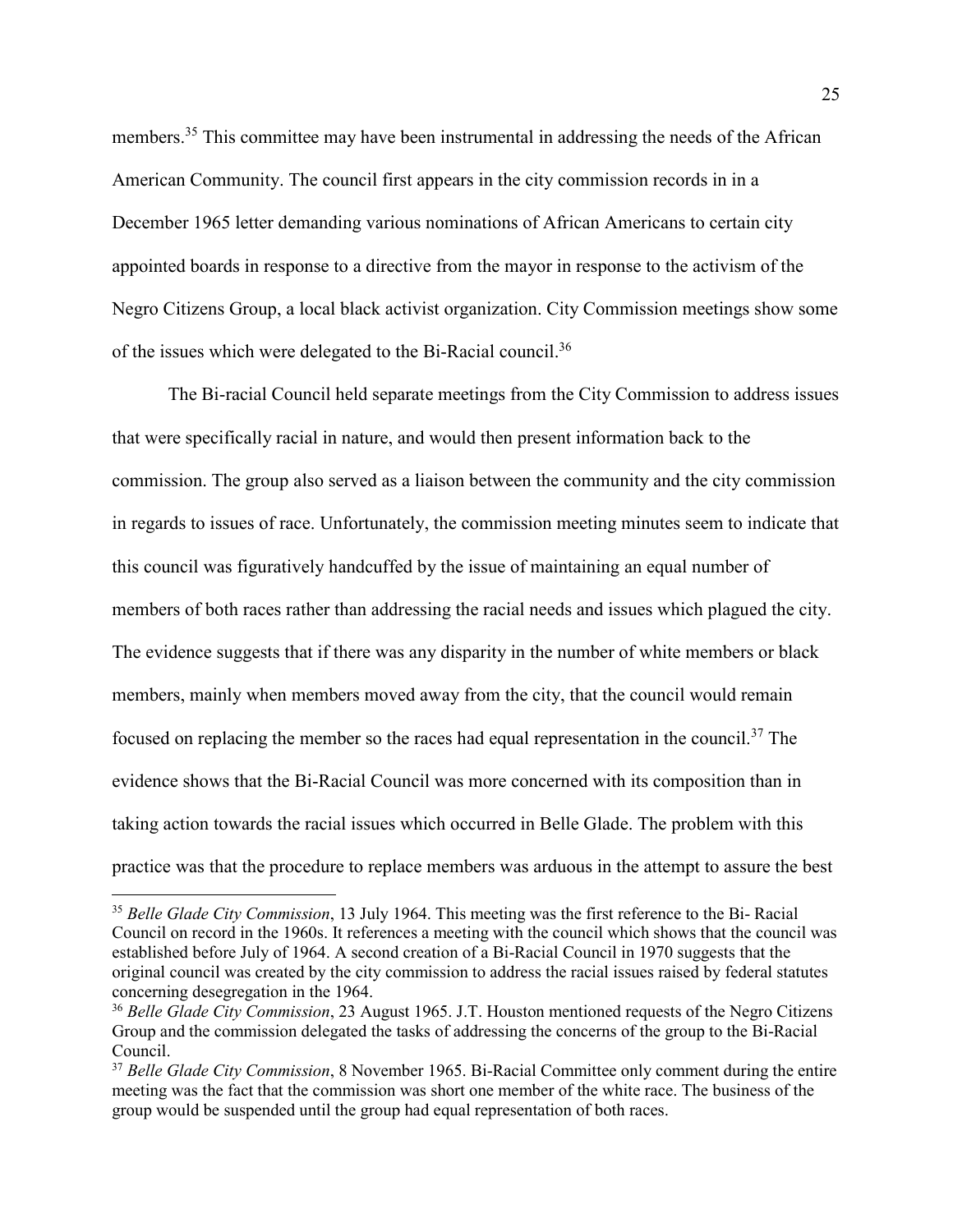candidate for the council. This practice at times took weeks or even months to sort out. During those periods the only business addressed by the council was making sure representation was equal. Therefore there were very few issues that the council brought to the attention of the city commission. The activity of the Bi-racial Council in regards to the city commission was limited to the replacement of the members and the appointment of the city attorney as a legal advisor to the council. Many of the issues that were in the charge of the Bi-Racial Council concerning human rights, including but not limited to the treatment of the citizens by police officers were not addressed. At best, the group was an attempt to show some adherence to Civil Rights Legislation yet not actually effective.

One of the key activists that would directly benefit the African American community is Mr. J.T. Houston Jr. As a member of the Negro Citizens Group (NCG), Houston directly appealed to the city commission on behalf of the African American Community for representation in city government. In addition to the request made of the mayor to appoint several qualified black members of the community to city created boards, the NCG made other pleas. These appeals served as the first step taken in Belle Glade to solving some of the issues facing the black community there.

In August of 1965, Mr. Houston requested from the city commission "12 Negro policemen to patrol the African American Community," (at the time there were only 4 black officers). The hiring of more black policemen to patrol the black community was related to ongoing issue of white police brutality against Belle Glade's black citizens. He also asked that the city's borough system be changed due to the disparity it created in the representation of city government. The borough system was set up to give representation (in the form of city commissioners) to the three boroughs of Belle Glade. The North Borough, which represented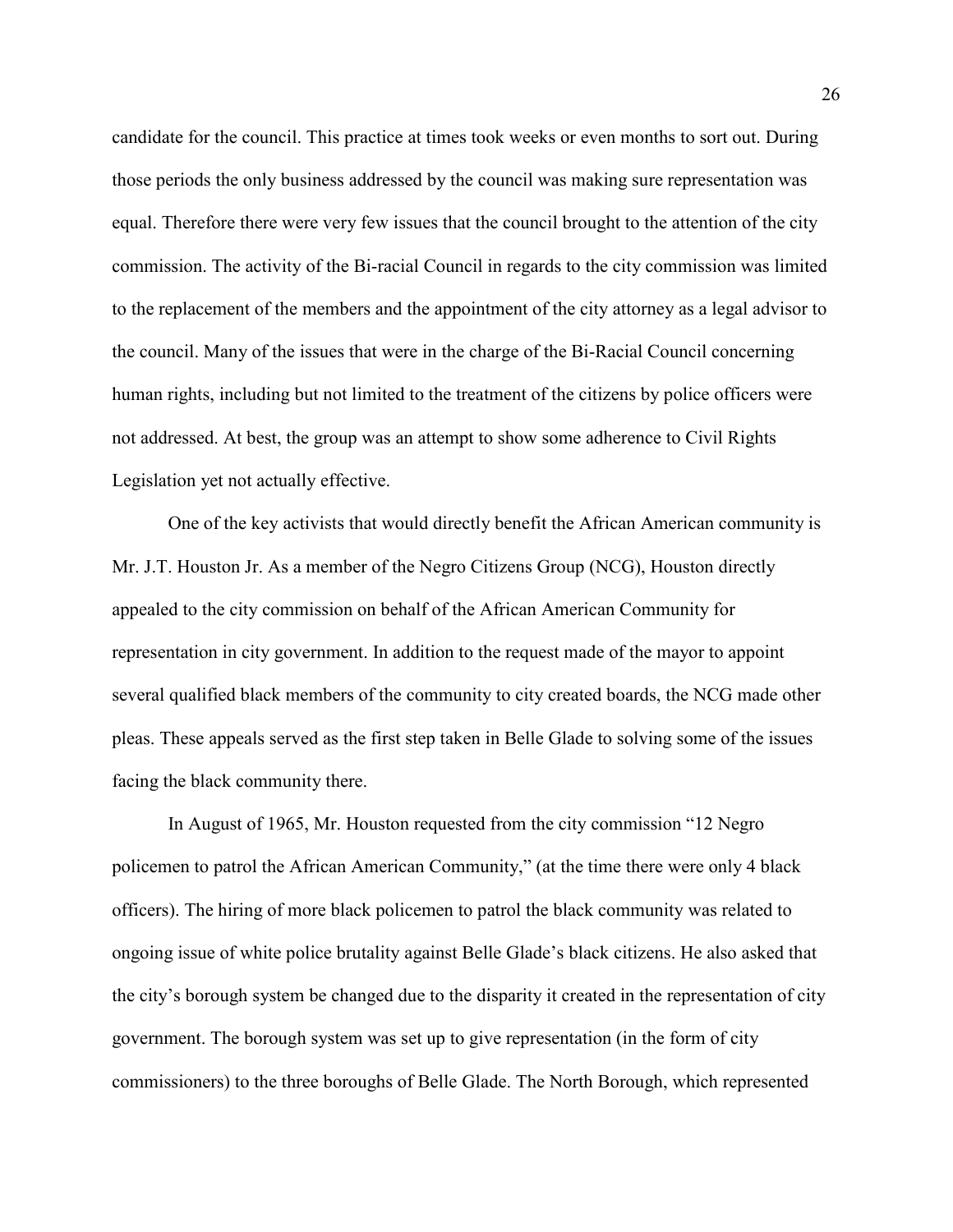about ten to fifteen percent of the population, a majority of which were white, was given two city commissioners. The Central Borough, or the business district, also represented ten to fifteen percent of the population, almost completely white, was given another two commissioners. Finally, the West borough which held between sixty to seventy-five percent of the city's population, and where almost all of the black citizens resided, was given one city commissioner. Additionally, most of the voting population in the West borough was in an area called Chosen, a predominately white neighborhood. A change in the borough system, which provided a disproportionate amount of city government representation to areas in which white voters lived, would present an opportunity to improve representation for the areas of the community in which most of the African Americans citizens resided, at least on the city commission. Finally the NCG requested that there be equalization of representation on appointed governing boards of the city.<sup>38</sup> The final request of the Negro Citizens Group was for increased African American positions on city appointed boards, which would assure the needs of the blacks were better represented.<sup>39</sup>

 While the demands of the NCG were steps in the right direction, they were not immediately addressed by the city commission. Two weeks after the meeting in which Houston made the requests of the Negro Citizens Group, the city commission reconvened to address those requests. Mayor Williams speaking on behalf of the city commission responded:

1. There are three vacancies on the police force that have yet to be filled because of the lack of three qualified candidates.

<sup>38</sup> *Belle Glade City Commission*, 9 August 1965. Houston outlines the requests of the NCG. <sup>39</sup> Many sources including news articles and interviews gave mixed numbers regarding the borough system in Belle Glade. The sources consistently mention between 60%-75% of the population living in the west borough. Those same sources mention that the majority of black citizens lived in this borough. The actual numbers are difficult to delineate since the U.S. Census date only lists the number of citizens by race, poverty rate and age demographics and not broken down by boroughs.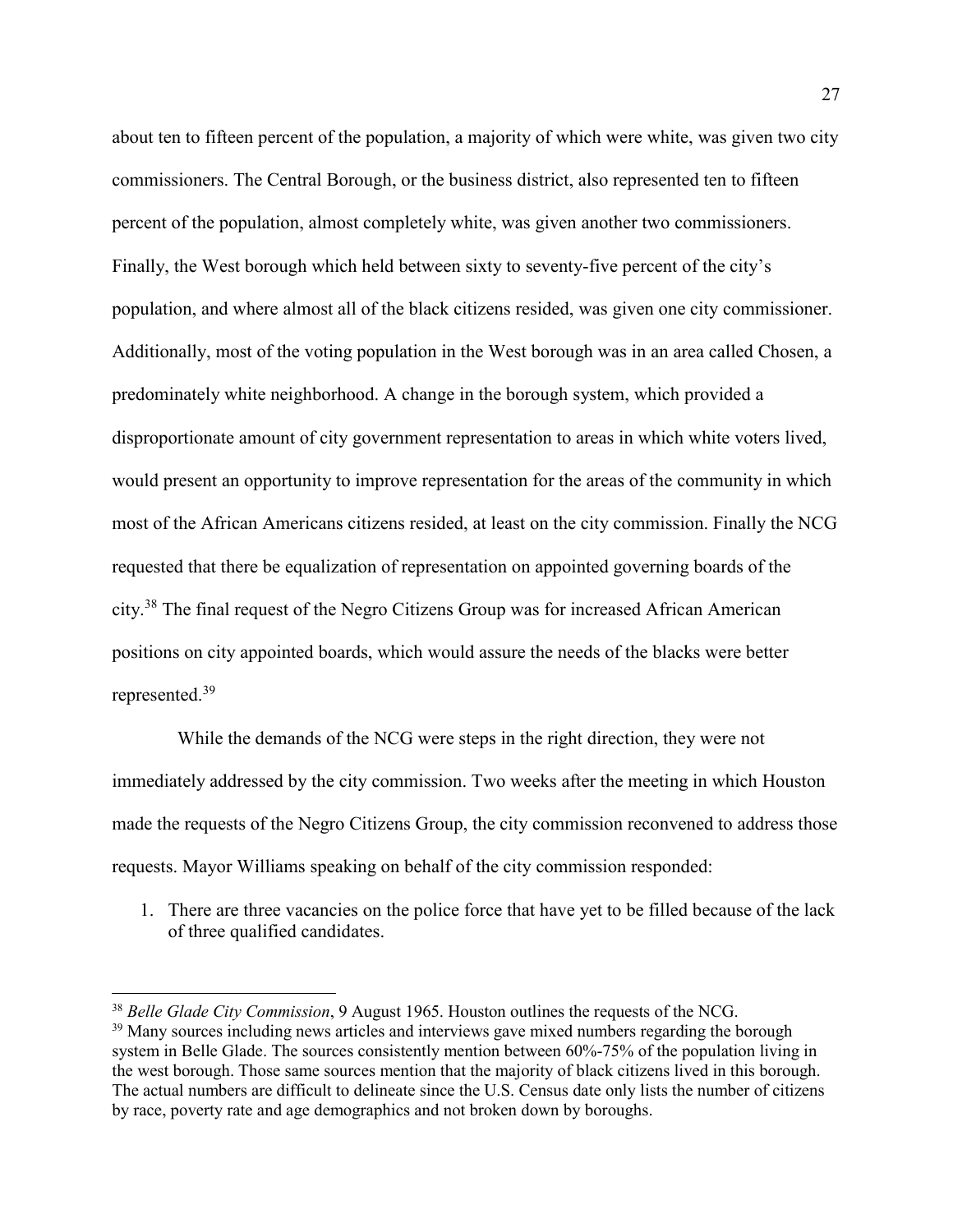- 2. A change in the borough system required and act of legislature and a referendum of the people.
- 3. The commission asks that you submit the names of candidates to the Bi-racial Committee and they would present the names to the commission.<sup>40</sup>

In regards to the responses, the city commission turned the requests back onto the group. The meeting seemed to have been a method of placating the group in efforts to dissuade such requests from the community. Each reply showed that the city was not eager to address the issues or the circumstances surrounding them. Regarding the first request for twelve black policemen to patrol the African American community, the city commission responded by saying there were three vacancies yet no qualified black candidates. No mention is made of criteria of qualification or suggestion of training programs to address an obvious need in a shorthanded police force. The Commission's response to the NCG's second request regarding the change in the borough system was dismissed as a legislation issue seemingly beyond their control. However, the city commission actually did have the ability to change or suggest changes to the borough system. Perhaps the biggest issue remained the point that the citizens who requested the change represented a miniscule portion of the voting demographic due to the precise system for which a change was being called. Additionally, the mayor claimed that even if the a change was agreed upon, a referendum of the people was needed, and as previously mentioned, the voting dynamics of the borough system would not likely allow for a change. As for the final request by the NCG, equal representation in city government boards, the commission gave the responsibility of addressing the needs of the group to the Bi-racial Council. As stated previously, this group did little but present names to the commission and did not accomplish much to change the existing

 $\overline{a}$ 

<sup>40</sup> *Belle Glade City Commission*, 9 August 1965.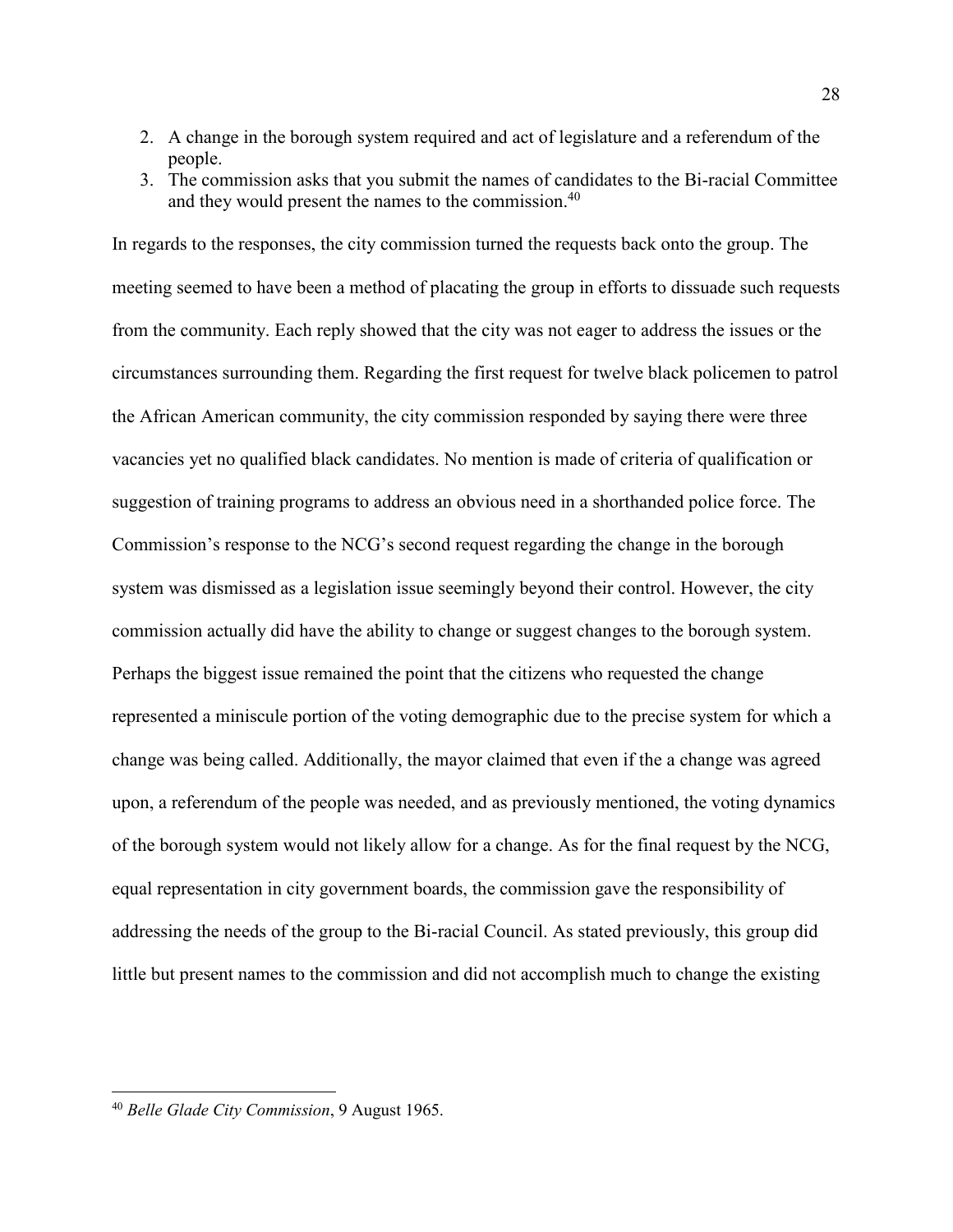racial disparity in the city.<sup>41</sup> While the community had a voice which called for change in the NCG, it was proven ineffective due to the lack of action on the part of the city.

Despite the appointment of Grear, racial problems persisted in Belle Glade even after his appointment. One of the most prevalent issues remained police brutality of the black community. In the years Grear served on the commission, that issue would show up time and again. This would be due, in part, to Jerry Roberts as a member of COBY, and his advocacy to initiate methods which would protect the black citizens from police brutality.

#### **Black Power in the South**

Jerry Roberts grew up in Belle Glade. He attended Lake Shore High School, the segregated black students' high school in the city, with Belle Glade High School still all white. Once Roberts graduated from high school, he joined the United States Air Force, as the options for most black graduates were college, the military or, a more negative fate to which some from Belle Glade fell prey - prison. His military service occurred during a time of tremendous upheaval worldwide. While the United States was entrenched in the Vietnam War abroad, activism was rampant stateside. In the late 1960, the face of activism had changed from earlier years. Gone were the images of peaceful marches by the likes of the Student Non-Violent Coordinating Committee (SNCC) and the Southern Christian Leadership Conference (SCLC), replaced by images of militant Black Nationalists or groups such as the Black Panther Party for Self Defense armed and ready to defend their community. The Black Panthers, founded by Huey P. Newton and Bobby Seale began their organization initially to help defend the African

 $\overline{a}$ 

<sup>41</sup> *Belle Glade City Commission*, 23 August 1965.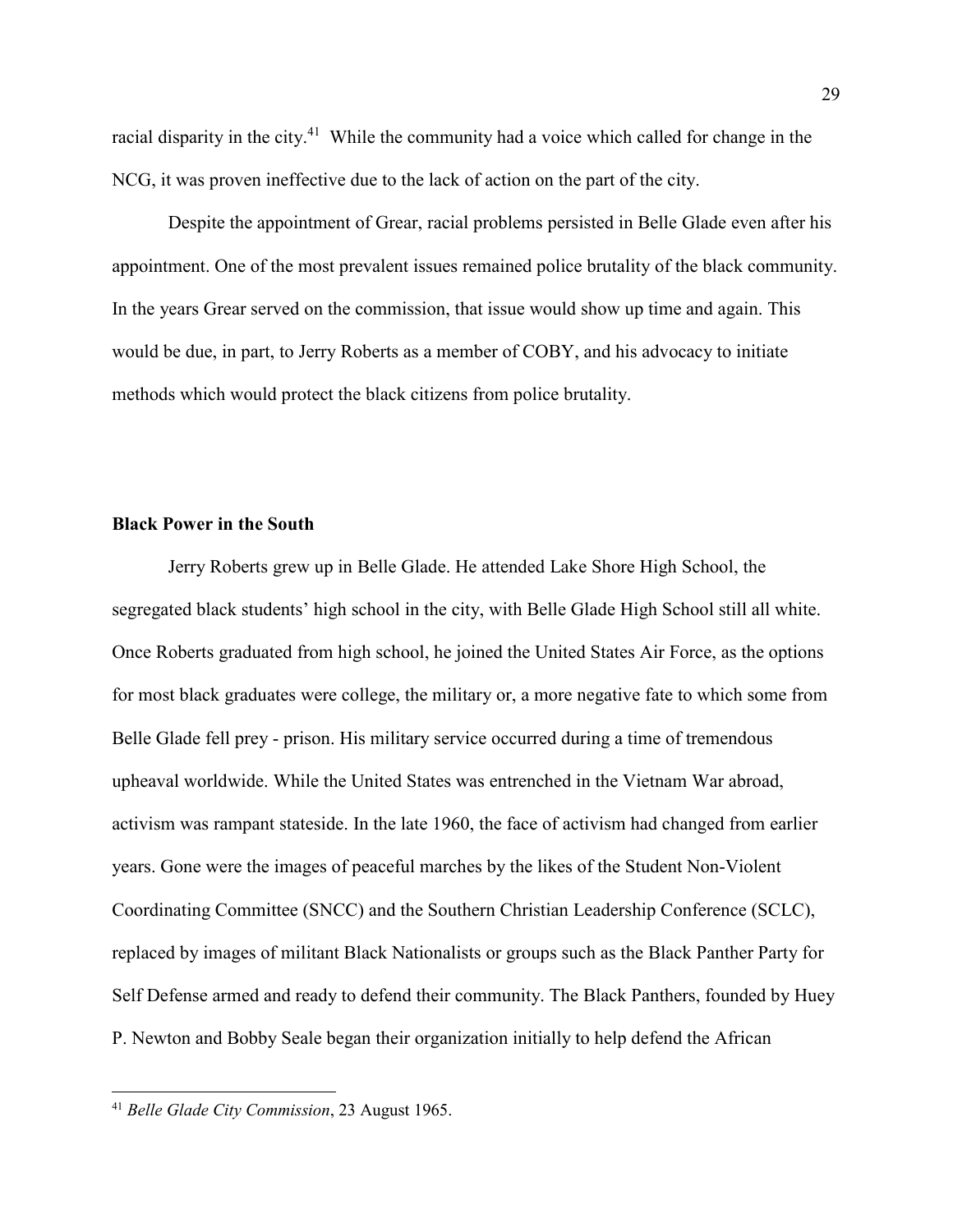American Community in Oakland against police brutality. The images of the Panthers, visibly armed in public spaces, directly daring to the police department, was an inspiration for Roberts, who had seen the Panthers on the news while stationed in Turkey. The book *Soul on Ice* by Eldridge Cleaver also motivated Roberts to become involved in activism.<sup>42</sup> When he returned to the States from his time in the military, he acted on that motivation. He researched the Panthers and discovered that there were no Black Panther Party chapters in the state of Florida. Florida was not, however, without dynamic Black Power groups.<sup>43</sup>

Florida experienced several Black Power activist groups in the latter years of the 1960s. In St. Petersburg, Florida, a former SNCC activist, Joe Waller (later known as Omali Yeshitela), founded the Junta of Militant Organizations (JOMO).<sup>44</sup> This group was organized similarly to the Black Panther Party in California. The Black Rights Fighters, which was founded as a group to fight for the rights of black migrant workers, were established in Ft. Myers, Florida.<sup>45</sup> The Black Studies Group which was comprised of black students and intellectuals to address the needs of black citizens locally was founded in Gainesville, Florida.<sup>46</sup> The Florida Black Front, Moses Davis being one of the organizers and leader, was established in Jacksonville, Florida.<sup>47</sup> Daytona Beach, Florida had the Committee for the Defense of the Black Community, chaired by Pat Davis.<sup>48</sup> Miami had the Black African Militant Movement (BAMM).<sup>49</sup> Closer to Belle Glade, the

<sup>42</sup> Eldridge Cleaver, *Soul on Ice*, (New York: McGraw-Hill, 1967).

<sup>43</sup> Jerry Roberts Interview.

<sup>44</sup> African Socialists International. "African People's Socialist Party-USA - History."*African People's Socialist Party-USA - History*. <http://asiuhuru.org/ontheground/apsp-usa/about/history.shtml>.

<sup>&</sup>lt;sup>45</sup> The Black Rights Fighters would join JOMO and the Black Studies Group to form the African Peoples Soicialist Party. African Socialists International. "African People's Socialist Party-USA - History."*African People's Socialist Party-USA - History.* <http://asiuhuru.org/ontheground/apsp-usa/about/history.shtml>. <sup>46</sup> The Black Studies Group would join JOMO and the Black Rights Fighters to form the African Peoples Socialist Party. African Socialists International. "African People's Socialist Party-USA - History."*African People's Socialist Party-USA - History.* <http://asiuhuru.org/ontheground/apsp-usa/about/history.shtml>. <sup>47</sup> "Florida Black Front." <http://www.bizapedia.com/fl/THE-FLORIDA-BLACK-FRONT-INC.html>. 48 "Stokely Carmichael's Itinerary Secret," *The Daytona Beach Morning Journal*, 10 May 1968, p. 8.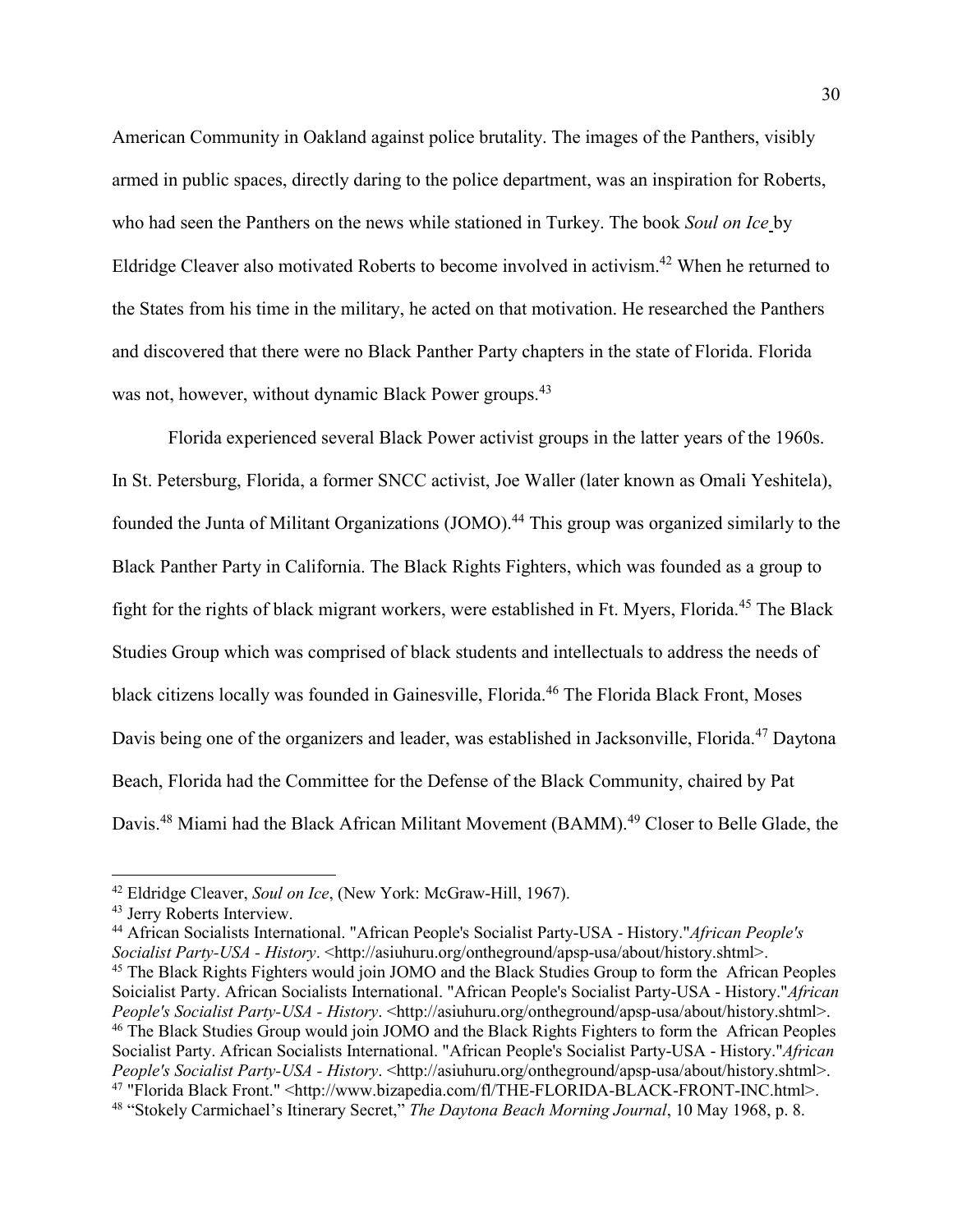city of Clewiston, Florida had the Harlem Tenants Association.<sup>50</sup> Many of these groups were served by people who had been active participants in the popular Civil Rights Movements; thereby showing how individuals in these new Black Power groups had been movement were present for and participated in the shift from Civil Rights to Black Power. Traditional scholarship presented these two movements as linked chronologically; with the Civil Rights movement preceding the Black Power Movement, yet these groups had leaders who sought the same goals within the two movements. What all of these groups had in common was the interest of the black people and their community.

All of these groups were active and dynamic Black Power groups in place in Florida when Jerry Roberts left the military. His interest in the work of these groups alongside the inspiration he received in his study of Black Power while overseas would have a profound effect once he returned to Belle Glade. In a similar vein of these Black Power groups, both in and out of the state of Florida, Roberts would seek to serve the interests of the people in his community by any means necessary.

### **Belle Glade Experiences "Black Power"**

 $\overline{a}$ 

When Roberts' first returned to Florida in 1968, he worked in Miami for Southern Bell. On weekends, he would return to Belle Glade to see his parents and while visiting them he would go out to local clubs. It was during such a visit that he encountered the true police brutality which had become commonplace in Belle Glade. He described the mindset of white police officers against black citizens simply - if any wrongdoing was suspected "beat him in his head and arrest the nigger." Upon the passing of his father, Roberts returned to Belle Glade in 1969

<sup>49</sup> S. Nathan Enfield, "5 BAMM Members Convicted," *The Miami News*, 18 July 1972.

<sup>50</sup> "Harlem Tenants Make Rent Collection Offer," *The Palm Beach Post*, 7 January 1970, p. D5.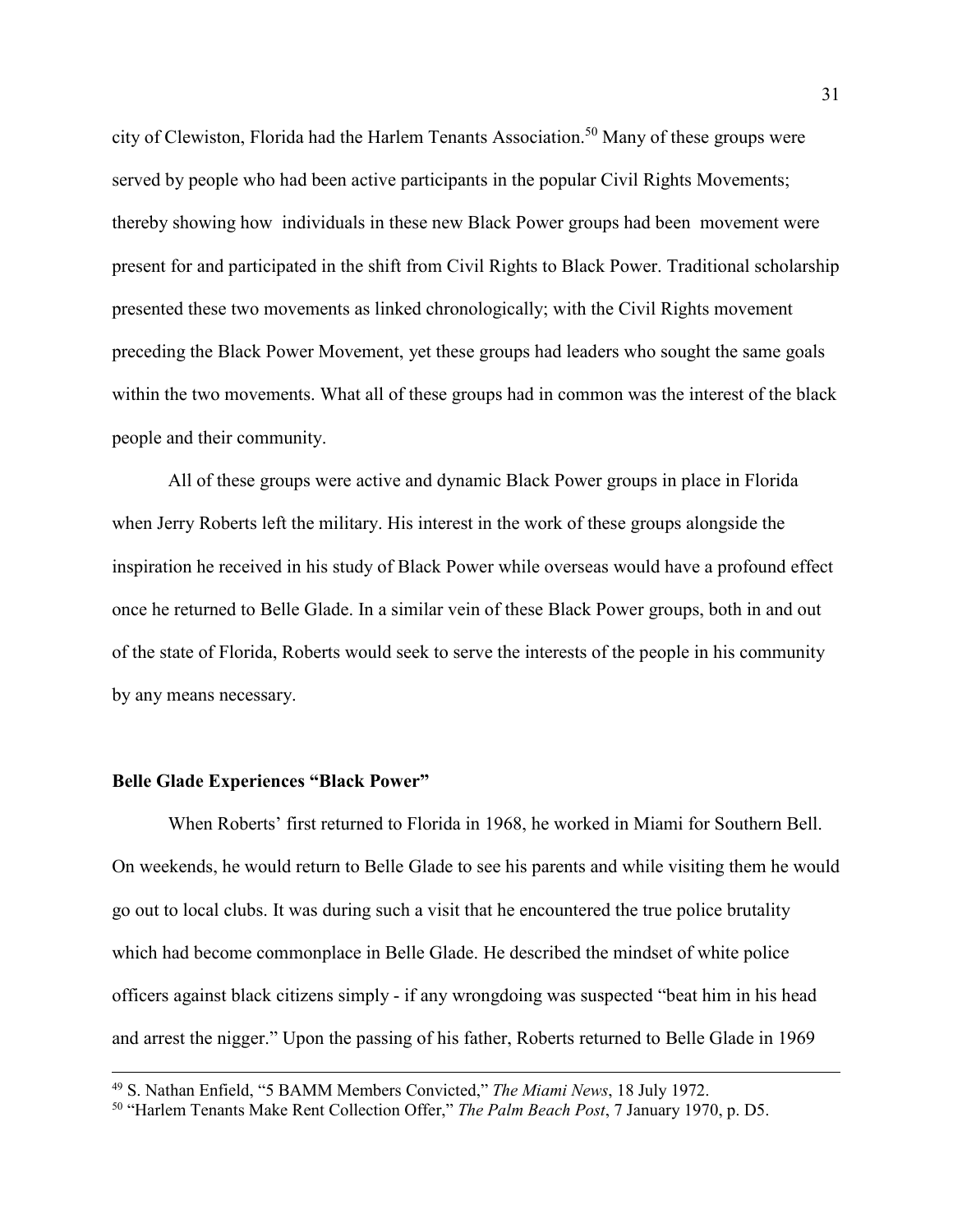permanently to assist his mother. This move provided him a more thorough picture of the need to address the treatment of black citizens at the hands of the police department. His breaking point came with the arrests of the young boy and elderly man mentioned at the outset of this chapter.<sup>51</sup>

Roberts was not the only one who thought something should be done. Weekly, veterans were returning from tours of duty in the United States military. About the same time, there were some former convicted felons who received their parole, oft times whose arrests were at the hands of the same police officers whose they were observing, not to mention whose arrests often came along with much of the questionable activity of those same officers. Fast and lasting relationships which were developed with both the veterans and parolees would prove to be beneficial for what he did. Noticing the prevalence of the abuse at the hands of police, Roberts decided to organize.

Initially the group consisted of seventeen veterans who wanted to protect the citizens from the abusive tendencies of the police. The initial goal of the group was to confront the police department and their tactics head on in order to change the culture of police brutality "by any means necessary." The group realized that the officers would change work shifts in front of the Belle Glade jail. Therefore, this is when Roberts and his group patrolled the African American community to ensure the safety of the citizens from any possible misconduct at the hands of the police.

Roberts' and the group's concerns not only lay with the police, however. The group of veterans who had spent time in the military experienced racism while on tour and learned to react to this type of discrimination with armed resistance. Roberts claimed that some of these veterans were known to "tear a place up" if they experienced any racist activity. He described some of the

<sup>&</sup>lt;sup>51</sup> Roberts Interview. At the time that Roberts and the other veterans patrolled the group did not yet have a formal name.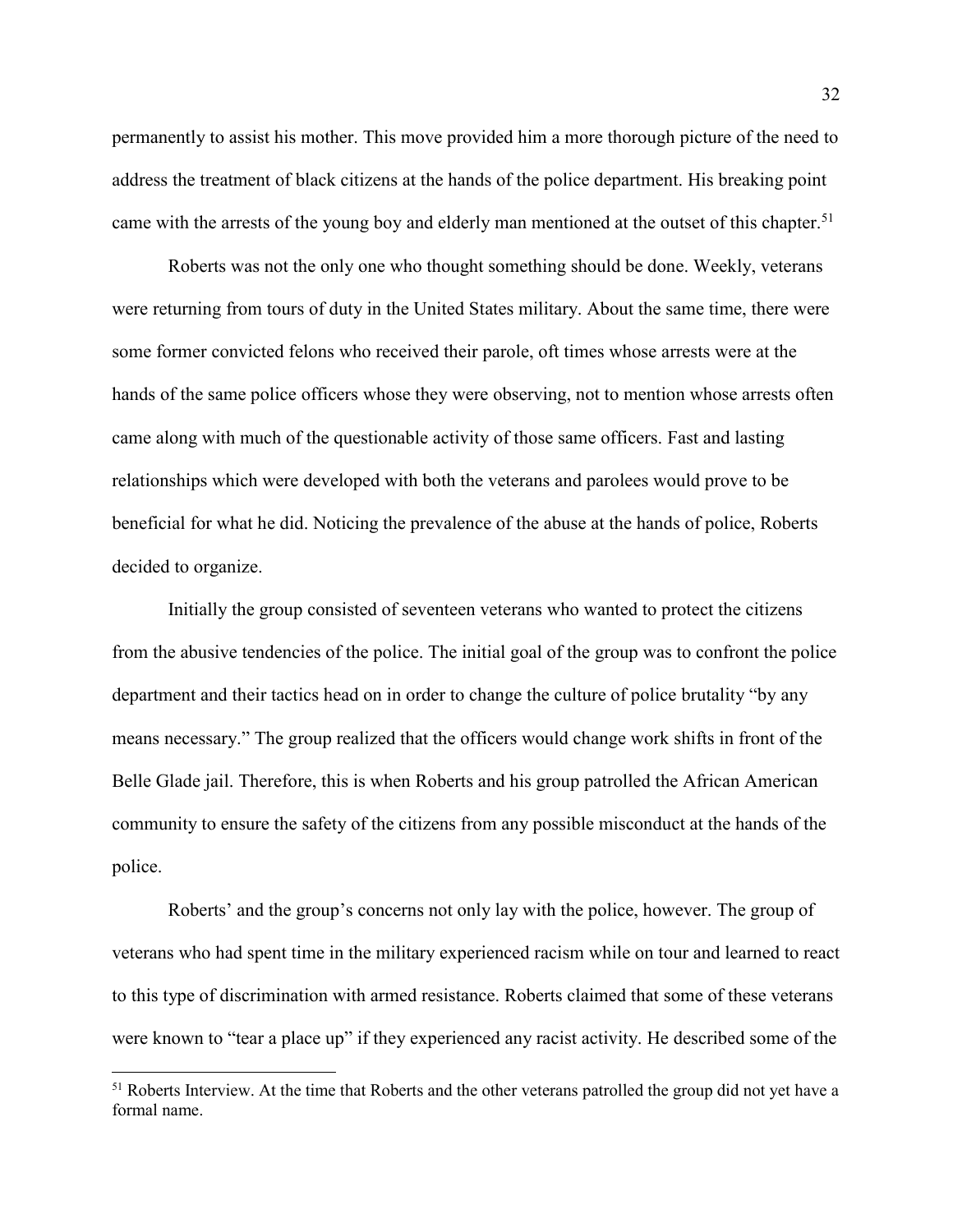members of this veteran group as "crazy in the head" with "Black Power" and willing to put their demolition expertise learned in the military to work if need be. Sentiments of this magnitude are testament to the level of anger from this small representation of the African American community in Belle Glade. Policing the police was the goal of this group of veterans at the outset, but their efforts would encompass much more and come to inspire the community.<sup>52</sup>

The group's patrols sparked interest from everyday people in the community. Their actions thwarted police violence, and others took. The veterans decided to open the ranks of their organization to the rest of the community as the interest increased as long as they were 'real' and concerned with the needs of the community. The group held a meeting in the Lake Shore Civic Center, located in the West borough of the city, the same borough that housed a majority of the community's black citizen. The first meeting of the group was in May of 1970, and had at least 250 young black men who were observant of, and fed up with, the actions of the police department.<sup>53</sup> The large number of people who attended this impromptu meeting showed the community's desire to organize, particularly when it came to protecting the black citizens of Belle Glade from police violence.

Police violence was the initial focus of the group and one of the biggest issues facing the black community. The records of city commission meeting do not indicate any mention of police brutality being presented to the highest offices of the city government. Even Houston's Negro Citizens Group did not mention it. The need was overtly apparent simply by the large number of people who wanted to have a share in a need for activism within the city, specifically to address police violence.

<sup>52</sup> Roberts Interview.

<sup>53</sup> Roberts Interview.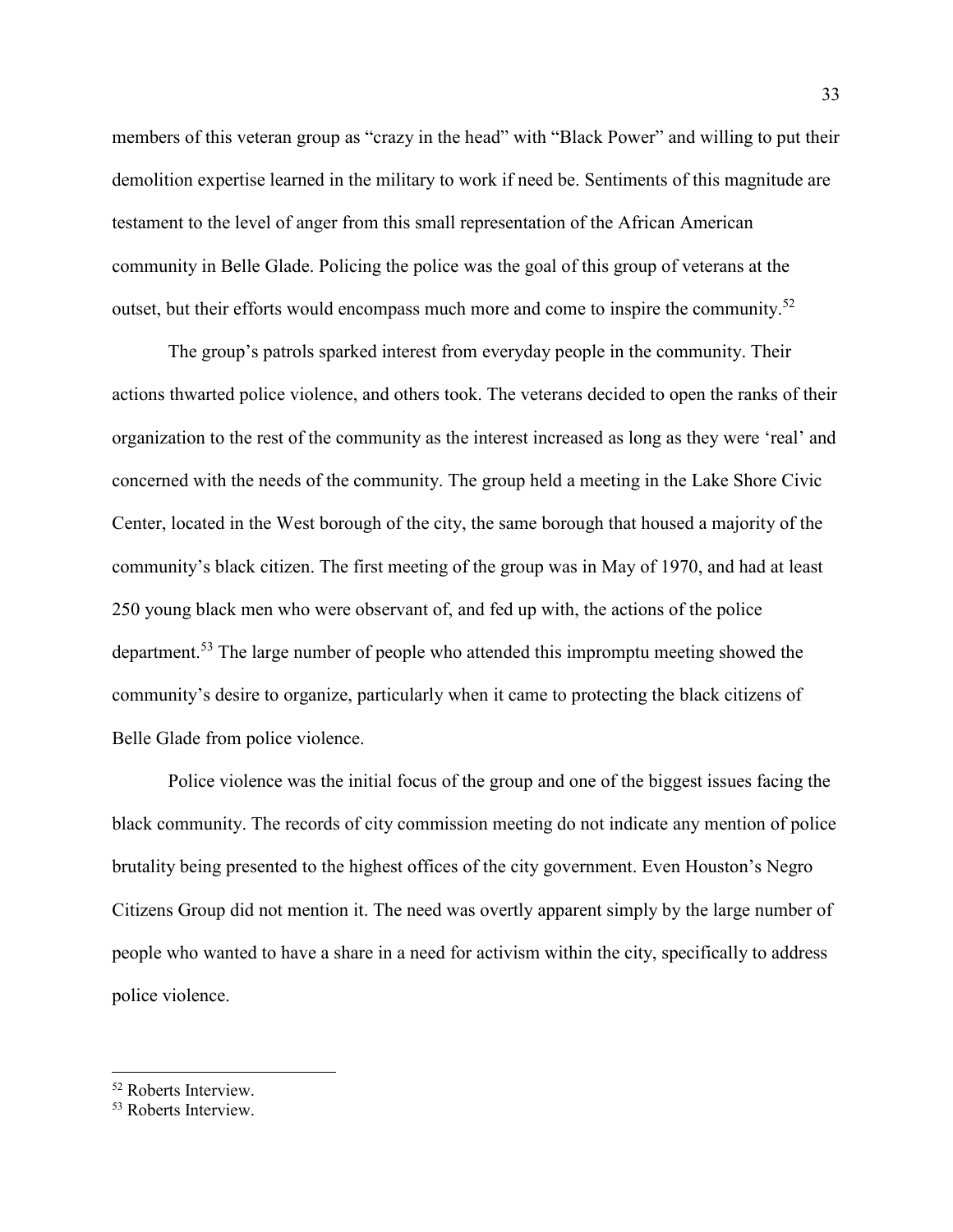This first meeting brought together people from different walks of life. The group initially consisted of veterans who had spent time fighting for 'democracy' yet realizing some basic freedoms were not being afforded back home. The discipline of regimented life afforded them the opportunity to organize efficiently, while maintaining a fiery edge needed to address situations like police violence, through physical confrontation if need be. Additionally, the parolees were a part of the group. These were people who were willing to do whatever necessary to deal with the machinations of racist police officers, even in the face of arrest. Roberts describes the members of the group as people "who were ready to lay their life on the line if need be, to see justice served." The combination of discipline, and the potential for recklessness, both contributed to the initial success of the organization.<sup>54</sup>

Although discipline and militancy were defining characteristics of this group, they had no name. Roberts decided that the identity of the group had to be solidified, so the first order of business was to come up with a name. Several names were suggested, including "Blood Thirst" and "The Spook Who Sat by the Door" (the latter in reference to the novel by Sam Greenlee in which a city is turned on its head by the armed resistance of militant members of the black community in backlash against a system which treated black citizens as inferior).<sup>55</sup> The aggressive nature and rage expressed in some of the suggested names attest to the anger with which these activists viewed police brutality in Belle Glade. But the group was more than just "angry black men," a common stereotype of Black Power era activists, and armed resistance and counter-violence were not the only items that the group had on its agenda. After significant

<sup>54</sup> Roberts Interview.

<sup>55</sup> Sam Greenlee, *The Spook Who Sat by the Door: A Novel*, (Detroit: Wayne State University Press, 1969).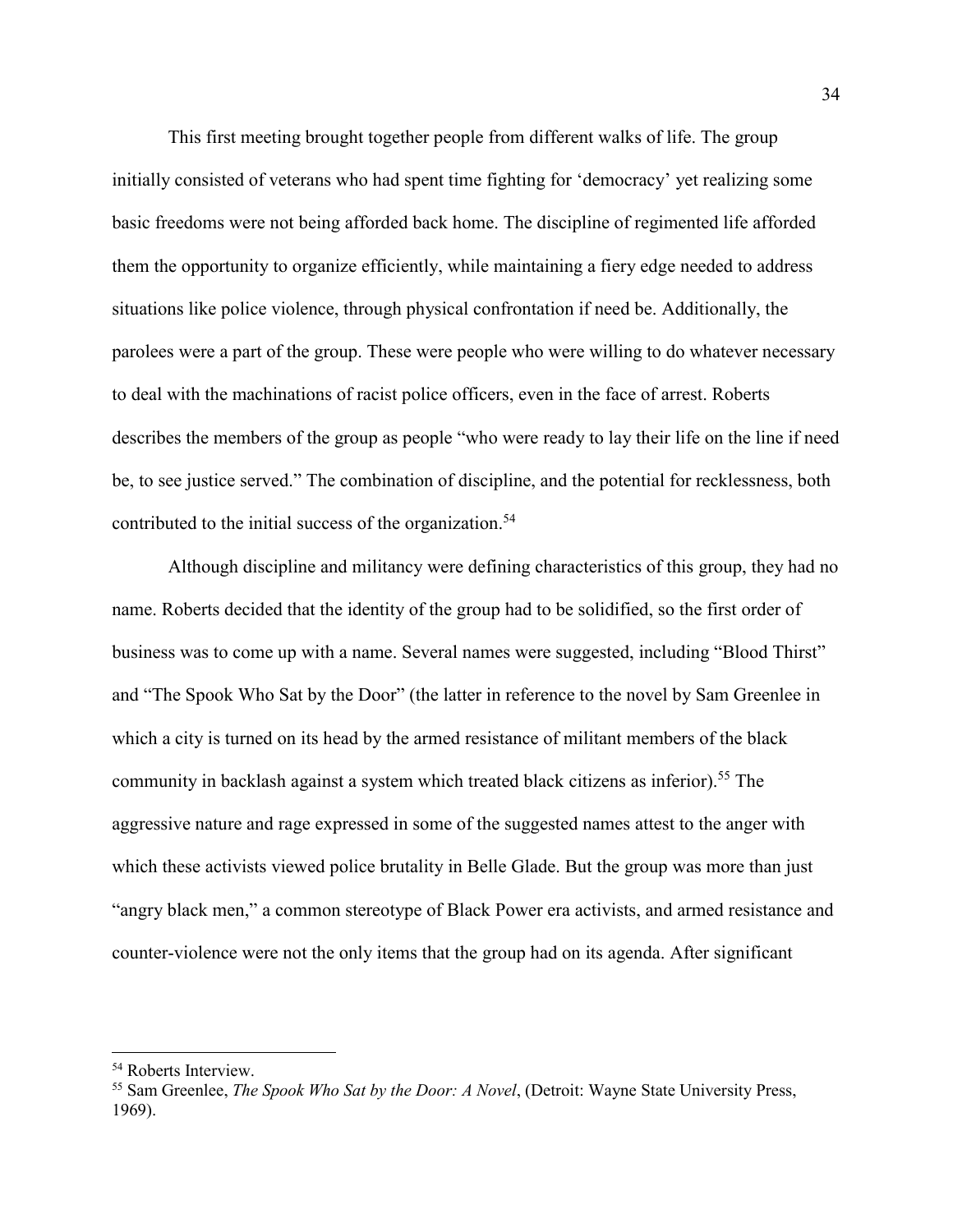debate, the name "Cry of Black Youth" was decided. "C-O-B-Y, COBY," would be the moniker.<sup>56</sup>

# **Conclusion**

Several factors contributed to the creation of COBY in Belle Glade, Florida. The black community demanded a change in the status quo, which held the needs of the white community in esteem while overlooking the black community. While black activism existed in the city of Belle Glade, much of it included and benefitted people outside of the permanent residents black community of Belle Glade. Migrant workers and cane cutters from the Caribbean, often times in collaboration with larger, more connected national groups such as the AFL-CIO and workers unions mobilized for their needs, but did not directly assist the existing issues facing the black community. The community did, however, have some attempts at organization to address the needs of the black community, yet they faced limitations. The Negro Citizens Group was on target with the needs of the black community as shown in their requests of the city, calling for more representation in city government and increased black officers on the police force to patrol the black neighborhoods. The city failed to address these needs however turning the requests of the group into a more lopsided struggle to change the plight of the African Americans in the city. The fact that the city overlooked the requests of the NCG paved the way for a group like COBY. Emulating existing Black Power groups such as the Black Panthers, COBY would not make requests initially; action was in order from the outset to solve the problems the community faced. With all of the militancy normally associated with Black Power, COBY would find themselves entrenched in a situation which traversed the simple issue of police brutality.

<sup>&</sup>lt;sup>56</sup> Roberts Interview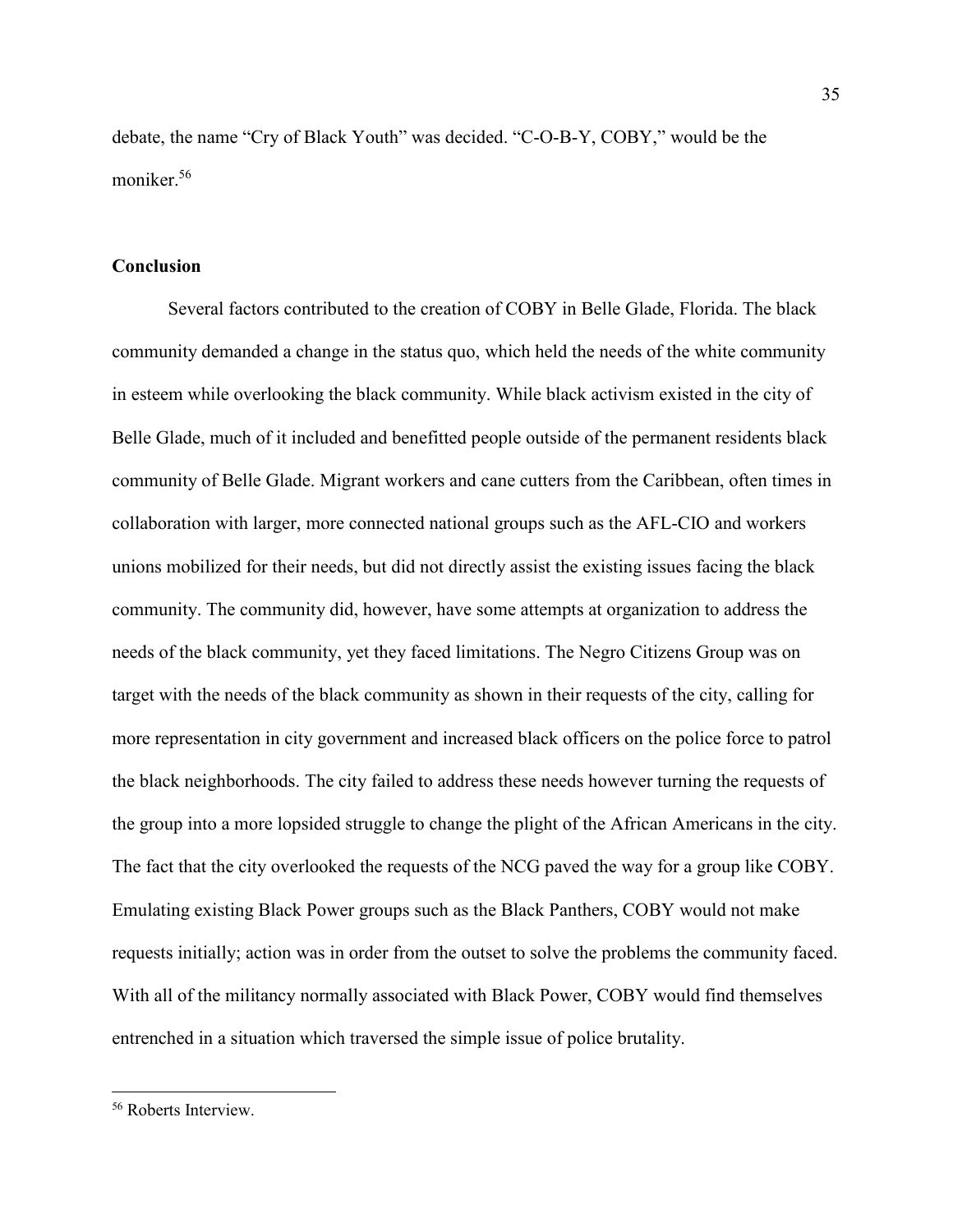### **Chapter 2: COBY Addresses the Needs of Belle Glade**

Traditional Black Power Scholarship has focused on groups which preached autonomy for the black community while maintaining a militant appearance. Many of these groups were located in major urban centers in the Northeast, Midwest and West Coast. Black Power has been associated with separatist movements in which African Americans have sought to protect and control their own areas of these cities. One such group is Black Panther Party for Self Defense, which had its start in California as a group which sought to monitor the local police in their own neighborhoods to ensure the safety of the black citizens in those neighborhoods. These police officers often mistreat citizens within the African American communities and the Black Power groups sought to protect the neighborhoods, and eventually moved on to fight for everyday rights such as housing and access to meals. While the movement which included these groups is often presented as a completely separate movement than the Civil Rights Movement, both movements fought for many of the same 'human rights' for black citizens. COBY is one such example.<sup>57</sup>

### **Police Mistreatment**

 $\overline{a}$ 

Similar to the Black Panther Party, COBY aimed to protect and take action directly against the mistreatment of the black citizens at the hands of police in Belle Glade. Initially, Roberts and his fellow veterans wanted to confront the Belle Glade Police Department. They conducted reconnaissance of the police department including patrol routes and shift changes.

<sup>57</sup> Joseph, "The Black Power Movement: A State of the Field," 751-76.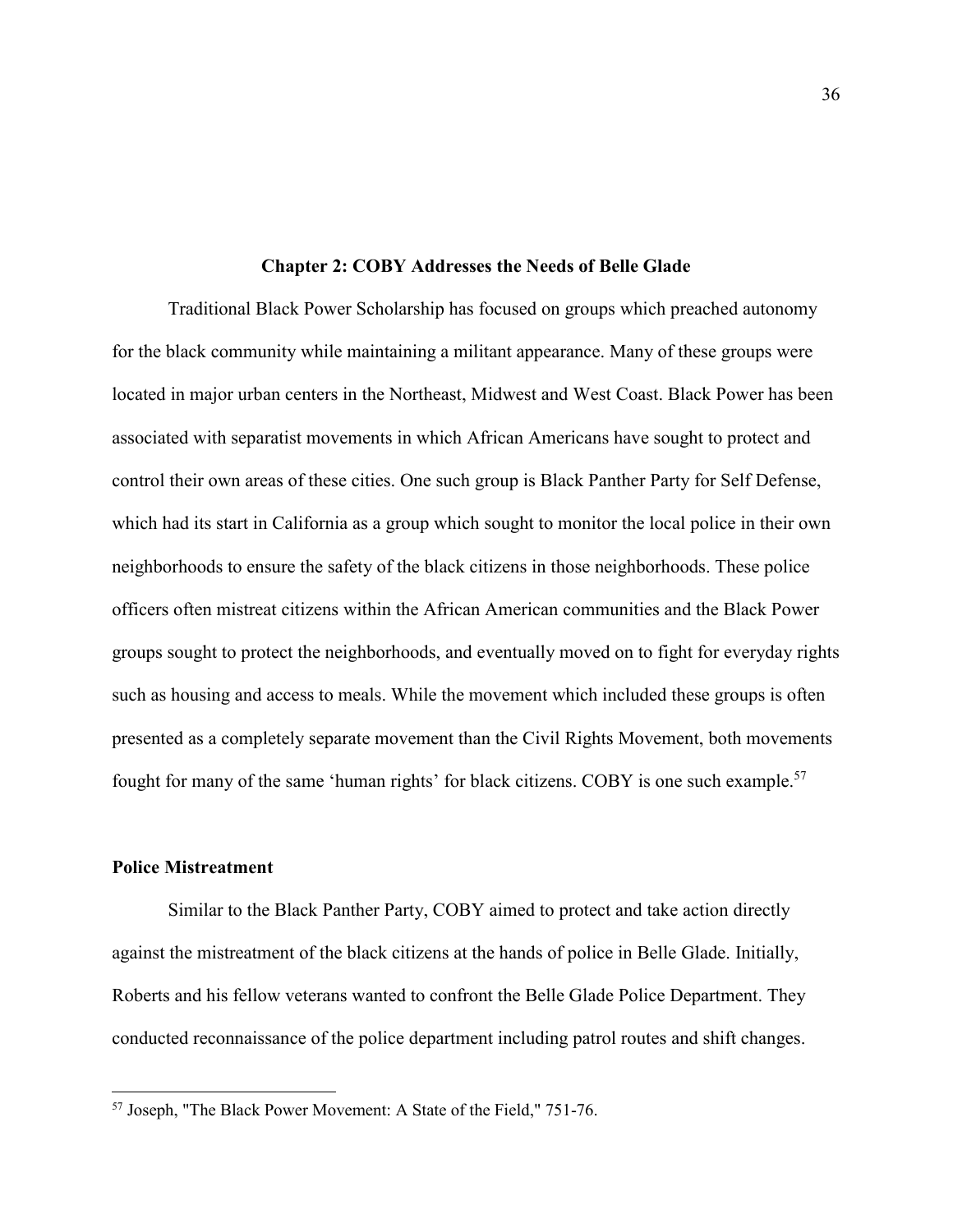Many in the group wanted to attack the police department head on. Roberts describes some of the members of the groups as "demolition experts bent on destruction."<sup>58</sup> Reasoning with those members, Roberts helped convince those members that an attack on the police department as unnecessary and counterproductive to what the group was trying to accomplish. They saw an opportunity to protect the citizens openly.

COBY devised a plan to address the needs of the community regarding police behavior. They would follow police officers who patrolled the areas of the black community known as the 'quarters,' an area that covered about seventy-eight square blocks of the Belle Glade community where approximately 90% of the black community resided.<sup>59</sup> Roberts and other COBY members would 'patrol' the police routes. While on patrol, the men kept their rifles in the window of their car. While they did nothing illegal by having guns in the car, they felt they had to justify their actions when questioned by the officers they followed. They did so when they referenced the farm owners and other whites in the community, who rode with loaded rifles in gun racks in their trucks. They made sure their rifles were unloaded and that they carried their hunting licenses at all times to make sure that they were compliant with local and state laws. When police investigated a disturbance or occurrence in the community, Roberts and his fellow veterans ensured that the officers were aware of their presence, and their guns. When they felt the officers overstepped their boundaries, specifically when they aggressively handled black citizens, they voiced their displeasure to the police along with other bystanders. The police officers often

<sup>58</sup> Roberts Interview.

<sup>59</sup> Roberts Interview.

John Russ. Personal Interview, 9 March 2012 (subsequently cited as Russ interview).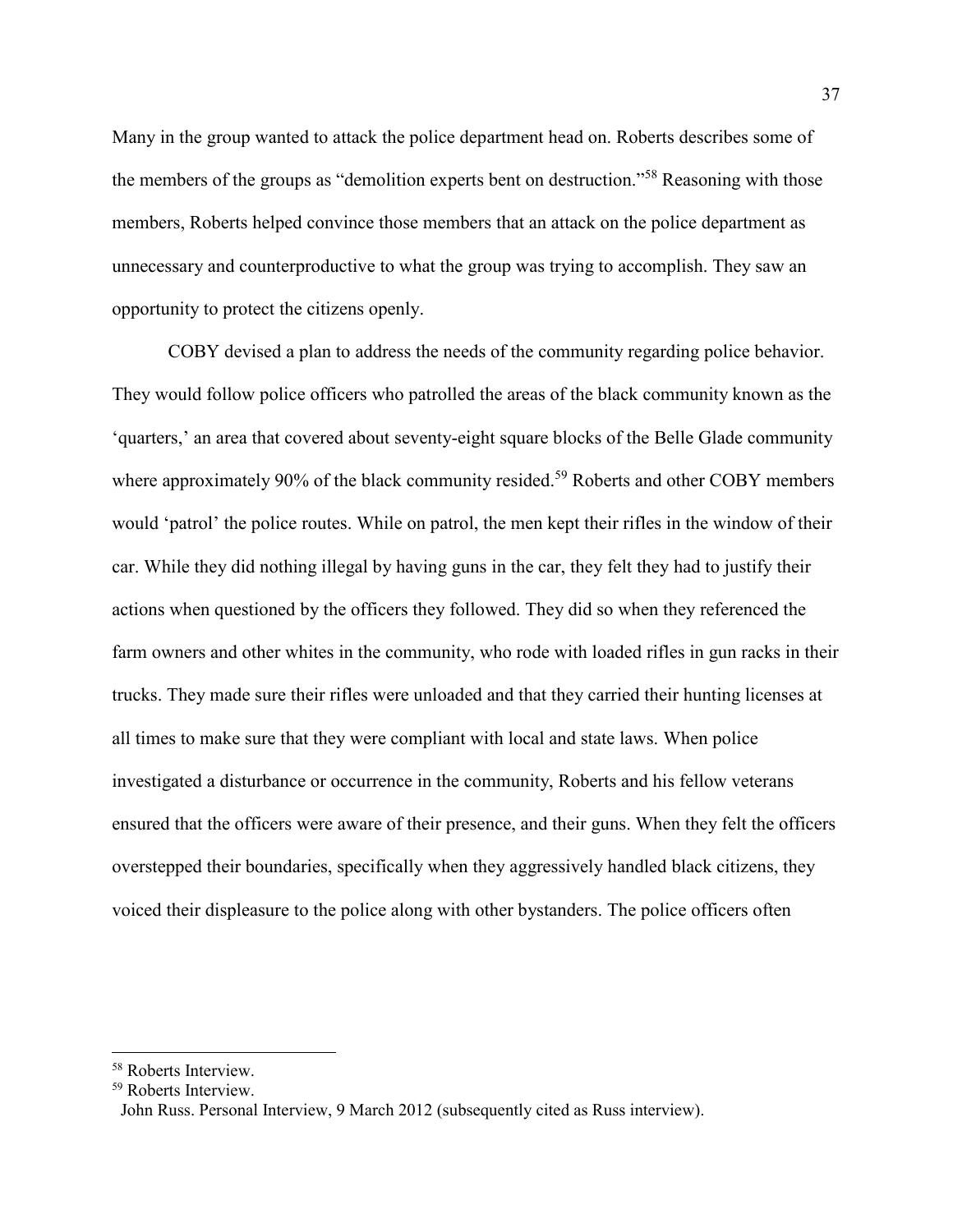threatened them only to be rebutted with the statement they were simply watching an officer carry out his duty.<sup>60</sup>

The sight of armed black men in the black community undoubtedly troubled the predominately white police force and the all-white city commission. Imagery of militant groups and the violence that could occur when protecting their community from police brutality was common knowledge broadcasted on national news mere months before. Gun battles with between the Black Panthers and police had taken place California in April and August of 1968, and again in October of 1969.<sup>61</sup> While the success of their presence may be debated, there was a decrease in the amounts of questionable encounters between police and black citizens in Belle Glade during their patrols. However, the militant appearance of COBY would have consequences later. This approach of armed self-defense was beneficial for the time being, but the defining characteristics of the group, including their tactics, were soon to change.

### **College Activists Join COBY**

l

While COBY worked to address police brutality, word spread that there was a group who was standing up to the Belle Glade Police Department. As a result, their visibility increased in the community and beyond. With the decrease in police violence, COBY became popular among the black citizens of Belle Glade. News of COBY's efforts traveled upstate to the campuses of Florida A& M University and Bethune Cookman College. Students from the Belle Glade area who attended these universities made it a point to meet the group when they returned home after

<sup>&</sup>lt;sup>60</sup> There is no evidence that conflict resulted from these interactions although the direct confrontation of the officers may have ended in conflict.

<sup>61</sup> "WitnessLA.com » Blog Archive » 41st and Central, 1969 – The Black Panther Shootout & the Birth of SWAT."*WitnessLA.com » Blog Archive » 41st and Central, 1969 – The Black Panther Shootout & the Birth of SWAT*. <http://witnessla.com/lapd/2011/admin/41st-and-central-1969-the-black-panthershootout-the-birth-of-swat/>.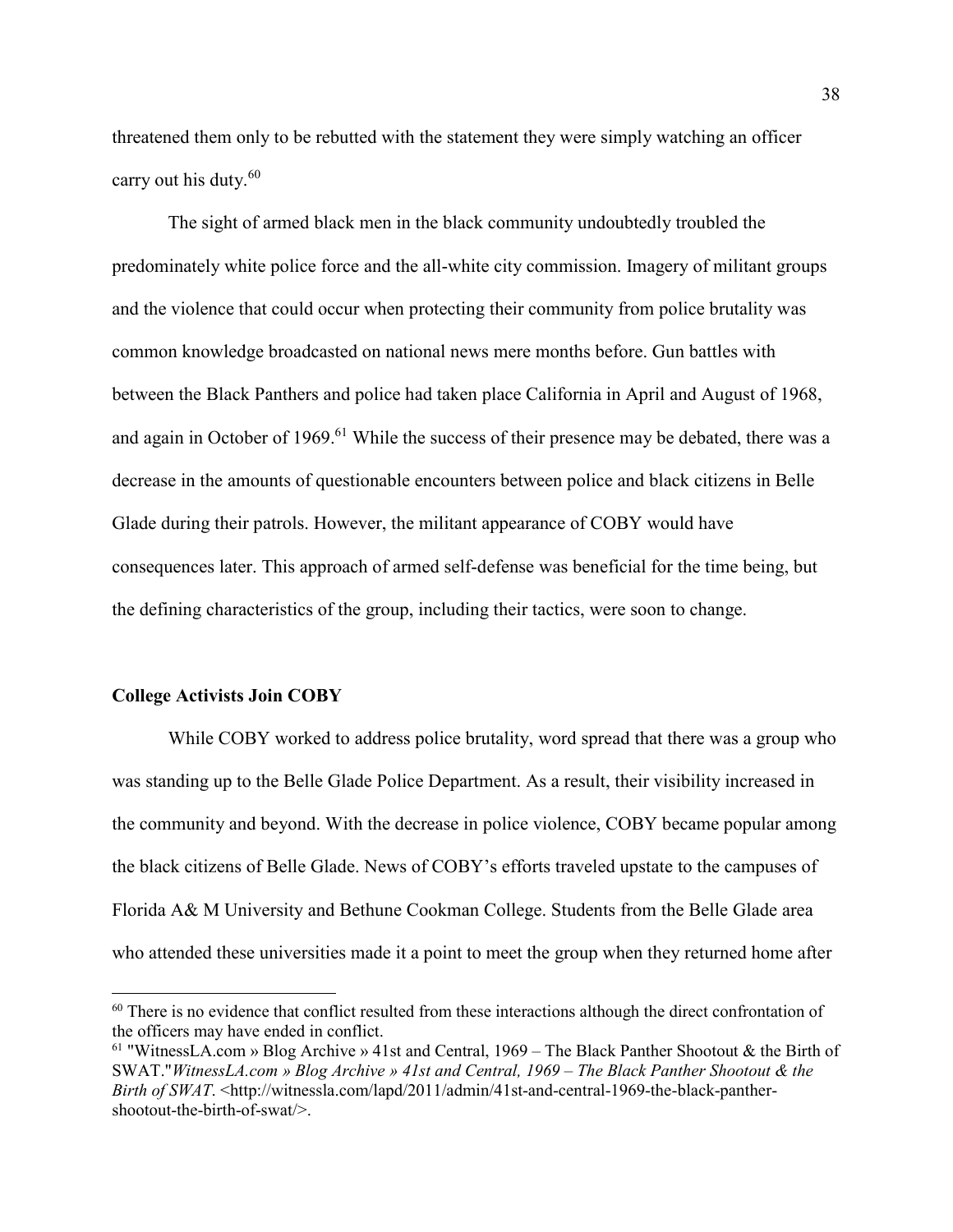finishing school. People like Cleo Sears, Ralph Jasper and Marvin Glover all returned to Belle Glade to be activists for their native communities. For them, being involved in activism began in college with groups like the Concerned Citizens of Daytona and other on campus activist organizations.<sup>62</sup> The opportunity to bring home what they learned, and to create actual change for their community, was tremendously appealing to these students.

Unfortunately, these former college students were not met with the same enthusiasm from current COBY members who were hesitant to add them to the fold. The initial members of COBY were military men or parolees, most of whom were wary of students returning to "The Muck" from college. $63$  Many of the members were afraid to allow the recent college students into the group because they were perceived as soft. Others were concerned to let them join because they felt the "college boys thought they were better" than the other members of the group.<sup>64</sup> A consensus among many of the members was the students had to be initiated in some way in order to prove their loyalty to the group and the movement. Some suggested the college students taking a particular person into the cane fields and killing them to prove their commitment. Whether out of fear of turning COBY into an outlaw group, or the quick thinking of sharp witted college students, this did not take place. An alternative method of proving their worth to the organization was proposed by those same college students - a newsletter which enlightened the community to the relevant issues as well as the mission of COBY.

 During his time as an activist in Daytona Beach while he attended Bethune Cookman College, Cleo Sears came to realize that the goals and tactics of activism had to be made clear to

 $62$  Sears was involved with the Concerned Citizens group and the Committee for the Defense of the Black Community while in college. Roberts Interview.

<sup>&</sup>lt;sup>63</sup> The Muck is a nickname given to the area in western Palm Beach County. The cities of Belle Glade, South Bay, Pahokee, and Canal Point are all considered part of the Muck. The Nickname comes from the rich black soil which is found in the area.

<sup>64</sup> Roberts Interview.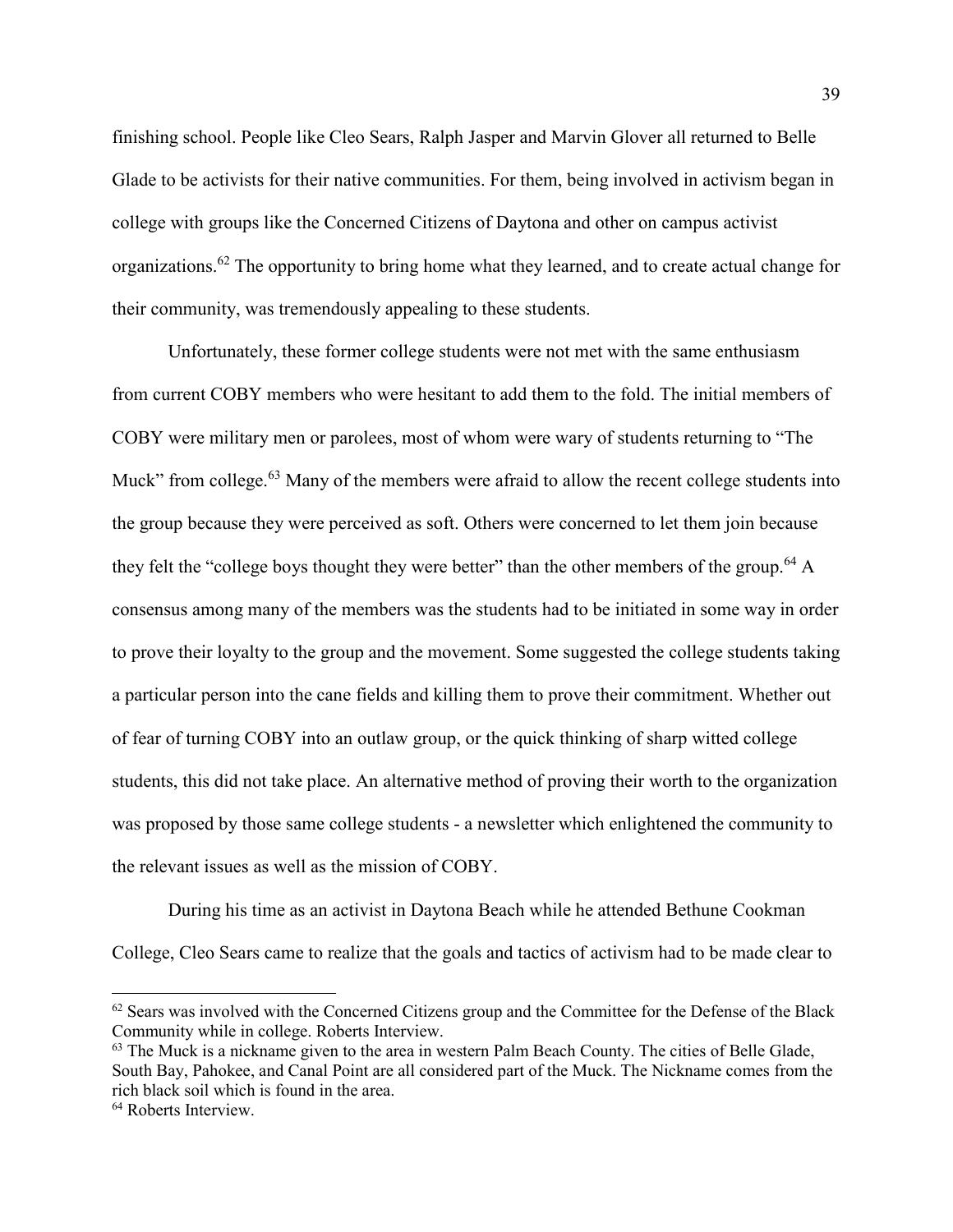the community it served. People had to be made aware of what was happening in the community, what solutions were available, and what action people had to take to help improve the prevailing conditions. Therefore, he began to question how COBY communicated with the people. Sears suggested that COBY create a newsletter. It would be a medium to not only make the citizens of the community aware of occurrences within the community, but give voice to the grievances of the black community because it published the complaints of the black community. According to Roberts, "white people believed it if it was in writing," so the newsletter would allow the community's voices to be heard in the community where they had not been heard before.<sup>65</sup>

Because many of the existing members of COBY could not read or write the suggestion of the newsletter was enough for the original members of COBY to let the 'college boys' into the organization once they got over the initial resentment of towards the more literate former college students. The newsletter, the *Muck Rake*, became popular.<sup>66</sup> No more than a mere photocopied flyer, the *Muck Rake* became a vehicle through which readers came to know the black community had voice for its rights. The Muck Rake carried news of events and ongoing injustices such as housing violations and continued police misconduct, and included challenges to and criticism of the city government because they allowed civil and human rights violations in Belle Glade. At ten cents per copy, to cover the cost of printing the newsletter (although no one was denied a copy even if they lacked the money), the Muck Rake became popular among the black community as well as the white community throughout Belle Glade. While white citizens of Belle Glade were not as apt to come into the black neighborhoods to obtain copies, they would, at times, give a black employee or acquaintance money to get them 20 or 30 copies. It is

<sup>&</sup>lt;sup>65</sup> Roberts Interview.

<sup>66</sup> Muck Rake, definition: to search for and expose real or alleged corruption, scandal, or the like, especially in politics. *Dictionary.com*. Dictionary.com. <http://dictionary.reference.com/browse/Muck rake>.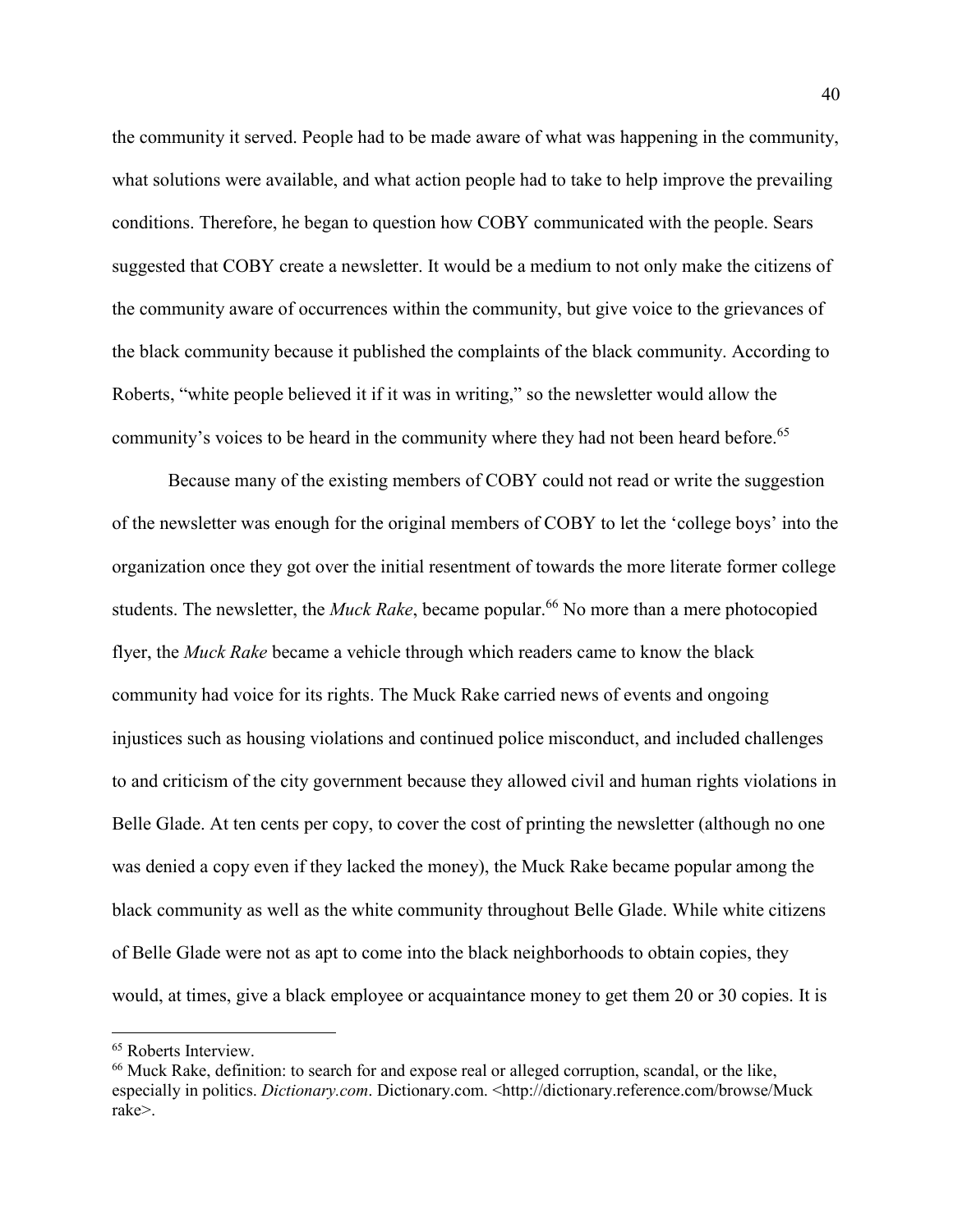unclear of the intentions of retrieving so many copies, whether to ensure access to other black employees or acquaintances or merely to remove the publication from the streets, the Muck Rake was a very big success perhaps due to white liberal interest in the activism of COBY. Needless to say, the COBY ensured that the Muck Rake had plenty of news to publish, as they began a campaign that would raise awareness of the injustices in the community and make the organization visible in the community.<sup>67</sup>

# **COBY in the Community**

 $\overline{a}$ 

COBY quickly became preferred advocate for any local injustices faced by the black community. COBY made it known they would assist in any incident of injustice, whether it was price gouging in the grocery stores or even issues between landlords and tenants. People came to COBY with several issues and COBY responded. Having had success with the police brutality issue, COBY was empowered to continue their activism in the black community.

The black community within the 'quarters' had several options where to obtain groceries. With these numerous options also came some of the injustices faced by black people in the 'quarters'.<sup>68</sup> Many of the black people who came to Belle Glade and lived in the quarters also worked agricultural jobs when crops were in season. When these migrant workers came, many of the grocery stores provided them credit, by keeping records of their purchases on the 'books.'<sup>69</sup> Unfortunately for those who were afforded this credit, some storeowners were very opportunistic in their practices. Many of the local people were unaware of the prices they were being charged

 $67$  The publication would be referenced in several news reports regarding issues in the city.

<sup>68</sup> Alabama Georgia, Bobby's Market, and Hall's Market are all stores that were in the quarters. All three of the stores are still in operation to this day.

<sup>&</sup>lt;sup>69</sup> The black migrant workers which patronized the grocers in the quarters spent more time in Belle Glade even though they did travel to other states when farm work was available.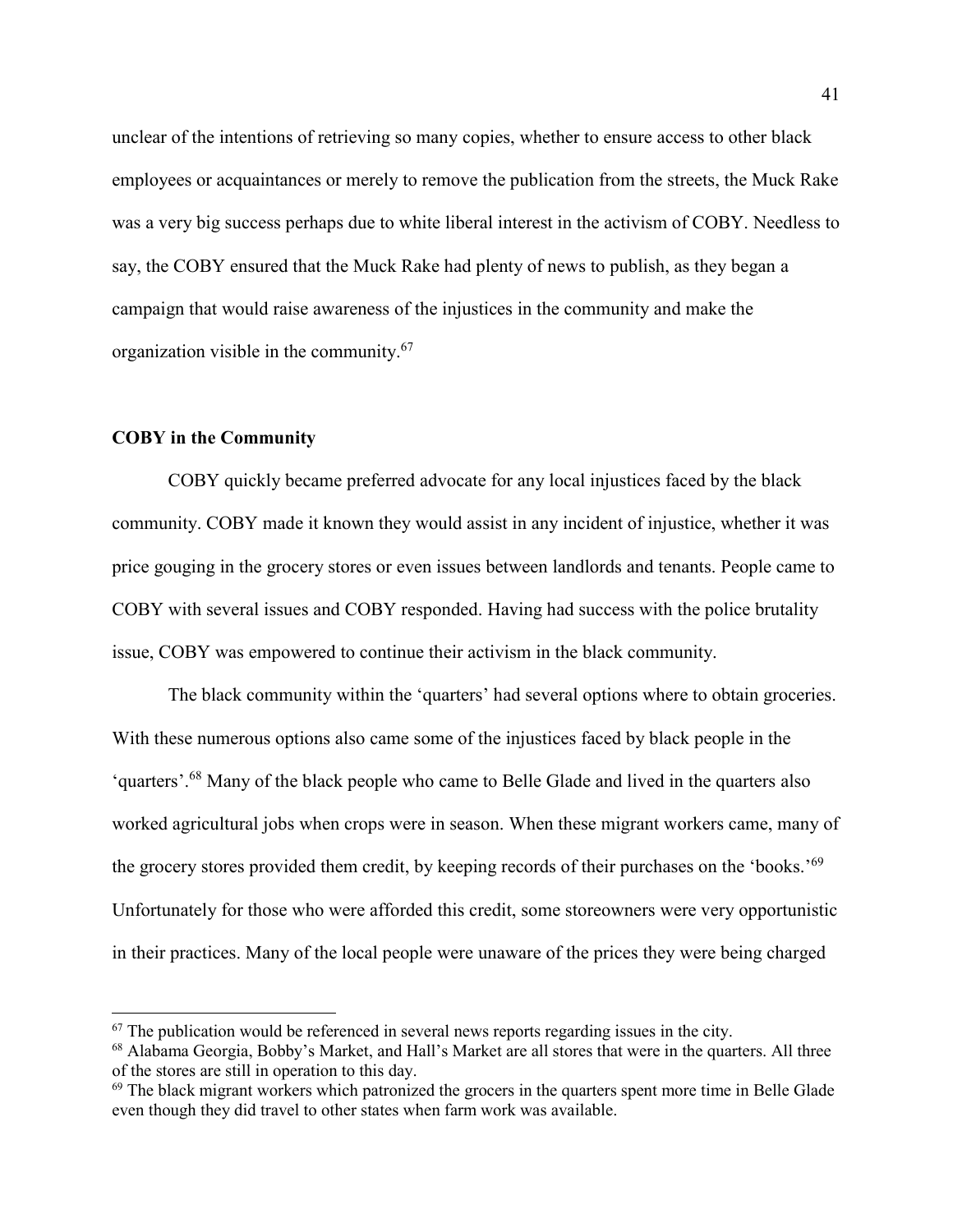in these stores. While shopping they were subjected to prices at the discretion of the store owners.<sup>70</sup> Several of these stores would not post prices for their items, and adjusted prices subjectively to the benefit of their bottom lines. As Roberts recalls, "Hamburger may be 39 cents a pound in the morning and in the afternoon 69 (cents), whatever they felt."<sup>71</sup> If a customer left town without settling his debt with the storeowner, the storeowner would simply make up his losses by charging more on goods that others bought. COBY not only published these issues in the Muck Rake throughout 1969, they also visited stores daily to monitor the prices of goods and alert potential customers in the black community of the prices and if they changed. The actions of COBY forced store owners to price their goods such that people would be charged fairly. COBY even dealt with health issues concerning these stores. In one particular instance, a store owner would keep his dog behind the meat case. COBY alerted the health department forcing the owner to maintain more sanitary conditions in the stores.<sup>72</sup>

COBY also addressed injustices in some of the tenements within the quarters in 1969 and 1970. In a large number of these residences, many black people in Belle Glade faced exploitation by landlords. Buildings full of one room efficiency apartments, often owned by many of the farm owners for whom the residents worked, existed in the late 60s and early 70s while COBY was present and active. Landlords charged exploitative rent amounts weekly in buildings that were considered slums according to members of the neighborhood. When the tenants failed to pay their rent on time, the owners placed padlocks on their doors the same day the rent was due, leaving families to sleep on the streets or wherever else they could find shelter.<sup>73</sup> COBY became active and dealt with such incidents. They informed many of those that lived in such building of

<sup>70</sup> Russ Interview.

<sup>71</sup> Roberts Interview.

<sup>72</sup> "2 More Members of COBY Arrested," *The Palm Beach Post*, 16 September 1970, p. B3.

<sup>73</sup> Russ Interview.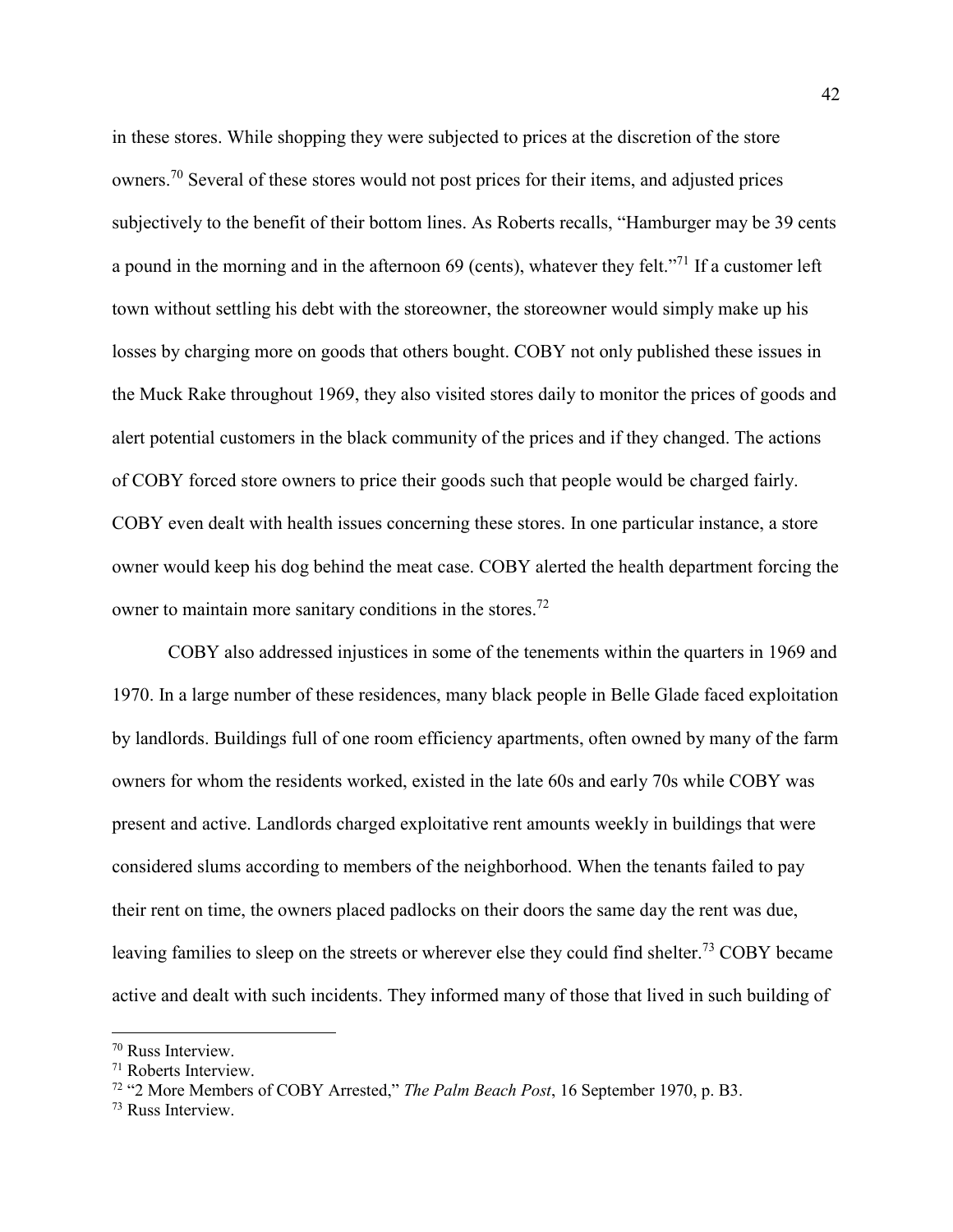tenant rights. Many of the victims of this injustice were unaware of the process and let the landlords illegally keep them from their homes. The process of eviction for tenants that could not pay rent was printed in the Muck Rake to inform the black community. The Muck Rake empowered black tenants with knowledge of their rights. COBY also routinely patrolled the black neighborhoods, searching for people who were illegally locked out of their homes, and would remove the locks for the people so they would not have to sleep in the streets. While these actions by white "slumlords" troubled COBY, some members became increasingly troubled that a "profiting blacks" also took advantage of their own community by exploiting black tenants.<sup>74</sup> Helping the black citizens of Belle Glade attain fair housing became one of the calling cards of COBY. Anything people felt was an injustice COBY was involved with, as the city government was soon to discover their effect.

### **COBY Teams with the FRLS**

Between the fall of 1969 and the spring of 1970, COBY solidified its presence in the black community of Belle Glade. Their actions caught the attention of the Florida Rural Legal Services (FRLS). Founded in 1966, the FRLS functioned as a nonprofit which provided legal services for those that could not afford it.<sup>75</sup> The FRLS was comprised of young, inexperienced lawyers, all of whom were intrigued by the activism of the late 60s due to the glamorization of activism on television or because of their actual participation in activism when they were in college. Specializing in low income areas of South Florida, the FRLS also worked closely to ensure the rights of the migrant workers who worked seasonally in many of the fields in Belle

<sup>74</sup> Roberts Interview.

<sup>75</sup> "Florida Rural Legal Services - Free Legal Advice Family Law, Self-help Materials."*Florida Rural Legal Services*. <http://www.frls.org>.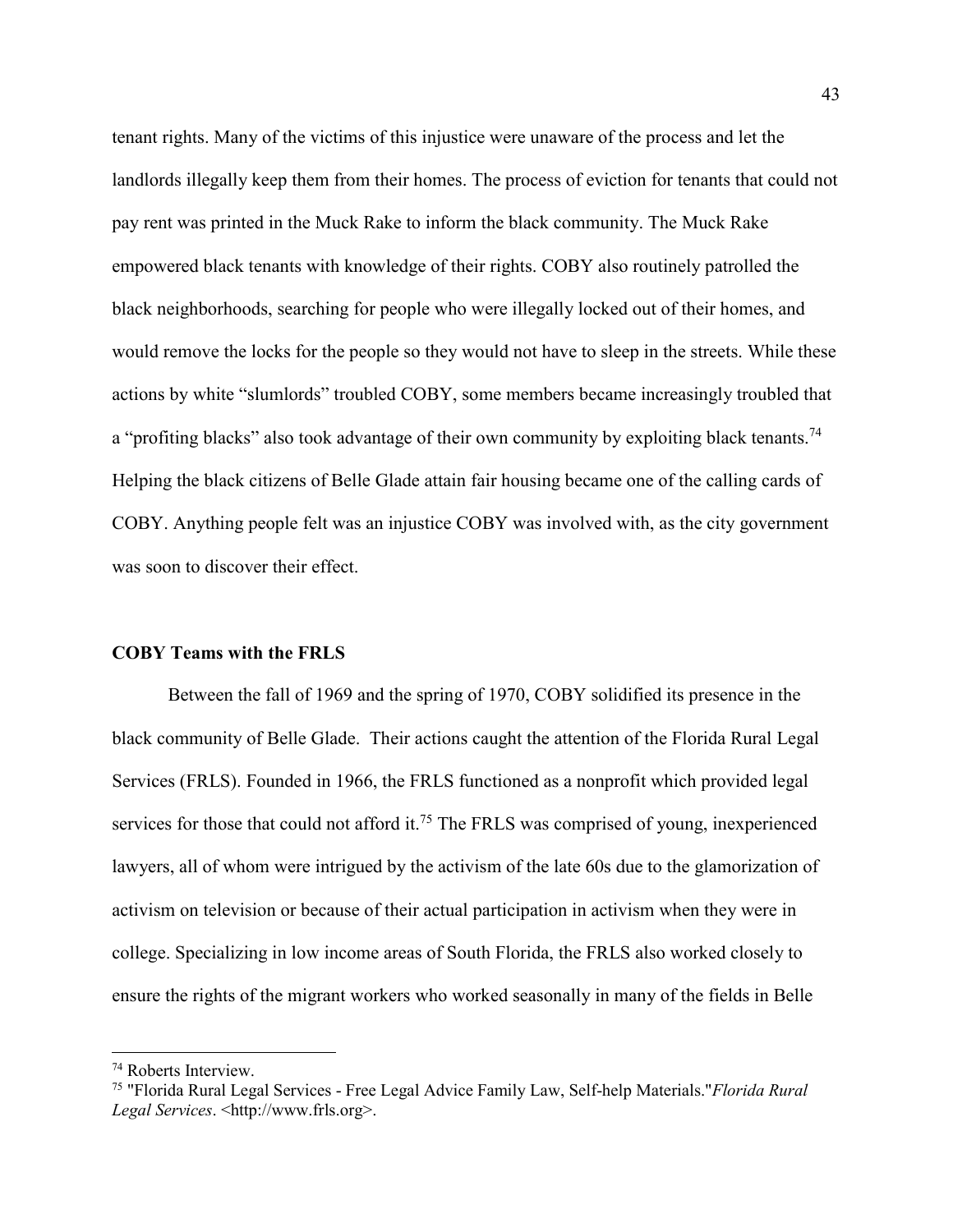Glade. The FRLS was very active with unions formed for farmworkers and at the sugar refineries in and around Belle Glade including two major strikes which occurred at said refineries.<sup>76</sup>

Many of these young FRLS lawyers were eager to fight for the same civil rights issues that COBY was fighting for. Once they realized how COBY's actions aided the black community in Belle Glade, they began to attend the COBY meetings. Members of the FRLS informed Roberts, who acted as spokesperson of COBY, they were looking for community organizers to address the infractions that citizens faced at the hands of the farm owners and the city government. Roberts countered their suggestion of him being solely a volunteer community organizer by informing them that he needed a job. Appointed as FRLS' Community Organizer, the new job would serve to be beneficial to Roberts, COBY, and the FRLS.<sup>77</sup> Roberts would be employed, COBY would have direct legal counsel, and the lawyers of the FRLS would be connected to the local community through this grassroots movement. By representing cases of civil infractions in the courts, the young lawyers practiced activism within the legal system. COBY parlayed this new relationship with the FRLS to address the embedded injustice within the Belle Glade city government.

### **COBY and the City Commission**

COBY addressed an array of issues for the black community in Belle Glade with the city commission. Their activism covered matters from voting, to redlining, to the rules governing who could run for office to black representation in city government. COBY also brought the issues of police brutality to the attention of the city commission. Attending city commission

<sup>76</sup> "Cane Cutters Strike," *St. Petersburg Times*, 3 January 1968.

 <sup>&</sup>quot; Sugar Refinery Workers Go On Strike," *Palm Beach Post*, 24 February 1972.

<sup>77</sup> Roberts Interview.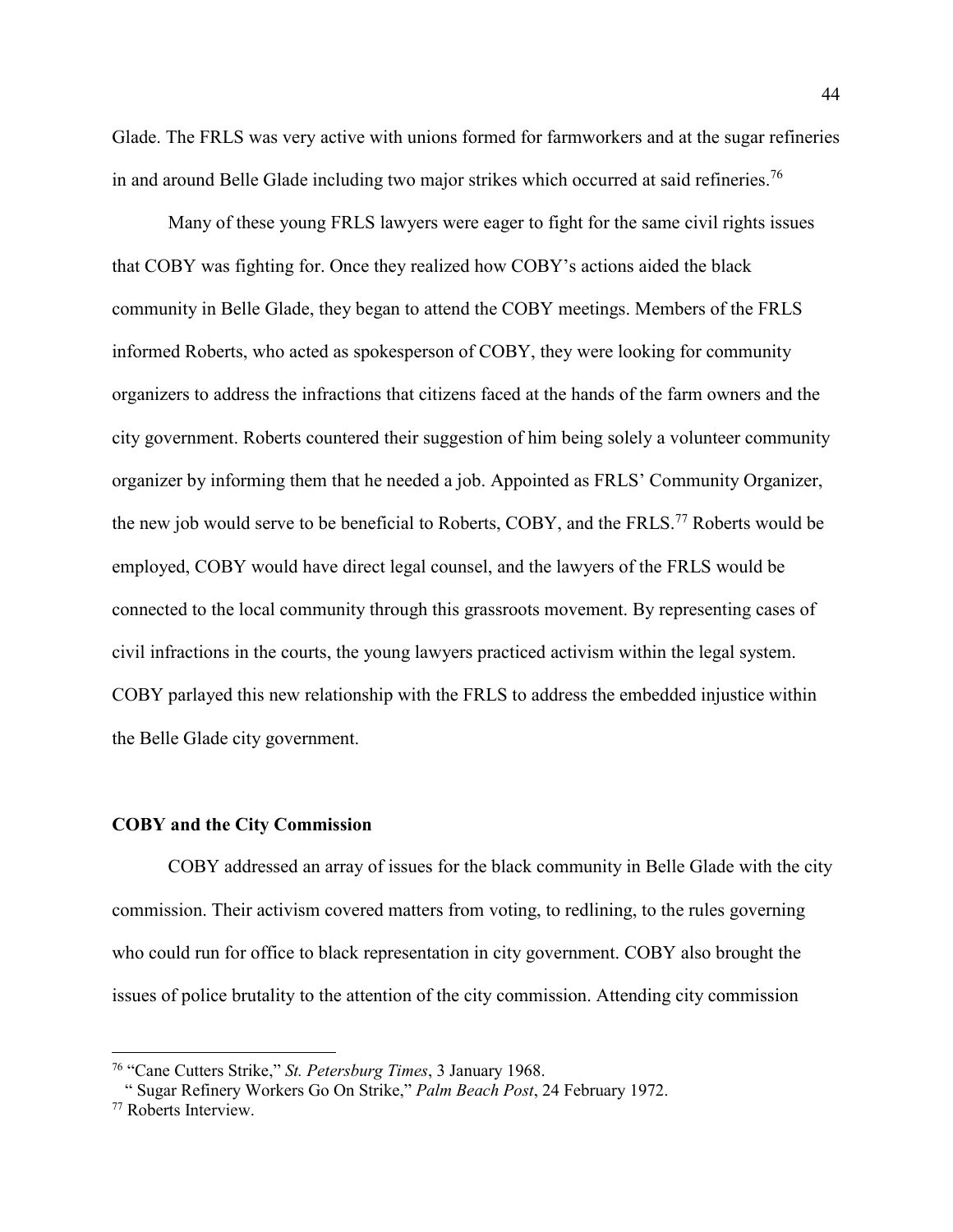meetings and filing lawsuits against the city became the main avenues through which COBY addressed the city. The FRLS did this by serving as the legal counsel for COBY.

Like many black communities, despite the Voting Rights Act of 1965, black people in Belle Glade faced challenges to voting. The right to vote was an issue that COBY wanted to address. Before situations could improve for people in the black community, they would have to employ the franchise in order to get officials in office who had their best interests in mind. Belle Glade's voting system was set up so a majority of the black citizens would not have a voice in who served in city government. First, the city of Belle Glade had a statute which stated a citizen had to be a resident of Belle Glade for six consecutive months before they were eligible to register as a voter. The main source of income for people in the glades area was farm work, which required working in the fields harvesting crops like beans, corn, celery and sugar, but only during the harvest seasons for those particular crops. Most of the black people in Belle Glade migrated to and from the city several times during the year. Workers would be away for months at a time before returning to Belle Glade. This transition period was enough to disqualify many of the citizens from being able to register to vote. Through cooperation with the State of Florida, and lawsuits against the city filed by the FRLS, COBY and the FRLS pushed the city to change the requirements for voter registration from six months, to one day.<sup>78</sup> With this amendment, almost all of the black citizens, be they migrant workers or year round citizens, were able to register to vote. Once the city changed its voting procedures, subsequently, voter registration drives were held in the areas where many of the black citizens of Belle Glade resided.

Another problem with the existing voting system that COBY challenged, but was less successful with was changing the Election Day from mid-September to mid-March. The existing

<sup>78</sup> Carol Cioe, "Blacks Get Even Chance in Belle Glade Politics," *The Palm Beach Post*, 11 August 1984, p. B1. The issue of voter registration was brought up in the late 1960s but it would not change until 1984.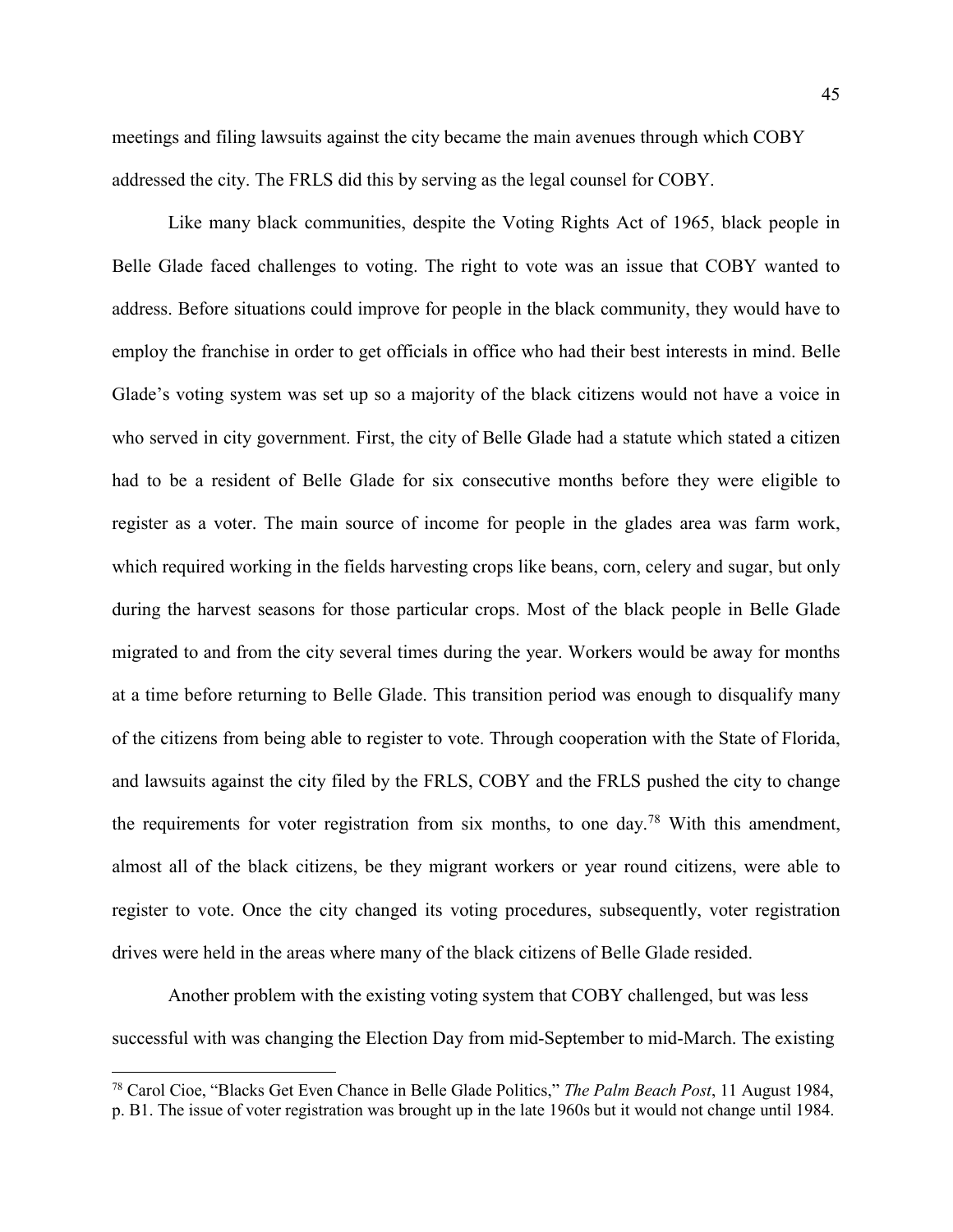Election Day occurred when many of the crop seasons in Belle Glade had ended and many workers had already migrated north to find other sources of income. A change in the date of the election would ensure that the black community would be available, en masse, during the elections of city representatives. The efforts of COBY resulted in the registration requirements changing in 1970. The change to the date of the elections was unsuccessful and did not take place until decades later, after the disbandment of COBY.

The ability to even run for office was an issue the black community of Belle Glade faced. Even if there was a person from the black community was willing to run for office and create change from within, the city's policy on land ownership in order to run for office hindered this prospect. The statute stated that only those who owned property in Belle Glade could run for office.<sup>79</sup> COBY knew that the law deterred black citizens from running for city office, so they devised a plan in  $1969$ .<sup>80</sup>

The group found an older woman who owned her home and the land on which it stood. Though illiterate, she aided the group that had been so visible and positive within the community in recent years. The group helped her file to run for office and the seat of city commissioner. Because they did not want to make the existing city commission aware of what they were attempting, they chose to not print their plan in the Muck Rake. Some black citizens thought the group was crazy for what they were trying, stating they would never vote for an older illiterate woman. While their plan to get a black citizen into office ultimately did not go over so well with black voters, COBY successfully brought awareness of the land ownership stipulations to many of the citizens. While not directly related to the election of the first black city commissioner, one

<sup>79</sup> Dean Jones, "Candidates Need Not Own Homes," *The Palm Beach Post*, 19 August 1971, p. D1. The statute was overturned in August of 1971. This issue was initially raised by COBY in 1970. 80 Roberts Interview.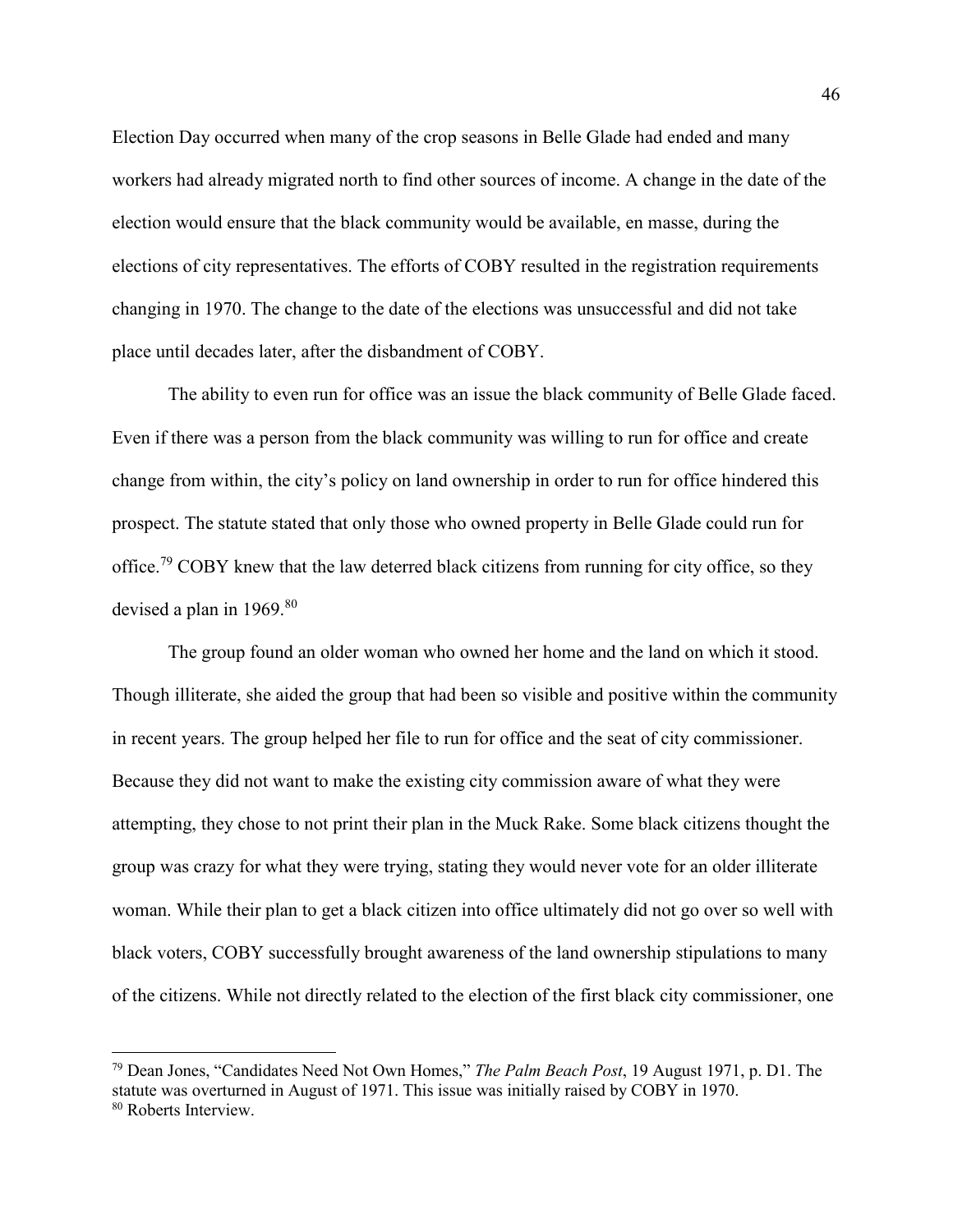can argue these efforts raised awareness of the voting needs of the black community more apparent. Even if COBY was not directly involved, their activism related to black voting and the ability to run for office arguably paved the way for the successful election of William Grear.<sup>81</sup> Roberts stated that Grear's election was acceptable to the white people because he did not "rock the boat too much."<sup>82</sup> Nevertheless, Grear would be instrumental in fostering the relationship between COBY and the city from the point of his election moving forward.

Another major political issue COBY wanted to address was the disparity in representation created by the borough system of Belle Glade.<sup>83</sup> This was the same issue that the NCG brought to the city commission years prior. Belle Glade was divided into three distinct boroughs, though each of those boroughs was not equally represented. Two of the city's three boroughs, the North Borough and the Central Borough, were represented by two city commission seats each while the third, the West Borough, was represented by one seat. The problem with this representation was the majority of the black citizens in Belle Glade resided in what was known as the West Borough. Additionally, almost all of Belle Glade's black citizens were housed there, yet borough was represented with only one commission seat. This posed a problem for improving the way of life for black citizens through city government for several reasons. First, if the West Borough was represented by a candidate that was concerned about the pressing issues of the black citizenry, they would have easily been overpowered by the votes of either of the other two boroughs. Secondly, the boroughs which were represented by two commissioners were also the boroughs that controlled a majority of the city's wealth, specifically, business owners, farm owners, city officials and almost all of the city government,

<sup>81</sup> Belle Glade City Commission, 17 October 1969. William 'Bill' Grear is introduced as the first black city commissioner in Belle Glade.

<sup>82</sup> Roberts Interview

<sup>83</sup> "Summary Judgment Sought in Belle Glade Borough Suit," *The Palm Beach Post*, 25 June 1971, p. D3.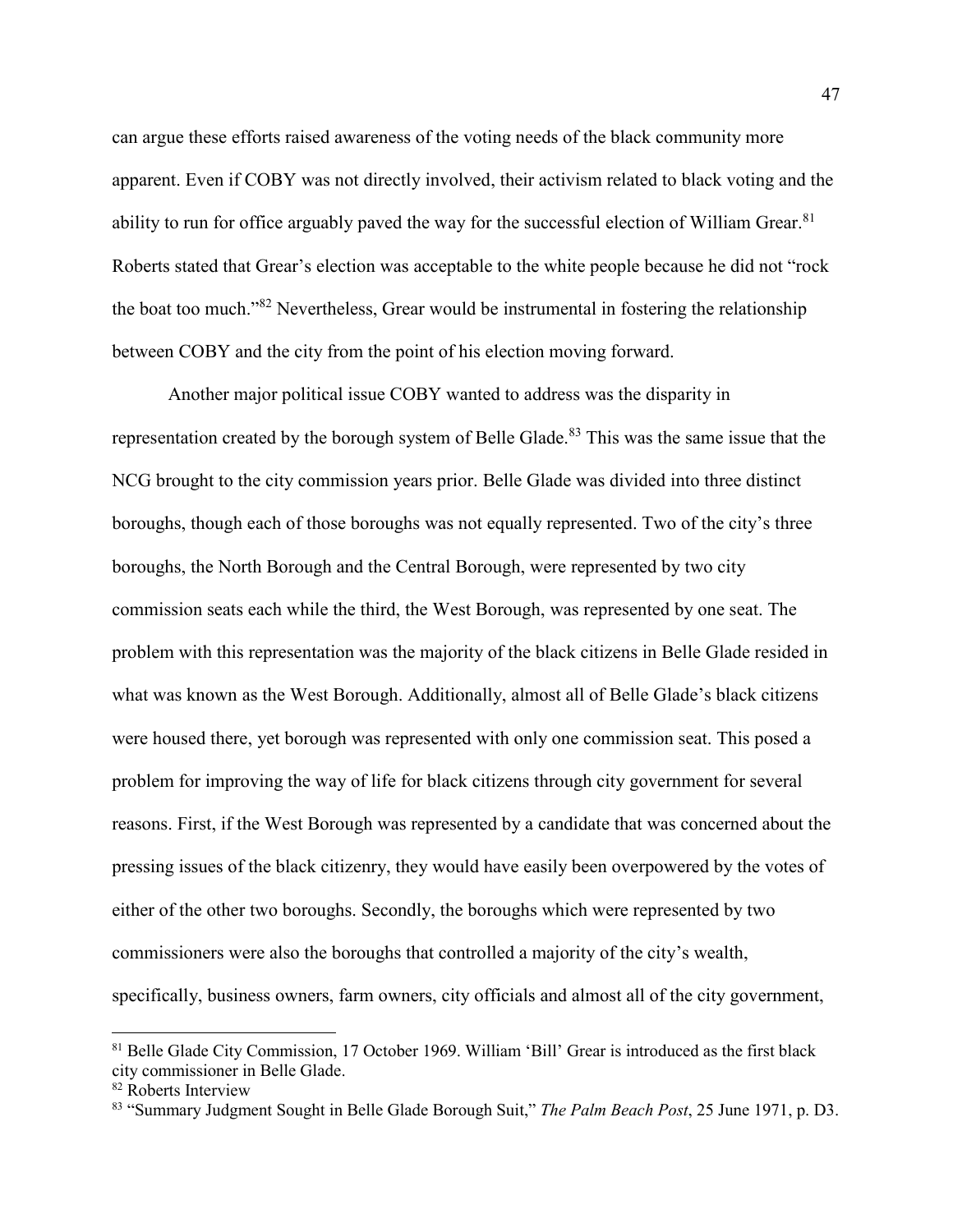therefore the needs of the wealthy few would more often supersede the needs of the less wealthy, including the black citizens of Belle Glade. A third problem created by the borough system, is that it dictated the control of the commission, which in turn controlled the city government and practices and procedures with which the city operated. Since the city commission voted for mayoral candidates, this system created a status quo in which three men, Bill Bailey, John Grady, and George Williams, would literally rotate through the offices of city commissioner and mayor for almost a decade. Doing so ensured the existing systems which benefited most whites, while suppressing a majority of blacks, would remain in place. Resistance to a change in the system became evident once COBY requested the changes. Evidence of this resistance made its way to the media such as the local newspapers.

COBY, in 1970, not only requested changes of the city in regards to voting and black representation in government, but it would ask the city for redress concerning the issues of police mistreatment on behalf of the city's police department.<sup>84</sup> In a complaint to the city commission, one member of COBY notified the city commission that most of the arrests the police made were based on loitering and profanity, additionally people being locked out of their homes by landlords with no other place to go and arrested for sleeping on the streets.<sup>85</sup> The streets would be the only haven for those tenants. Unfortunately this created encounters in which black citizens experienced the abuse. Statutes which set curfews for minors were often enforced in "the quarters." Another popular charge which often resulted in arrests was based on profanity. Many of the profanity charges were at the discretion of the officer on hand.

The issue of police abuse and arrests was so important to the black community that COBY decided to spearhead a march on the city commission. Advertised as the "March for

<sup>84</sup> Belle Glade City Commission, 15 June 1970.

<sup>&</sup>lt;sup>85</sup> Belle Glade City Commission, 15 June 1970.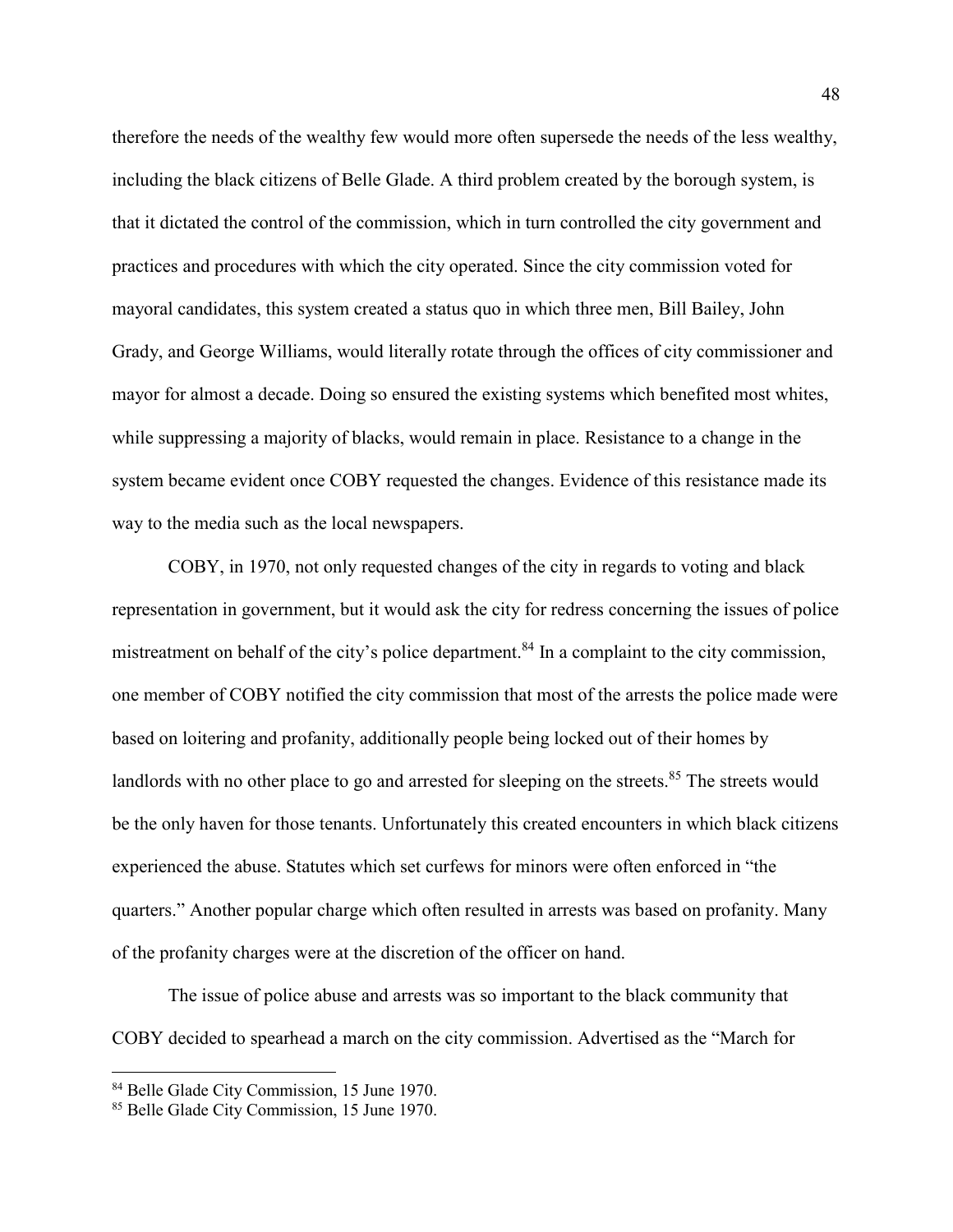Freedom," COBY encouraged members of the black community to join the march to address police mistreatment experienced in the city in June of 1970. Some considered calling the event a "March for Freedom" controversial, so the march would be renamed the "March for Peace" at the behest of the commission's only black member, Grear. Nonetheless, the purpose of the march would not change. Many citizens joined the march on city hall on June 8<sup>th</sup> of 1970. They crowded the meeting hall and raised such a commotion about the mistreatment experienced at the hands of the police that the mayor and other members of the city commission agreed to have a special meeting to specifically hear the concerns of the group and community at large.

 The next week the commission held the meeting for COBY. Many of the complaints that the group had for the commission were in regards to three specific officers: Carrigan, Wrisper, and Jones. All three of the officers, who were black, were assigned to patrol the black neighborhoods. This possibly was a way to address the previous requests of the commission to have black officers to patrol the black neighborhoods, in the same manner that white officers patrolled the white neighborhoods. Carrigan, known as the "Iceman", and Wrisper were named in the four testimonies of citizens presented by COBY. Roberts mentioned that Carrigan and Wrisper were frequent antagonists in many of the encounters of police misconduct. The four people mentioned in the special meeting, recounted events in which the officers arrested and accosted them inappropriately.<sup>86</sup>

Many citizens came forward in the special meeting with specific complaints against the police department. Marion Harris was arrested for waving a pistol by Officer Wrisper and George. The officers claimed she had a pistol but none was found. Dora Moore was arrested when she took her common law husband's hat at a bar. The officer instructed her to go home and when she

<sup>86</sup> Belle Glade City Commission, 15 June 1970.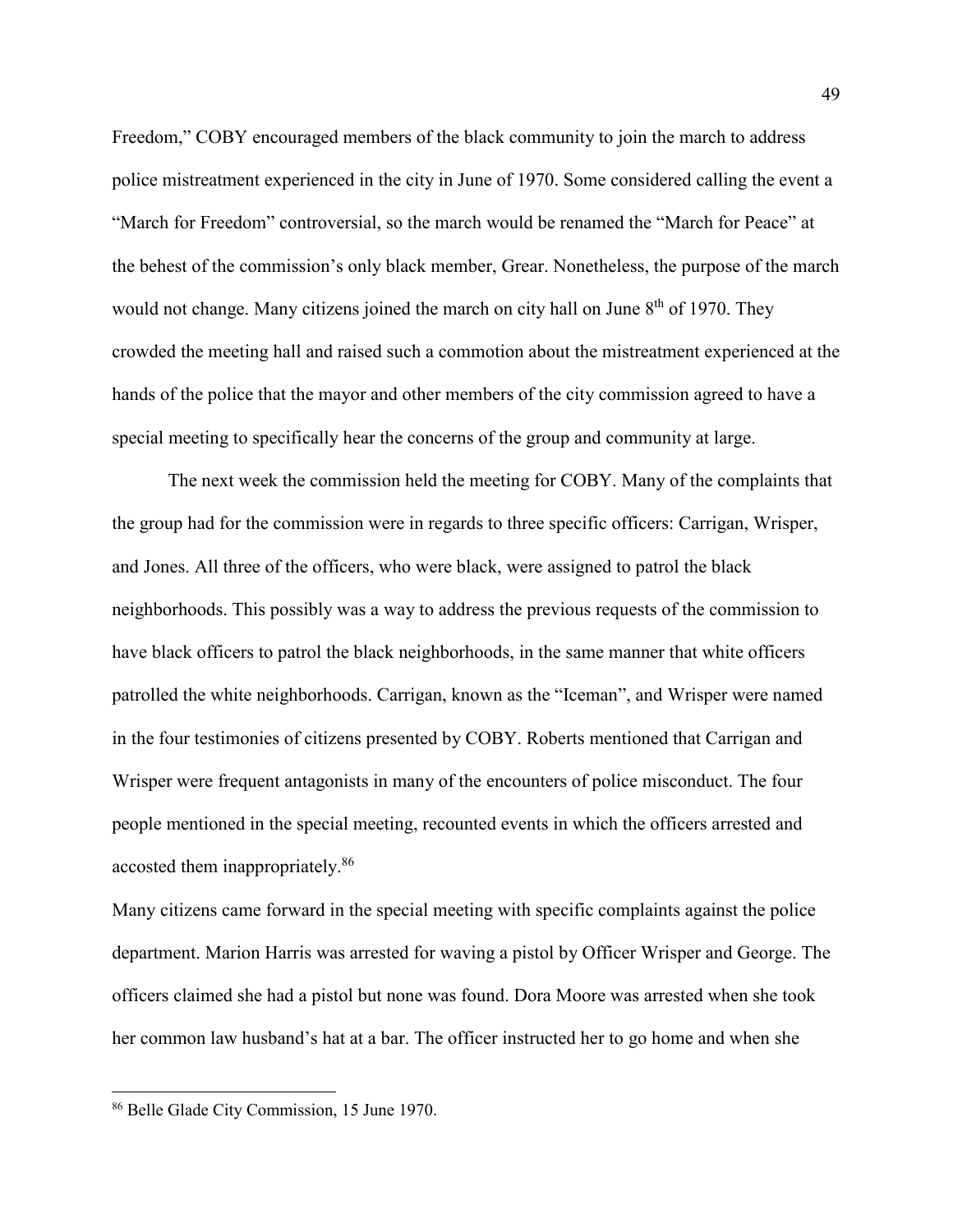refused to comply, the officer talked the husband into pressing charges of assault against Moore. Johnathon Williams stated that he was arrested because the officer said he skipped that line at a show. He stated that he was denied a phone call and access to Commissioner Grear. Arvester Anderson asked Officer Wrisper to stop kicking a 12 year old boy. The next week Anderson was arrested on false charges of profanity.

 Several more written testimonies of police misconduct were presented to the city commission, written by people who were afraid to testify in the special meeting. COBY would follow up the testimonies of the citizens with specific requests of the city commission.

COBY Demands of Police:

- 1) Review board for the police department
- 2) Enforce laws equally for both white and black communities
- 3) Stop illegal searches
- 4) Stop making arrests based on race
- 5) If both white and black officers patrol the black community then both should patrol the white community
- 6) Black officers at supervisorial levels
- 7) Only black police in the black community during the daytime
- 8) Illegal harassment must be stopped
- 9) Police should be given an examination to determine latent sadistic tendencies

After the meeting, the city commission took into consideration the demands made by COBY.

The response was slow and forced COBY to continue to make demands of the city commission.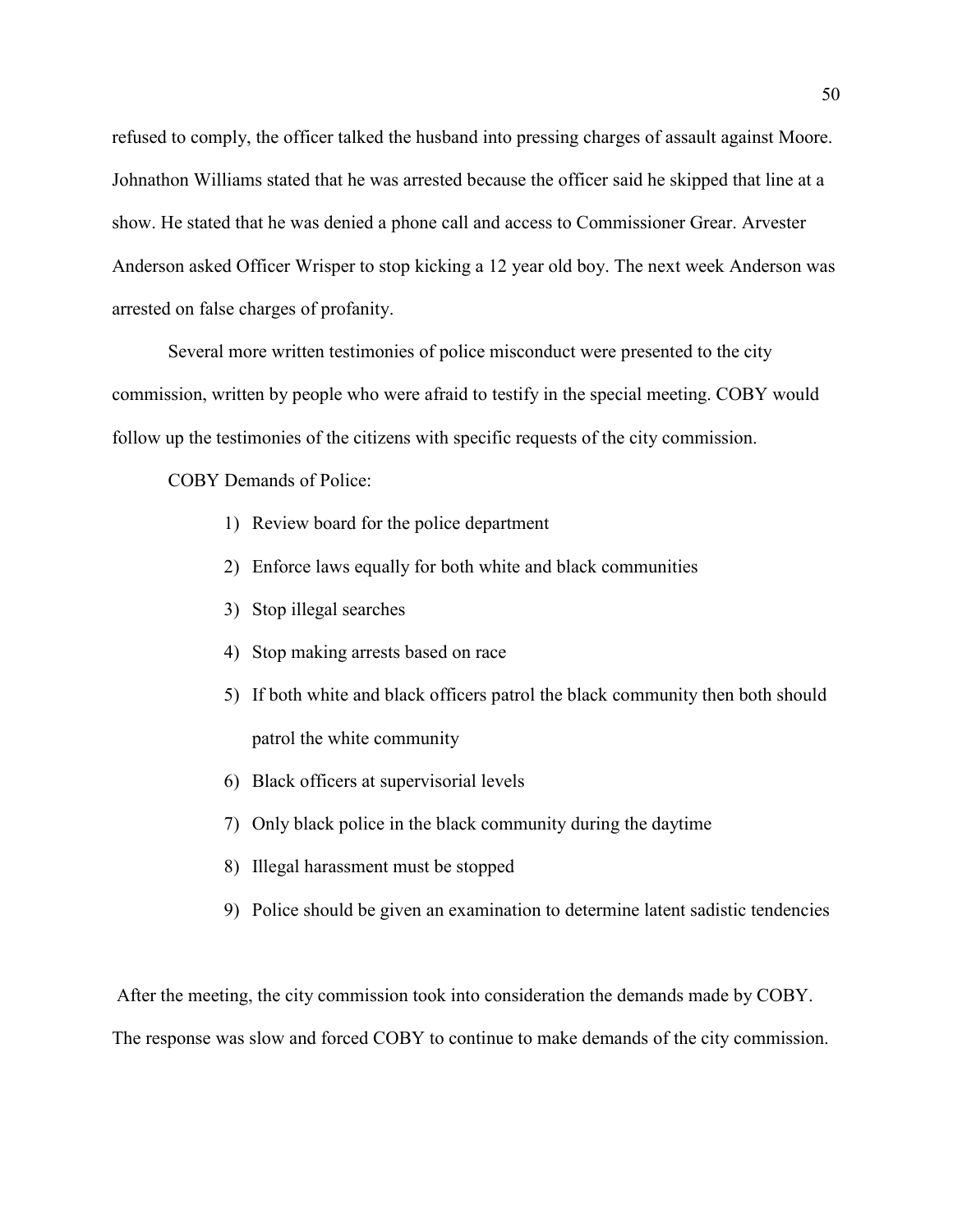Finally, the city commission addressed the concerns of COBY, although not the way the group expected.<sup>87</sup>

# **Conclusion**

l

For much of 1969 and 1970, COBY embraced the ideals and the image of Black Power; militancy, armed self-defense and protection of the black community. Emulating much of the popular imagery of the Black Power Movement, the appearance of militancy and the politics of autonomy was the calling card of the group early on. However, with the introduction of college students who were former activists at their respective campuses, the tactics and ideology of the group began to shift. Whereas some militant groups such as BAMM and the Florida Black Front who sought autonomy for the black community, COBY sought to influence the system to address the needs of the black community. Fighting for the franchise of many of Belle Glade's formerly neglected citizenry seems to fit more astutely among the annals of the popular Civil Rights Movement. COBY's activism may have begun as more militant community engagement; it came to include cooperation with lawyers of the FRLS and sought change through the legal system, and eventually working within or appealing to the city commission. This shift in tactics while maintaining focus on what was best in their eyes for the black community lends this case study towards blending Civil Rights Movement and the Black Power Movement. Despite some success through these efforts 1969 and 1970, COBY would soon face a great deal of opposition, including actions from the city commission of Belle Glade, and even the federal government.

<sup>&</sup>lt;sup>87</sup> Belle Glade City Commission, 15 June 1970. All of the testimonies occurred at the special meeting with the city commission. Members of COBY mentioned that there were more citizens who experienced brutality yet did not feel safe coming forward to testify.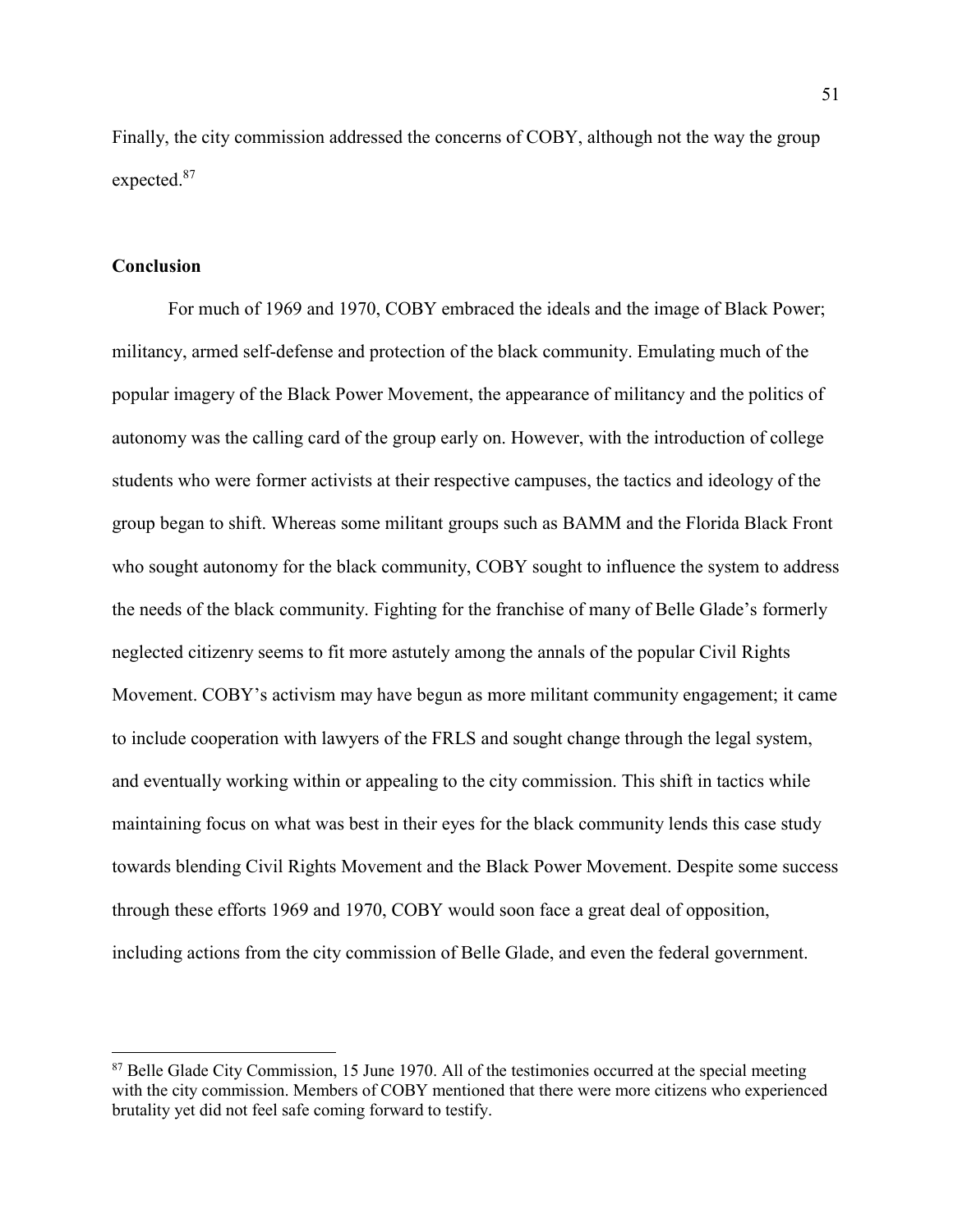The relationship between the city, COBY, and the FRLS would face strains from the existing power system in an attempt to reestablish the status quo.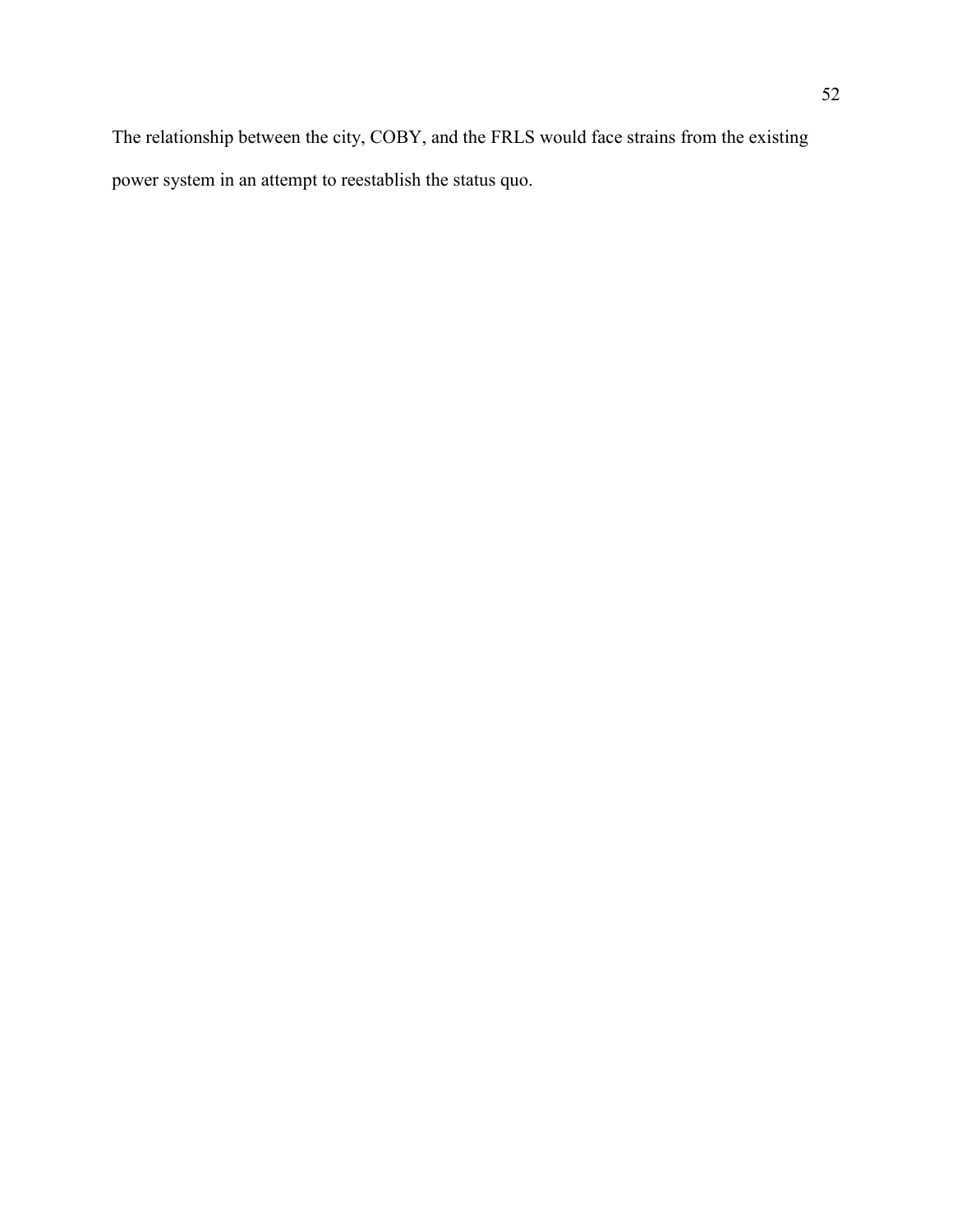#### **Chapter 3: COBY Experiences Backlash**

As with many historical movements, both the Civil Rights Movement and the Black Power Movement faced opposition. Many of the peaceful marches for civil rights were met with violence from random members of white communities and from local, state, and even federal law enforcement agencies. A common thread in much of the opposition to activism was that much of this resistance came from the existing white power structure. At times the existing power structure was manned by extralegal authority. Some of these people were the farm owners that controlled much of the economy in Belle Glade. Other people included store owners, many times also armed. These people enforced the de facto law of racism who at times physically attacked activists for attempting to create any change in the status quo which oft times overlooked the needs of the black community. Other times the existing power structure included the law enforcement supposedly governed by the de jure law physically attacking those voicing their desire for change.

In the Civil Rights Movement, activists dealt with intimidation tactics and direct violence from predominately white local police and city authorities. Examples include the marches from Selma, Alabama in 1965. Protestors were forced to cancel their initial marches due to the violence from the state troopers and the local county police departments.<sup>88</sup> Images of Birmingham and young people being attacked by police dogs and water hoses from police in riot

<sup>88</sup> Michael V. Uschan, *The March from Selma to Montgomery*, (Detroit: Lucent, 2011).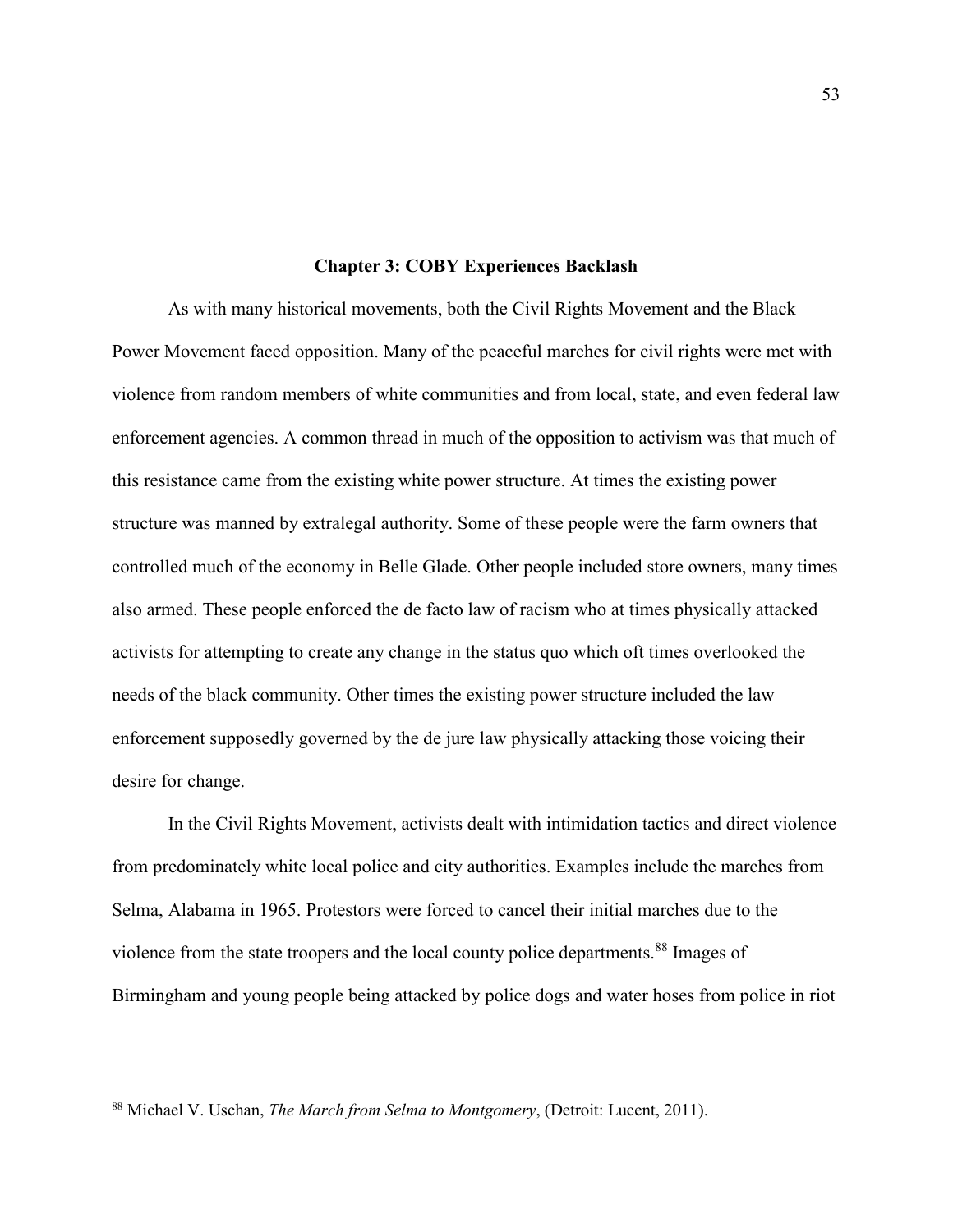gear during a peaceful march is another example.<sup>89</sup> Examples of federal counteraction against events in the Civil Rights Movement include the hearing of the Mississippi Freedom Democratic Party (MFDP) and their spokesperson Fannie Lou Hamer. As an act of direct subterfuge, President Johnson decided to deliver an impromptu press conference during the exact time that Hamer was to speak, televised, to the Democratic National Convention, in order to remove the threat of the MFDP and the awareness that the speech may have raised. $90$ 

In the Black Power era, local entities, including but not limited to the police departments, tried to counter any actions to gain autonomy for the black community. Efforts to protect the black community by different Black Power groups were commonly twisted by the media as violence directed towards the existing power structure.<sup>91</sup> Little was made of the benefits to the community that these groups made such as the free breakfast programs. These tactics were used to justify the direct action against the groups such as the Black Panthers. Even the federal government took action against such groups. The government surveilled Black Power groups with organizations such as Federal Bureau of Investigation's (FBI) "COINTELPRO" (COunter INTELligence PROgram), which used smear campaigns and propaganda to make claims against the groups such as attempting to overthrow the government.<sup>92</sup> This chapter will examine the different types of resistance and backlash which COBY faced in conjunction with their efforts to improve the lives of the black community in Belle Glade. This opposition came primarily at the hands of the large farm owners, the police departments, the city commission of Belle Glade,

<sup>89</sup> Kim Gilmore, "The Birmingham Children's Crusade of 1963." Bio.com. A&E Networks Television. <sup>90</sup> Hogan, *Many Minds, One Heart*.

<sup>91</sup> Jeffrey Haas, *The Assassination of Fred Hampton How the FBI and the Chicago Police Murdered a Black Panther,* (Chicago, Ill.: Lawrence Hill /Chicago Review, 2010).

<sup>92</sup> Ward Churchill and Jim Wall. *"Black Liberation Movement." The COINTELPRO Papers: Documents from the FBI's Secret Wars Against Domestic Dissent*, (Boston, MA: South End, 1990).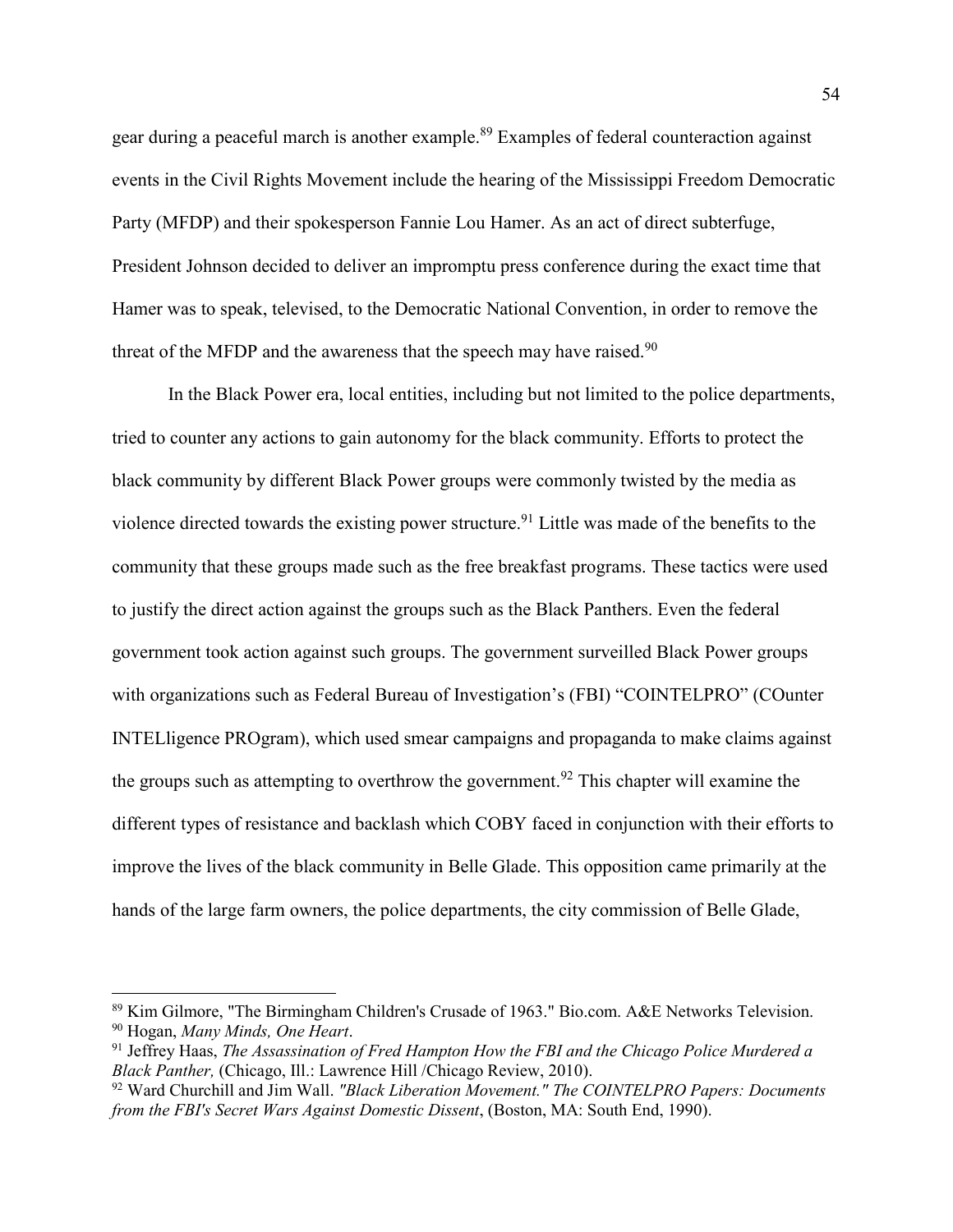State and federal agencies, as well as a candidate for one of Florida's U.S. Senate seats, came to oppose COBY in late 1970 and early 1971.

## **COBY Faces the White Power Structure**

 $\overline{a}$ 

Initially, the City of Belle Glade avoided many of the requests made of the city by COBY in 1970. Following "The March for Peace" on city hall by COBY, the city commission allowed the group to voice their concerns in a special meeting in June of  $1970<sup>93</sup>$  According to subsequent city council meetings, the most the city did in an effort to address the concerns of the citizens and the group COBY was to create a new Bi-racial Committee.<sup>94</sup> Previous attempts at creating a similar committee (Bi-racial Council) to address the racial issues facing Belle Glade in years prior had proven fruitless. The attempt to create a Bi-Racial Committee in 1970 seemed to be an endeavor by the city to placate COBY and their demands. While COBY called for higher accountability and change from the city commission, the response from the city, the Bi-Racial Committee, was to provide a vehicle that was meant to address the problems. This group did not reflect a true image of the issues facing the city, because many of the issues facing the black community and brought forth by COBY to the city were never presented to the city commission by the Bi-Racial Committee. Additionally, this new Bi-racial Committee was supposed to be evenly represented by white and black members even though the racial demographic of city was

<sup>93</sup> "Glades Racial Climate Cooling Down Following March," *Palm Beach Post-Times*, 10 June 1970, p. C1.

<sup>&</sup>lt;sup>94</sup> City of Belle Glade, City Commission. Special Meeting, 15 June 1970. The new Bi-Racial Committee served the same purpose that the Bi-Racial Council served in 1964. Yet this council was made up of entirely different people.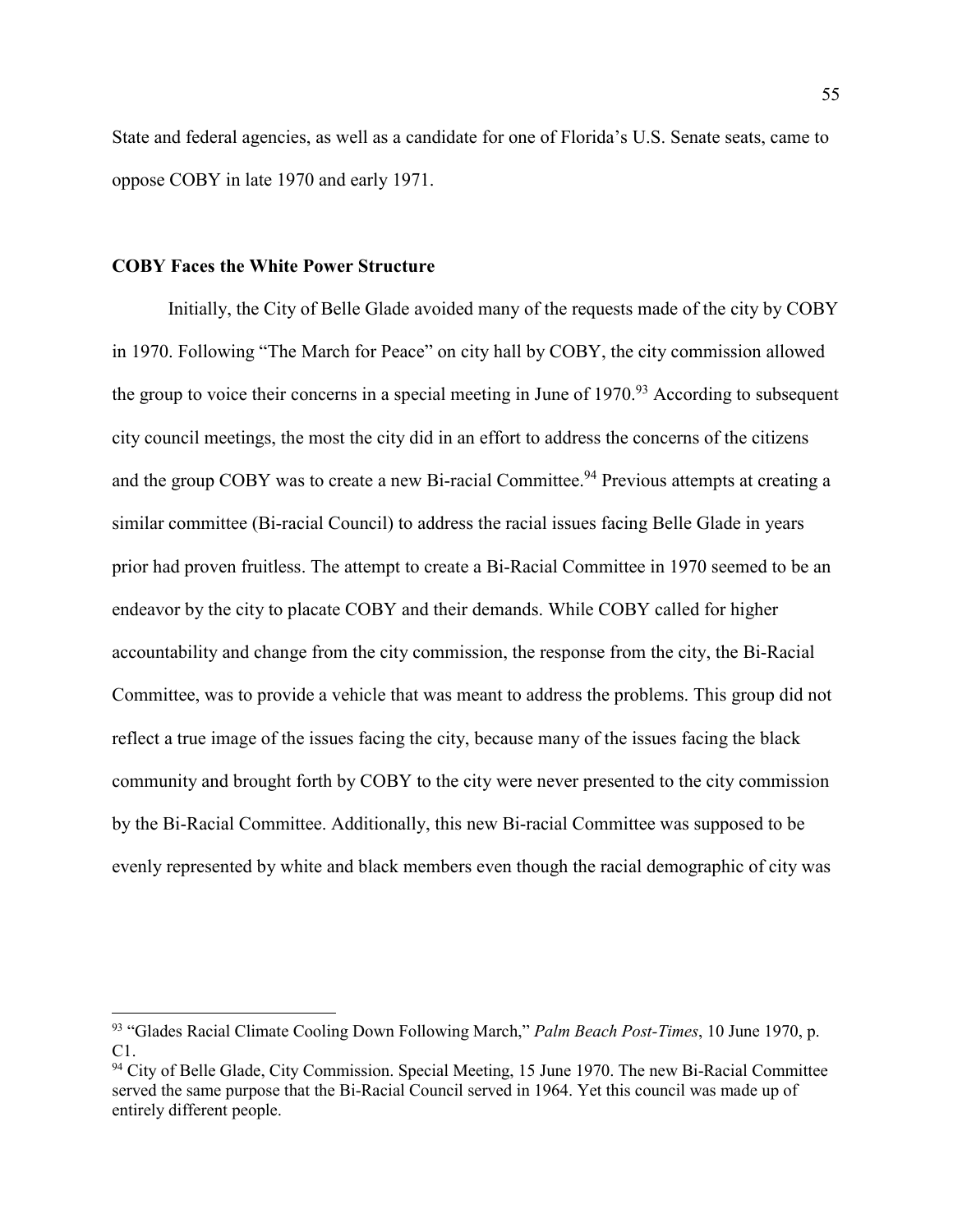a majority black.<sup>95</sup> COBY had been the major force in bringing attention and calling for changes to the issues facing the black community, but only one place on the planned committee was allotted for a member of the group. While there is no explicit evidence that this was subterfuge by the city, one can deduce that the city was more concerned with reestablishing the status quo rather than addressing the issues head on by delegating the responsibility of the racial issues to the Bi-Racial Committee which had no political power and very little influence. The city commission also resisted the demands presented in the special meeting regarding representation on the police force. Regarding the number of black officers on the force, the police chief claimed that many blacks were not qualified to become officers.<sup>96</sup> Overall, many of the concerns voiced by COBY on behalf of the community were met with counterclaims by the commission citing the lack of evidence, need for further investigation, or simple denial that there was a problem. The city commission just refused to act on the requests.

Shortly after the special meeting between the city and COBY in July 1970, direct action to undermine the purpose of the group and any beneficial changes provided to the black community in Belle Glade, commenced. News reports and complaints of illegal surveillance against FRLS and COBY surfaced in the summer of 1970.<sup>97</sup> COBY was being watched both in their office and in the community. Reports of people being photographed began to make the headlines in newspapers. Cars began staking out the headquarters and documenting who came and went in the community. COBY leaders began to be followed as they traversed the black community. There were incidents when police squad cars would stop in front of the COBY

<sup>&</sup>lt;sup>95</sup> United States, Census Bureau. "Population Statistics, Florida, Under 25,000" 1970. This number takes into consideration the residents of Belle Glade which traveled to work but spent a majority of the year in Belle Glade.

<sup>96</sup> Belle Glade City Commission, 15 June 1970.

<sup>97</sup> "U.S. Court Gets COBY Claim of Police Ills," *Palm Beach Post*, 8 October 1970, p. D3.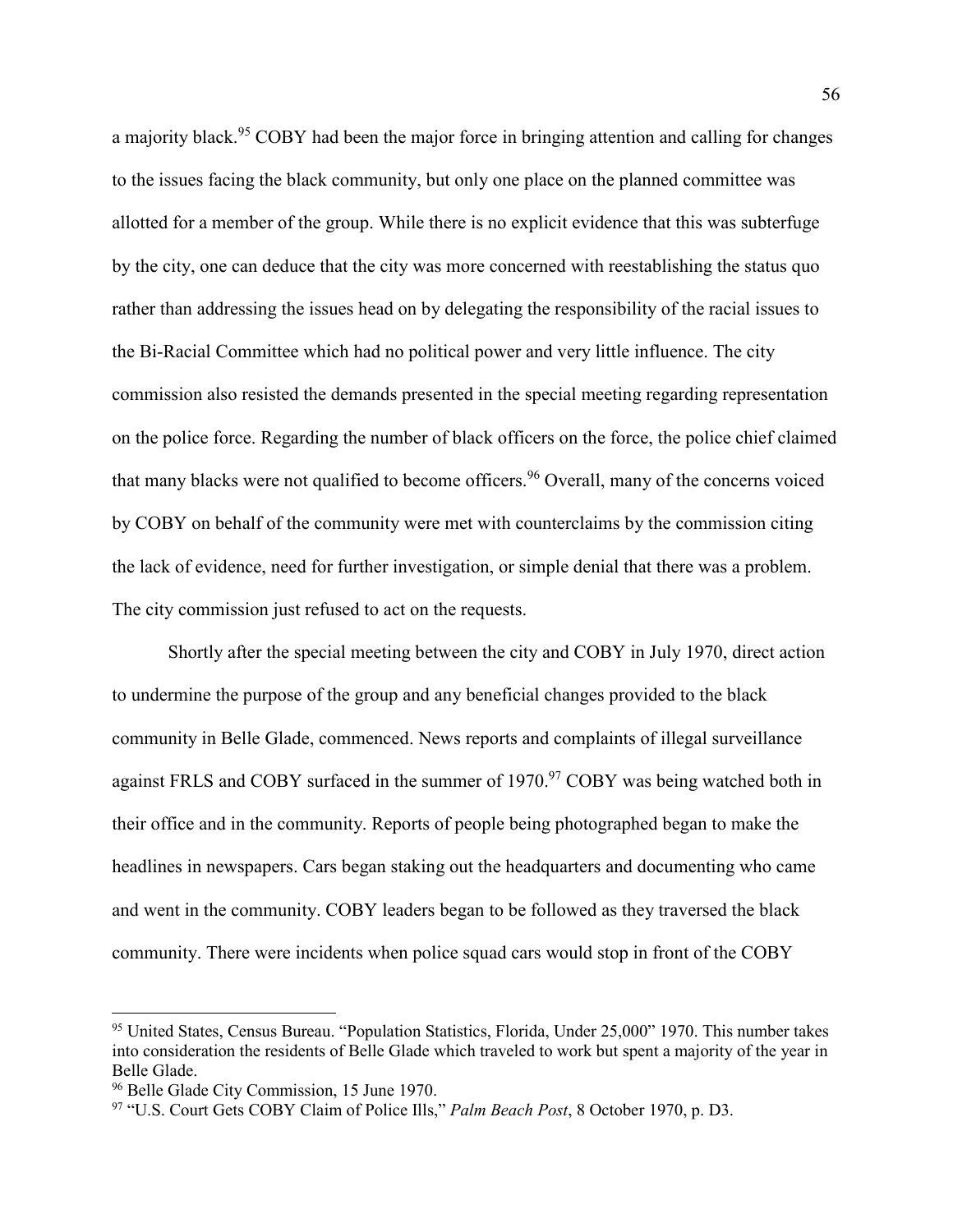headquarters and take pictures of the office and the people inside. The legal counsel of COBY was not immune to this surveillance either. Steve Johnson of the FRLS had his actions monitored as well at the organization's office and in the community.<sup>98</sup> Local papers published reports of who came and went in and about the FRLS offices and attempted to scare possible allies from working with the organization.

While the surveillance of COBY and FRLS could have been carried out or ordered by stakeholders in the community separate from the city commission and its officials, evidence states otherwise. Much of the surveillance conducted against the groups was done by the Belle Glade police department, using taxpayer dollars. Police Chief Goodlett did not deny this fact when asked directly about the surveillance.<sup>99</sup> Goodlett acted on orders to keep tabs on the group from a higher authority such as the city commission which had become more and more maligned.

Surveillance of COBY and FRLS was not confined to locals, however. Some reports indicate state congressmen were becoming involved with the issues facing Belle Glade. With a major senate election approaching, Belle Glade and its racial issues would be a platform with which to make headway in the polls by some politicians who wished to exploit the situation for their own political gain perhaps to appeal to angry white voters upset by civil rights – similar to other locales through the South. For instance, Republican Bill Cramer, who faced a highly contested election for one of Florida's seats in the US Senate against Lawton Chiles in 1970, was an ardent advocate for the investigation of both COBY and the FRLS.<sup>100</sup> Claims of illegal use of state funded resources to aide a group who directly challenged a municipality of that sate was

<sup>98</sup> "Observation of COBY Won't End," *Palm Beach Post,* 11 September 1970, p. D2.

<sup>99</sup> Mike Abrams, "Legal Services-COBY Probe Extension Favored," *Palm Beach Post*,10 September 1970, p. D1.

<sup>100</sup> "Cramer Pushes Probe of COBY," *Ocala Star-Banner*, 9 October 1970, p. 12B.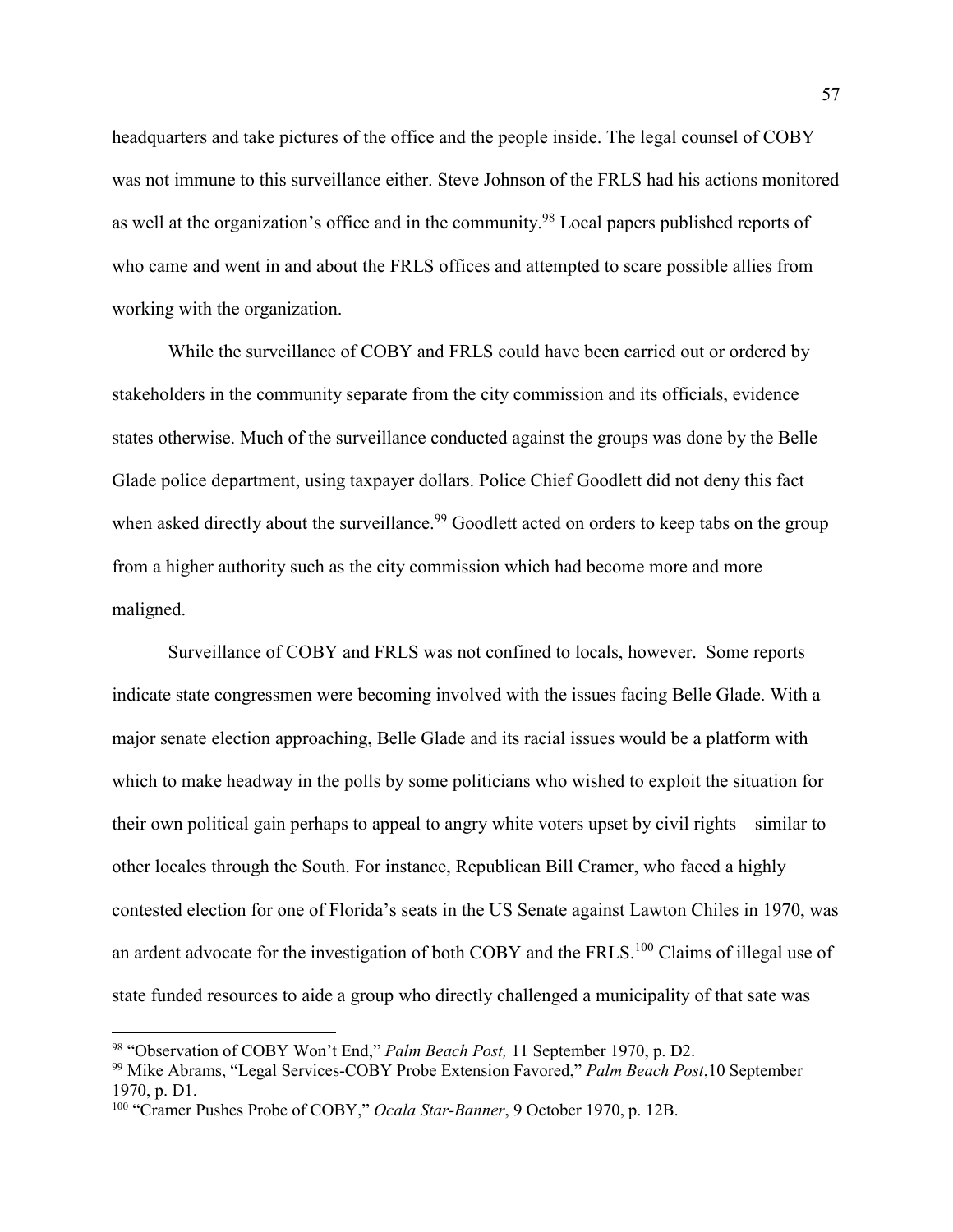frowned upon by Cramer. He went as far as to challenge the federal director of the Office of Economic Opportunity (OEO) Donald Rumsfeld on the issue of how its funds were used in Belle Glade by the FRLS, a branch of the organization showing that the racial backlash to COBY reached all the way to the federal government when the Florida candidate challenged the allocation of federal funds. $101$ 

### **An Attempt to Eliminate the MuckRake**

l

The resistance to COBY was not limited to the lack of response by the city commission to their demands and resistance from state politicians, attacks on the MuckRake, the newsletter used to spread information throughout the community, occurred as well. The MuckRake was COBY's primary means for raising awareness of the issue facing Belle Glade. As previously noted, the publication was used to make citizens aware of the rights they were denied by landlords, store owners, and even the city itself. One could say the MuckRake was the fuel for the fire of activism that COBY has set ablaze in the small farming community. Often depicting the people who were taking advantage of the black community as villainous, it was the main target of many who vehemently opposed COBY. The elimination of the MuckRake would put COBY at severe disadvantage in their community activism.

Bill Cramer made eliminating the MuckRake his number one priority in regards to Belle Glade. When Cramer learned of the MuckRake and the purpose of the newsletter, he immediately pushed for an investigation of the FRLS involvement with the publication. He probably used this as a platform to gain white votes in other areas of the state as well.

<sup>101</sup> "Cramer Pushes Probe of COBY," *Ocala Star-Banner*, 9 October 1970, p. 12B. Cramer questioned the legitimacy of the funding of the group and how the monies were being allocated. His claims were that government funds should not go to an organization which supports a group which undermines a local government.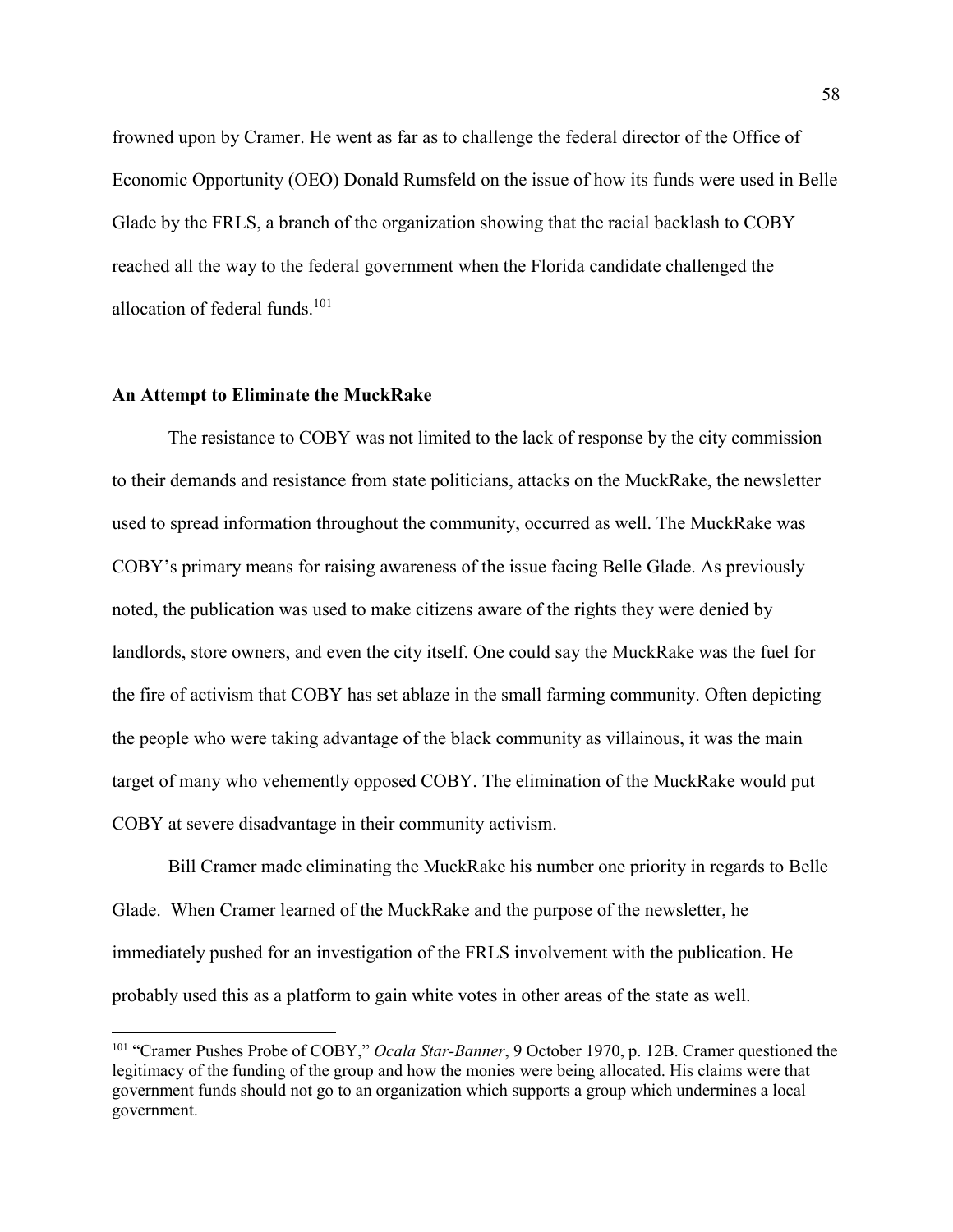Meanwhile, he scoffed at the publication's comparison of the police department in Belle Glade to the Ku Klux Klan, which included at times political cartoons depicting white officers lynching black citizens.<sup>102</sup> Cramer stated that he felt that the racial issues that were faced by the city were due in part to this magazine and vowed to push for a probe into its support. Calling it a "kill the cops smear sheet," Cramer took his efforts all the to Rumsfeld's office.<sup>103</sup>

The city commission also sought to end the MuckRake's publication. There were several instances where the publication of the MuckRake was directly addressed in city commission meetings. Often, in city commission meetings when COBY would present issues, the MuckRake was used as a distraction – a way to steer discussion away from the demands of COBY and onto its newsletter.<sup>104</sup> Such questions regarding the publication and funding overshadowed issues COBY felt were pressing and that the commission hoped to avoid addressing.<sup>105</sup> The MuckRake caused such a stir that in 1971, white community leaders from Belle Glade held a private meeting with the neighboring cities of Pahokee and South Bay regarding COBY and specifically the publication.<sup>106</sup> This meeting labeled the MuckRake as "a hostile, seditious, un-American and racist" newspaper. The notes from this meeting also showed the city commission felt the confrontations between the group, landlords and store owners in prior years were due to the founding members of COBY that would set up those confrontations with landlords and the police through the publication. Some went so far as to suggest that the MuckRake was a recruiting tool

<sup>102</sup> "Cramer Seeks Probe of COBY," *Ocala Star-Banner,* 2 October 1970, p. 2A.

<sup>103</sup> "Cramer Seeks Probe of COBY," *Ocala Star-Banner*, 2 October 1970, p. 2A.

Oddly enough, in much of his campaign against the MuckRake he conveniently was holding a copy of the MuckRake in all pictures. Either he was very careful with his one copy or he obtained many copies, supporting the publication in his crusade against it.

<sup>&</sup>lt;sup>104</sup> Belle Glade City Commission, 15 June 1970.

<sup>&</sup>lt;sup>105</sup> Belle Glade City Commission, 15 June 1970. Questions about the muckrake overshadowed the issues at hand

<sup>106</sup> Janie Gould, "Legal Aide: Censure is No Shock," *Palm Beach Post,* 12 May 1971, p. C1.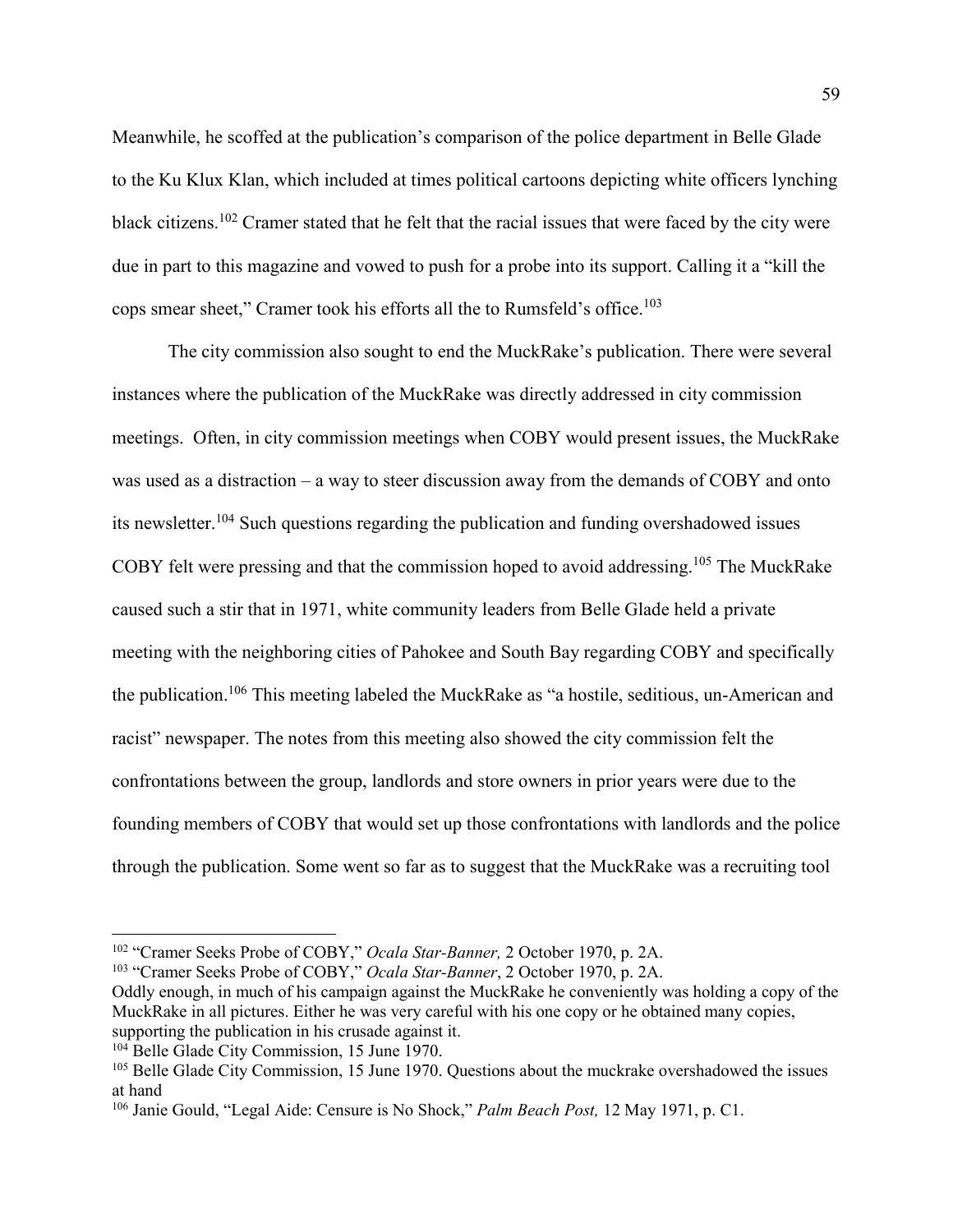used by COBY to attract people with criminal records to become involved with the group in order to disrupt significant functions of the city itself.<sup>107</sup>

The surveillance of COBY and Steve Johnson of the FRLS focused on the connection between the group's newsletter and the FRLS office. Speculation from investigators mentioned that materials and equipment used for the FRLS was also used to make the copies of the MuckRake, suggesting misappropriation of funds from a federal entity. These claims fueled the fervor of both city officials and candidate Cramer who argued that funds from the OEO, which sponsored the FRLS, were being used inappropriately given the connection to COBY. Speculation occurred from the frequency of Roberts' presence in the FRLS office, even though he was employed as a community organizer there, and from pictures of Johnson carrying boxes of copies, presumed copies of the MuckRake, from a local print shop.<sup>108</sup> The connection between COBY, FRLS and the MuckRake was so certain in the eyes of the investigation from the OEO that its report suggested that the FRLS jettison a \$500 attachment to the copier that allowed for mass printing. $109$ 

While it was unclear how much support the MuckRake received from the FRLS, Johnson did admit to aiding only the first four editions of the publication. According to news reports, after these editions he no longer used the materials from the FRLS office to assist in making the newsletters, though he did continue to advise and serve as the legal counsel for COBY. Whether this shift was the reason COBY began, or intensified, fundraising efforts or whether methods had been in place all along to offset the cost of printing is unclear. Nevertheless, what is clear is that following the investigation, attempts to silence the publication intensified. The need to fundraise

<sup>107</sup> Janie Gould, "Mrs. Range 'Recapture Former Relations'," *Palm Beach Post,* 11 February 1971, p. C1. <sup>108</sup> "Observation of COBY Won't End," *Palm Beach Post,* 11 September 1970, p. D2.

<sup>109</sup> "Observation of COBY Won't End," *Palm Beach Post,* 11 September 1970, p. D2.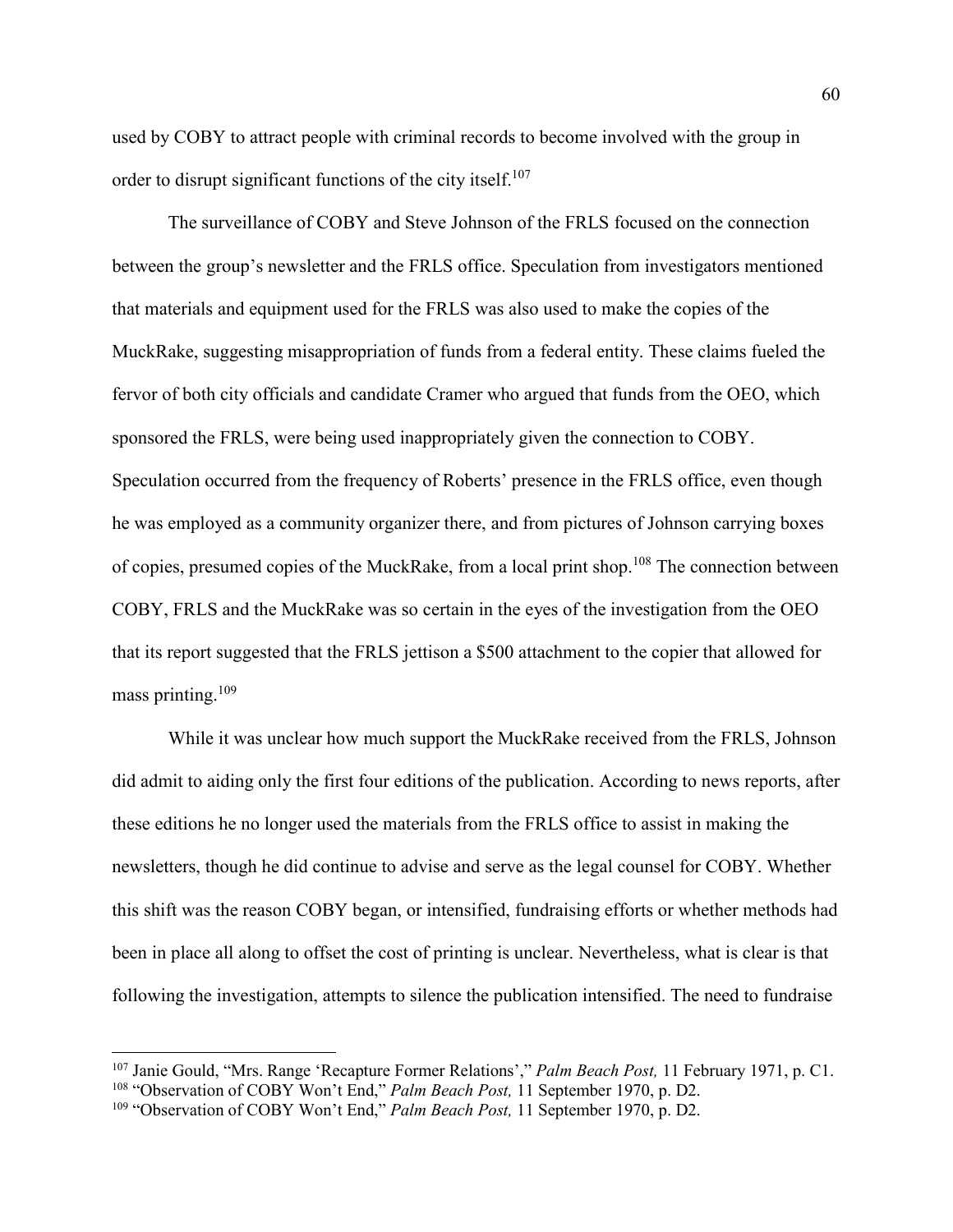would be the key some of COBY's enemies would use to put pressure on the group in attempts to reestablish the status quo in Belle Glade.

### **Fundraising or Extortion?**

Even though the group was fundraising from the beginning by asking for a few cents, they did not deny anyone a copy of the MuckRake because COBY felt people had to be made aware of the community issues. This could be why the first few issues of the Muck Rake were printed on the copy machine at the FRLS. Once it was clear the resources of the FRLS were not allowed for their activism, COBY was forced to raise funds to ensure the Muck Rake would continue publication.

COBY's increased fundraising activities focused on community donations.<sup>110</sup> Accounts vary as to both the amounts requested of business owners and the approach in which the donations were requested, but the request of contributions from local businesses would ultimately lead to the demise of COBY. According to COBY, donations of any amount that store owners saw fit were acceptable. Other accounts, particularly by members of the white community, however, claimed that donations of between thirty and one hundred dollars would be requested.<sup>111</sup> Some of these same community members present during the years COBY was engaged in activism, also mentioned the some members of the groups used the fundraising efforts as an opportunity to profit for themselves. Whether or not people who tried to wrest donations from businesses were actually members of COBY or not is unclear. What is clear is the name of the group was being used in conjunction with threats to the store owners, their facilities, and their merchandise. For instance, a Mr. Wilson, who owned the Alabama Georgia

<sup>110</sup> Roberts Interview

<sup>111</sup> Mike Abrams, "2 More Members of COBY Arrested," *Palm Beach Post,* 16 September 1970, p. B2.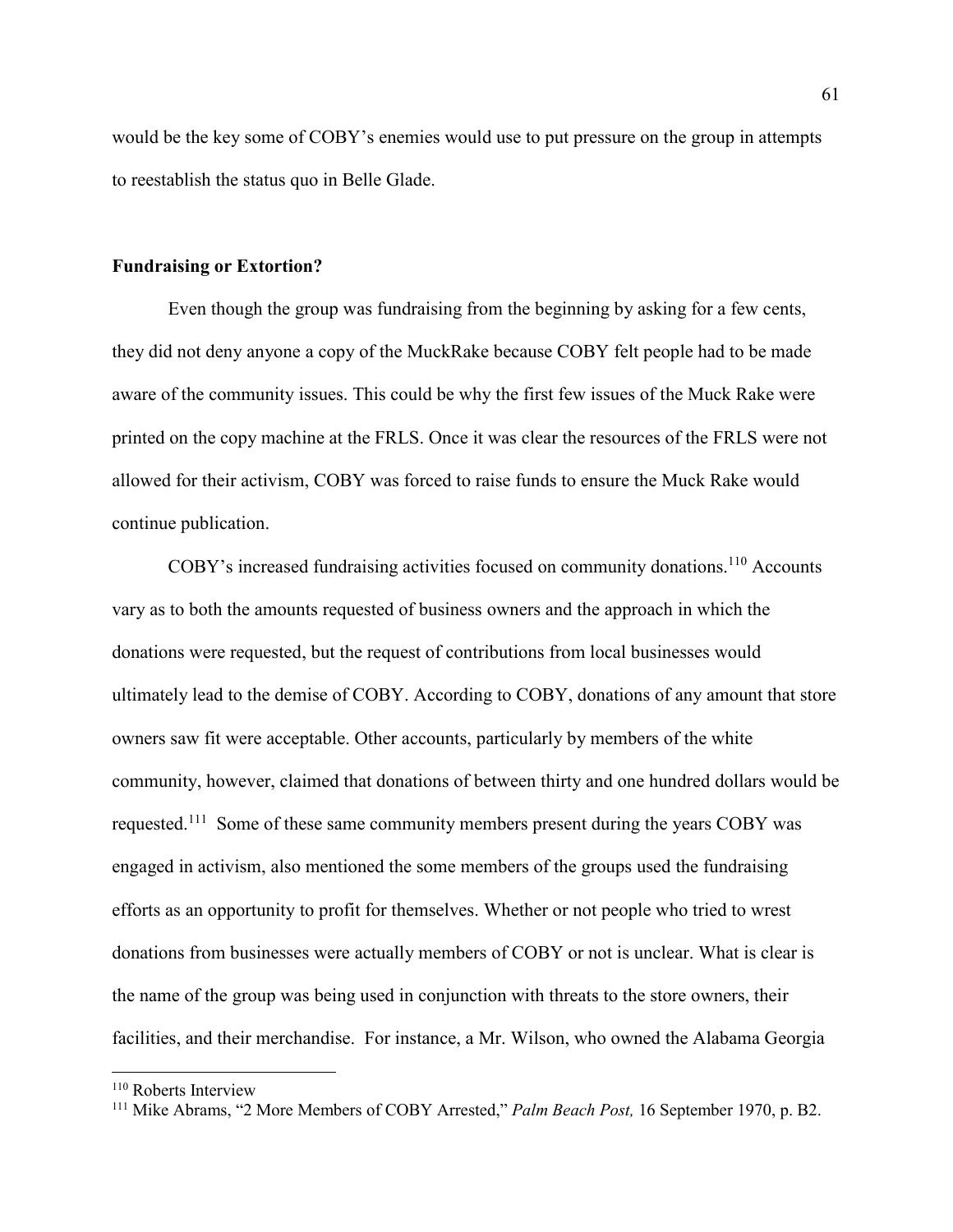grocery store, recalled to local news reporters that when COBY came to his store, they asked for one hundred dollars. When he said no, he mentioned that "someone said something would happen" to his meat display case. No charges were filed and Wilson did not even report it to police but he did state that it happened on numerous occasions.<sup>112</sup>

In late August and early September of 1970, some who earlier dismissed the solicitation and did not report the requests for donations to police began to do so. A gas station owner who alleged a member of COBY approached the store and asked for a donation, accompanied by a threat, formally pressed charges. The charges claimed four members of COBY came into the store and told the store owner he must donate one to two hundred dollars to COBY or something bad would happen. The store owner suggested he feared for his daughter's life and that is why he pressed charges. The Belle Glade police department then issued warrants for the four members that were identified from surveillance pictures the police had on file. Ralph Jasper, Cleo Sears, Marvin Glover and Jerry Roberts were all arrested and charged with felony extortion.<sup>113</sup>

The arrests and subsequent court cases kept both COBY and Steve Johnson of the FRLS tied up in litigation throughout the fall of 1970. While the leaders of COBY and their legal counsel, dealt with these criminal charges, activism in the city decreased significantly. Other members of COBY feared similar backlash to the four who had been arrested and seemingly chose to avoid engaging in further activities. Black organizations from other areas, including the Harlem Tenants Association from nearby Clewiston, came to the aide of the COBY members being charged with extortion. Even Marvin Davies, the Florida field officer for the National Association for the Advancement of Colored People (NAACP), came to Belle Glade to

<sup>112</sup> Bill Schnitt, "'Over and Buried' Trial Past, COBY, Whites Take Stock," *Palm Beach Post,* 26 April 1971, p. D1.

<sup>113</sup> Mike Abrams, "2 More Members of COBY Arrested," *Palm Beach Post,* 16 September 1970, p. B2.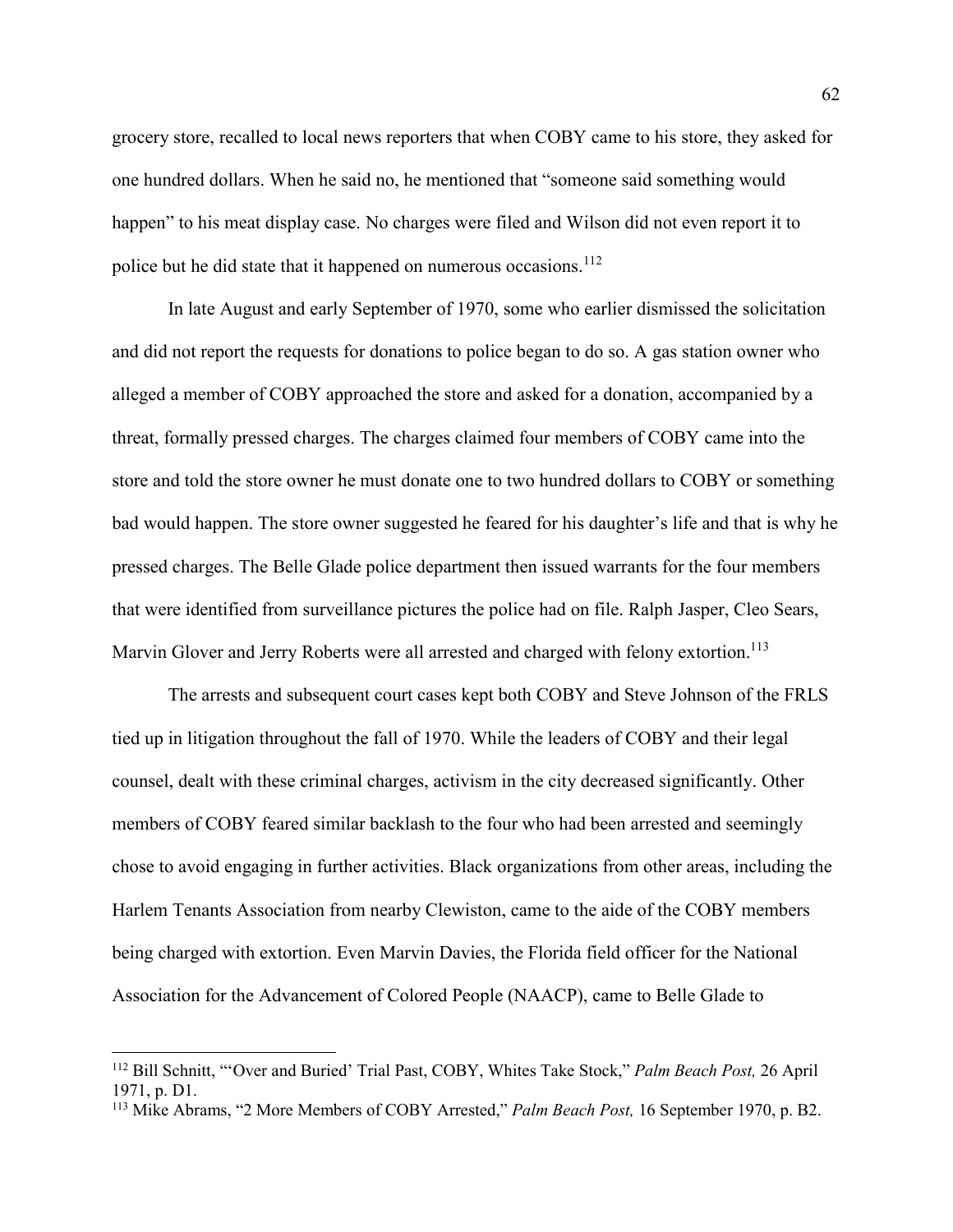encourage its citizens to continue to be active in advocating for their rights, and to raise support for Roberts, Sears, Glover and Jasper.<sup>114</sup>

Johnson, the lawyer for the arrested COBY members, believed the case was questionable because the city had no real evidence. While it is unknown whether the group actually made statements that could be considered extortion, the accusation was enough for the police department to present a case against COBY. Even after the members were arrested, the gas station owner who pressed charges was not as certain about the events of the alleged threats.<sup>115</sup>

## **The Beginning of the End of COBY**

l

While COBY had become a staple of the black community in Belle Glade for over a year by 1971 the extortion charges, whether legitimate or not, was exactly what the city, farm owners, and even the state leaders of the OEO, needed to put the pressure on the group. They would be forced to cease their activism and their resources suffocated until the benefits the group brought would no longer be noticed.

With some COBY members facing felony charges, the city refused to address many of the demands the organization had presented previously. Instead the city relied on the work of the Interracial Council (formerly the new Bi-Racial Committee), that had been formed to address the needs of the black community. As mentioned in an earlier chapter, the Interracial Council was similar to the Bi-racial Council that existed in the sixties. The new Interracial Council faced

<sup>114</sup> "NAACP to Investigate Migrant Conditions in Florida," *Palm Beach Post,* 6 August 1970, p. D2. This marked the second time the group advocated in Belle Glade outside of support for the migrant workers on the farms and the Jamaican cane cutters when they were dealing with the sugar refineries. Davies had made an earlier appearance in Belle Glade to address the issues COBY raised, and encouraged the citizens to support the efforts of COBY. When Roberts, Glover, Sears and Jasper were arrested for extortion, Davies again travelled to Belle Glade to raise money for the young men's defense fund. <sup>115</sup> Diane Devine, "COBY Defended, Johnson Says Clients Will Be Exonerated," *The Palm Beach Post,* 19 November 1970, p. F4.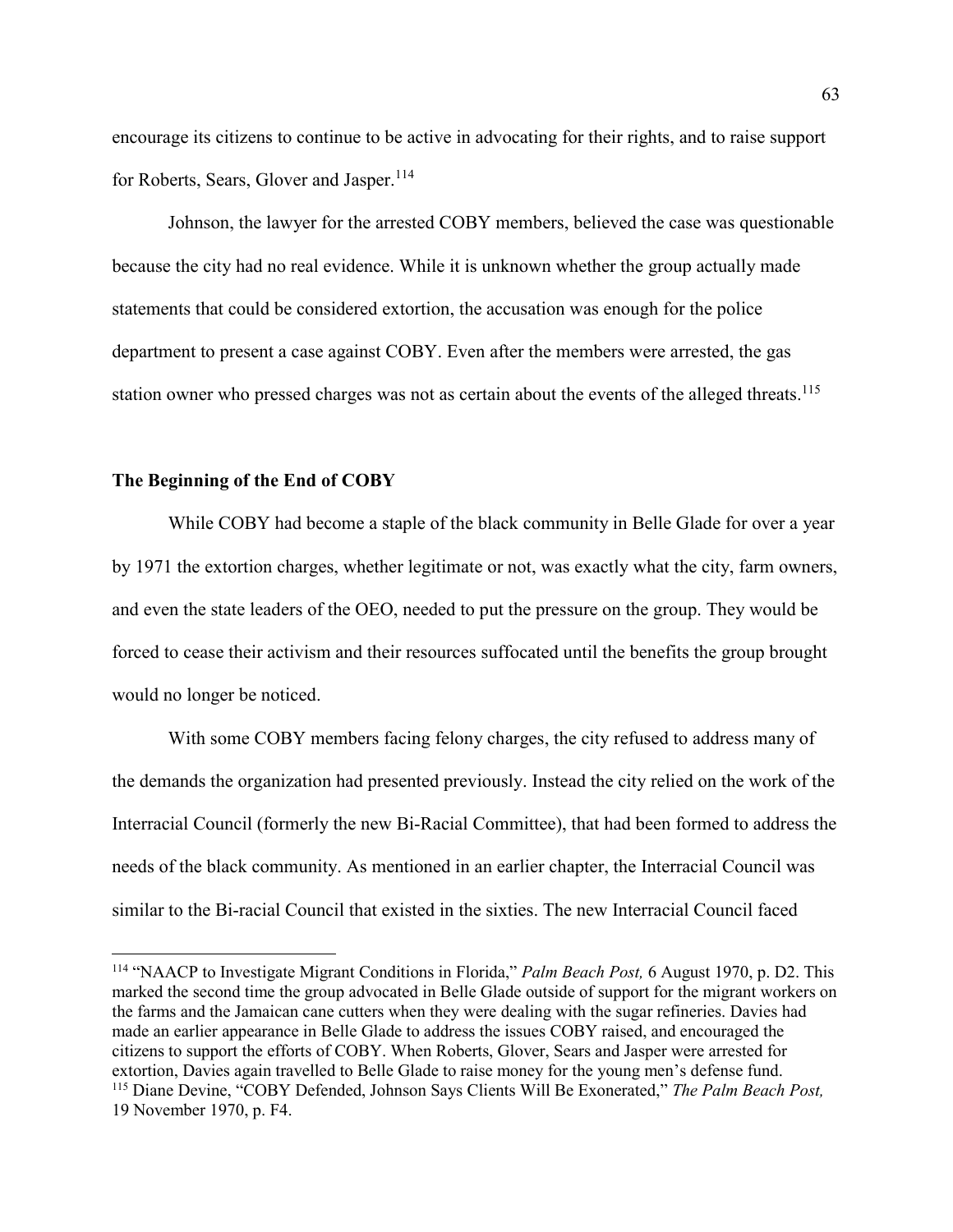many of the problems that handcuffed the earlier committee. Although half of the council's members were black, several of the black members were better off than most of the black community. One black member was even an owner of one of the tenements that COBY questioned during their aide of the black community. At least one of the other black members was a preacher that had been previously criticized by Davies of the NAACP for not being active in advocating for the needs of the black community. Needless to say, the black members of the interracial committee were not exactly in touch with the true needs of the black community at large, and a far cry from the activist orientation that COBY represented in recent years. Many of them were middle class black members and not a true representation of the black community as a whole.

COBY was also dealt a blow when the FRLS was investigated by the OEO. After the arrest of the COBY members, opponents of the organization turned their attention to the FRLS, the legal life blood of the group. Steve Johnson had been the legal counsel for the group for the year in which it had been so visible within the community. Probes and investigations into the ties between COBY and Johnson of the FRLS were conducted by the police department yet revealed very little to implicate the young lawyer and proved to be fruitless in severing the ties of the FRLS and COBY. Attacks on the leaders of COBY, namely Roberts, also ensued. Interviews with officials of the FRLS produced claims that Roberts used "the Florida Rural Legal Services office as his personal dating service," implying that he either offered jobs to women he was interested in or that he pursued those women who were already employed. The impending trial of the four members of COBY was also a major concern regarding the organization. Roberts was removed from all panels and boards that he was a part of within the city. The removal of Roberts from the Migrant Welfare Board that looked out for the welfare of the migrant workers at the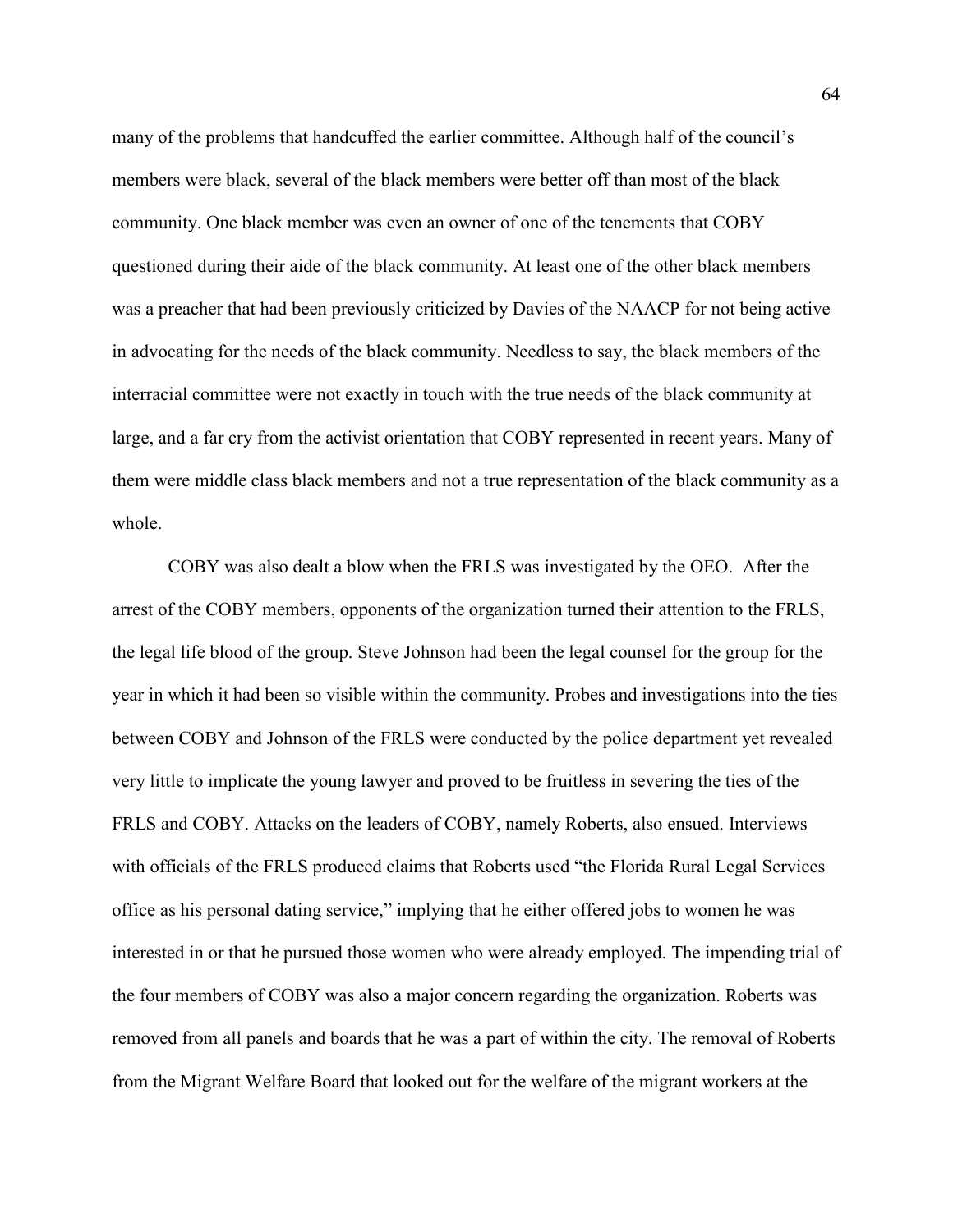local farms was one that particularly made major headlines. Although Roberts claimed that the board would not look out for the benefit of the people if COBY was not present, the board stated that a seat would be reserved for a COBY member. This seat was never filled though.<sup>116</sup>

In order to ensure that COBY and the FRLS would sever ties, one final blow was dealt. The farm owners applied for and won a grant for the Glades area FRLS. Half of a million dollars would be given to the FRLS in the South Florida area, but only if Steve Johnson be transferred out of the Belle Glade office. Steve Johnson had been the only lawyer that went to the extent that he did to aid in the benefit of the black community. While other lawyers did file suit against the city on behalf of the black community, none had been involved to the extent of Johnson. He was the direct counsel to COBY at all city commission meeting and even helped by serving pro bono to help defend the members of the group against the extortion charges they were facing. While Johnson did his best to assist COBY, the farm owners saw to it that the relationship was over.

Johnson claimed in several interviews with newspapers that the transfer was of his own doing and that he had not been forced out. Yet Roberts claimed that the transfer was a direct act of sabotage against the group that fought for the rights of black people in Belle Glade. Questions were raised but never answered about the suddenness of the move. Other issues surrounding the move included debates on which office Johnson would be reassigned. Initially reports stated that he would be transferred to Immokalee, Florida, a farming community with similar dynamics to Belle Glade. Yet instead, Johnson was transferred to Homestead, more of an urban setting than either Belle Glade or Immokalee.<sup>117</sup>

<sup>116</sup> "COBY Chief Lashes Out At Politics," *The Palm Beach Post,* 27 November 1970, p. D1.

<sup>117</sup> Mike Abrams, "FRLS Directors Told Johnson Transferring," *Palm Beach Post,* 26 November 1970, p.  $H2$ .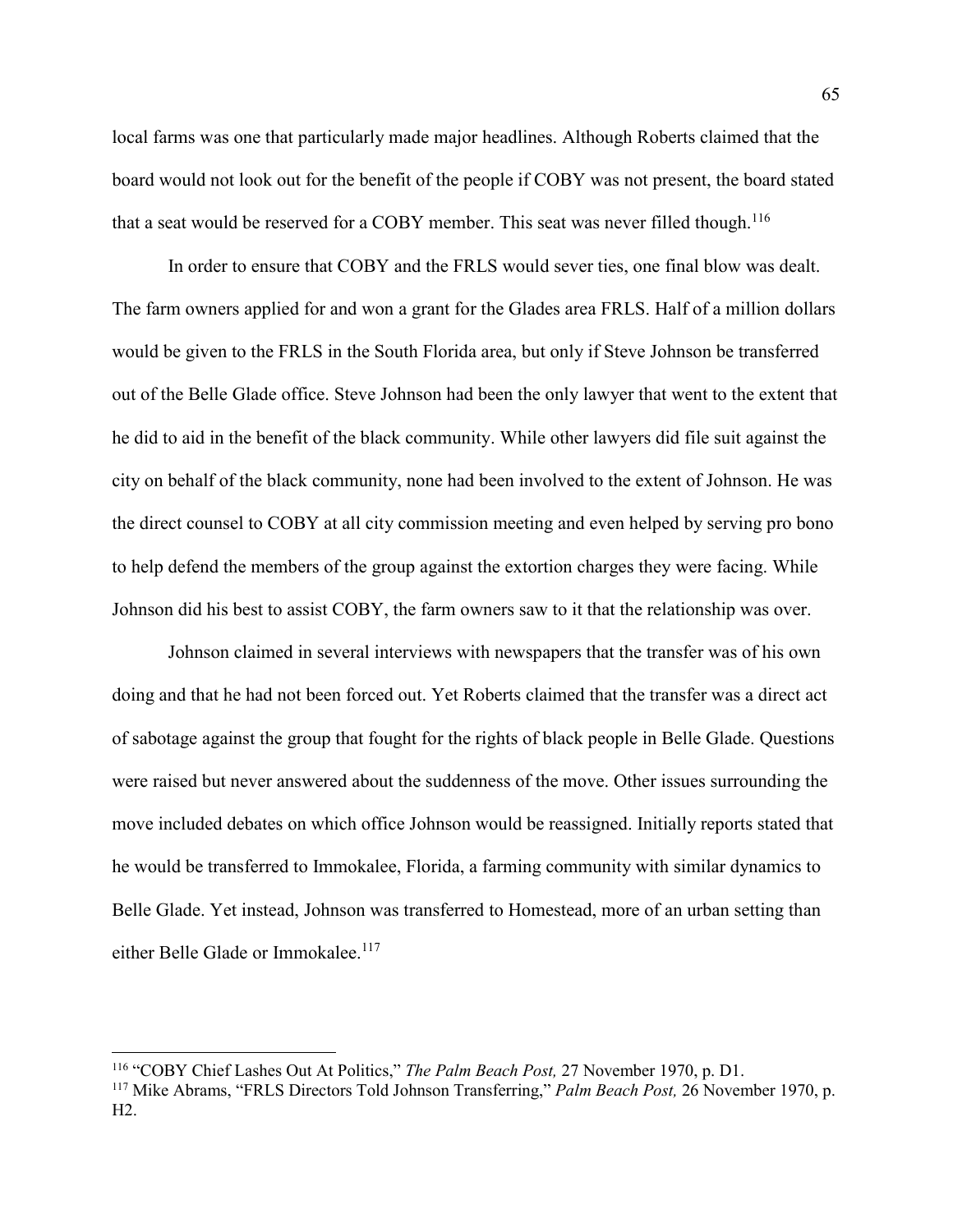Eventually, Roberts, Jasper, Sears and Glover were exonerated of the extortion charges they faced. The jury took very little time to come to the conclusion that the evidence against the young men was inconclusive, if not nonexistent. The damage, however, had already been done to COBY. Members, including the leaders other than Roberts, feared reprieve and therefore became less active in the community. While they were visible when the white high school, Belle Glade High, and the black high school, Lake Shore were desegregated and merged into Glades Central High School, their days of taking on the city against the issues that plagued the black community died down.

Unfortunately, the overall resistance the changes that the group made proved to be too much for COBY to overcome. Memories of the group prevailed, but the visible presence of the organization in the community faded. As mentioned before, some of the efforts they put forth between 1969 and 1971 were revisited later such as the residency requirement for registering to vote. While remnant of the success COBY achieved still exist, the group still could not maintain its fervor.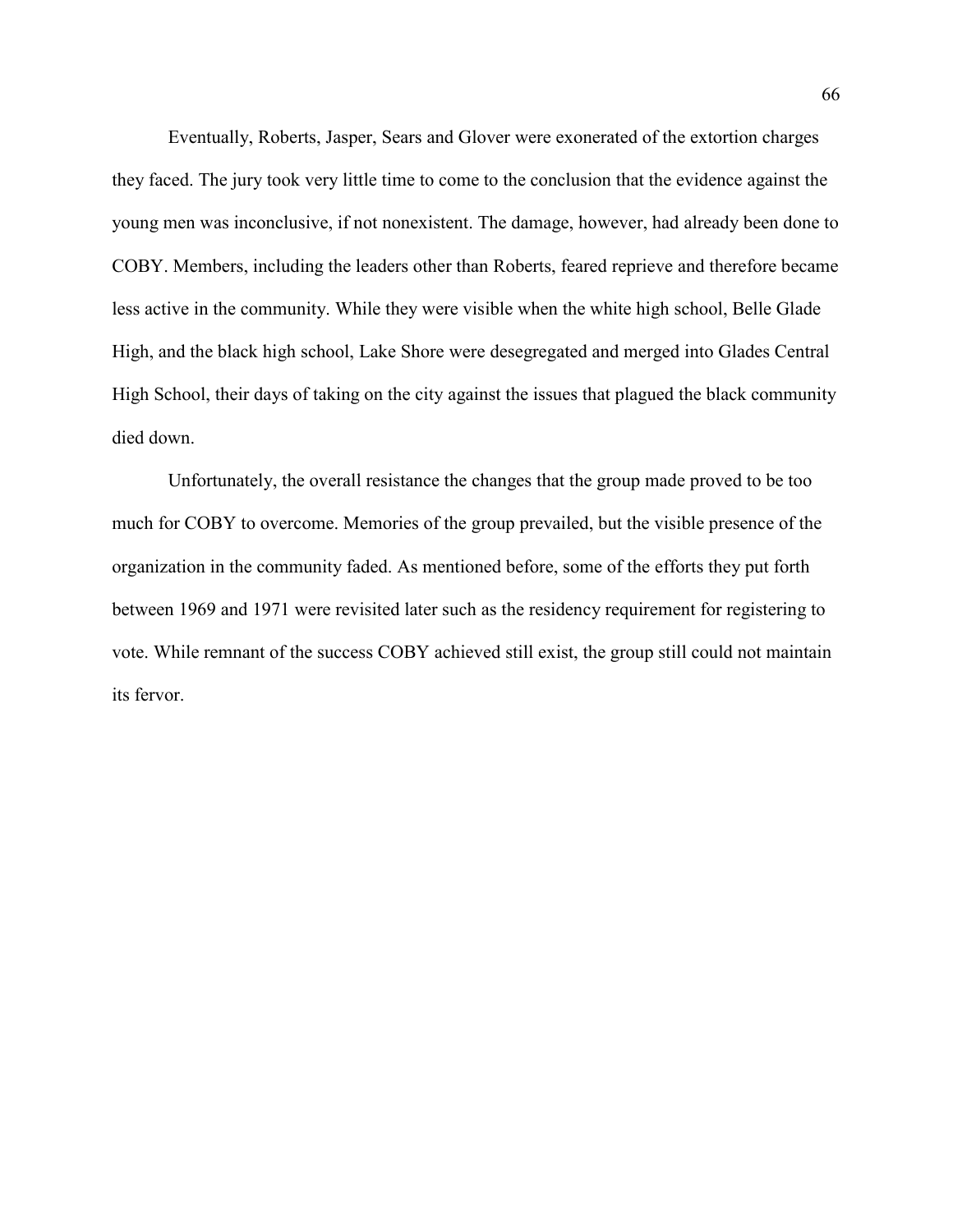### **Conclusion**

Roberts retained his activist spirit, however. He eventually wrote a screenplay about COBY's activities that outlined many of the issues which black people not only faced in Belle Glade but all over the country. The film was rejected by many companies before it was picked up by United Artists. Roberts planned to renew activism on a grander scale. He hoped to use the success of the film to promote the issues that he felt needed to be addressed when the company promoted the movie. Unfortunately, the film never materialized. The screenplay never made it to production and the activist spirit which permeated the City of Belle Glade faded. While Roberts remains active in the community to this day, the fight that COBY brought to the city was never the same. Belle Glade

Despite some shortcomings, COBY's activism certainly made a contribution to Belle Glade's black community. The borough system was eventually changed and finally struck down by the state. The housing situations that many citizens faced were improved, even if only slightly. Black presence on the police force in Belle Glade increased. Even former Mayor John Grady used the interactions and improvements that were made in the city and in the race relations in Belle Glade as a small part of his platform in running for President of the United States in the med and late 1970s.

Remnants of the not so distant past still exist in Belle Glade to this day. The economy of Belle Glade is still controlled by the farms and sugar corporations. This means that much of the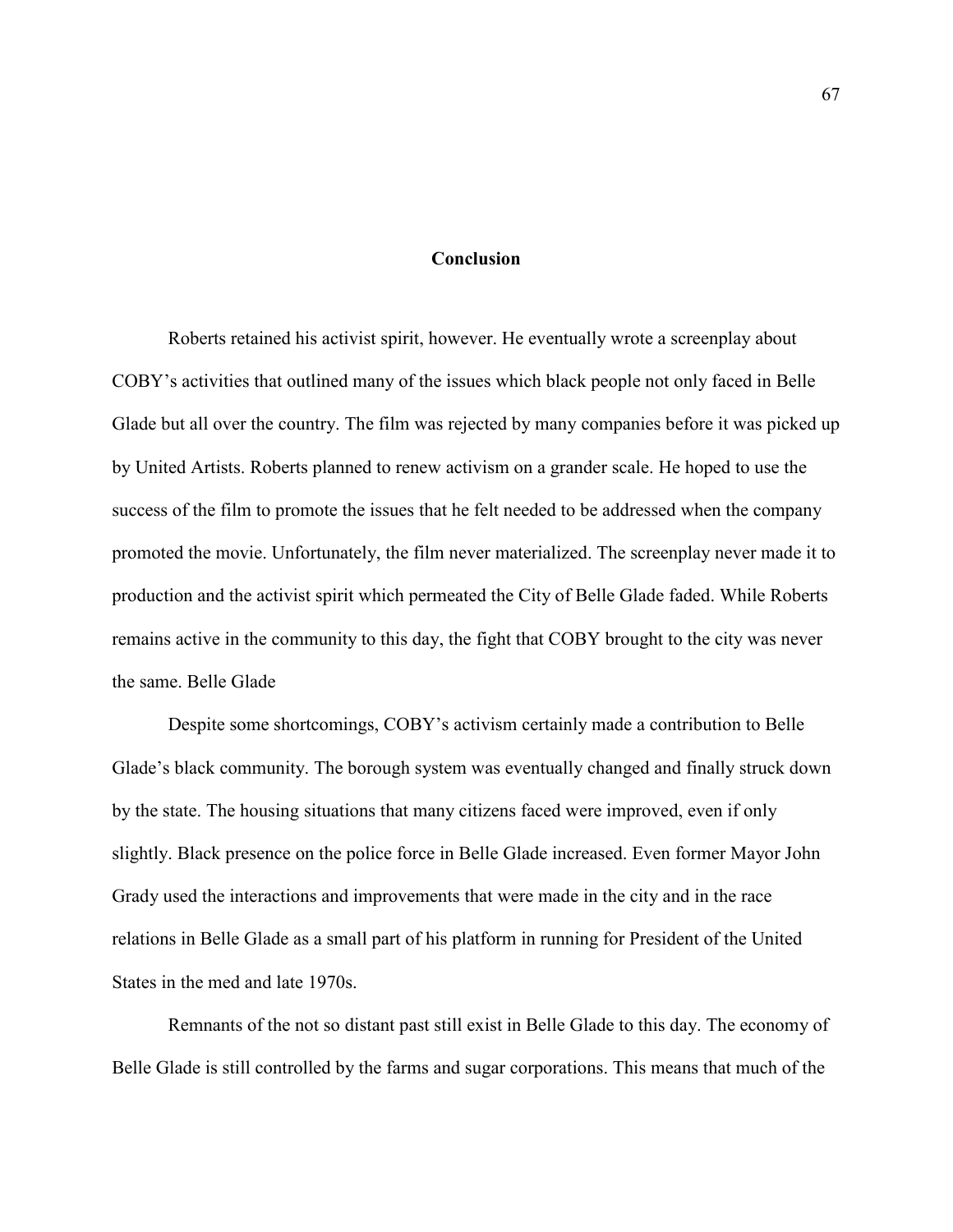money that is made by the citizens of Belle Glade is seasonal. As a result many people still live at or near the national poverty line. The buildings which were the focus of much of the activism of COBY still stand. The headquarters of COBY remains vacant and condemned a sullen reminder of a group that was so important to the community and simply could not survive the backlash from the white power structure. A few of the one room tenements still remain in operation today. Some of those tenements still remain in the decrepit conditions that forced COBY to organized for tenant's rights a few actually occupied by residents. Bobby's Market, Hall's Market and Alabama Georgia are still the neighborhood grocers and the only option for many of the residents of downtown, formally known as the quarters.

Belle Glade still occupies the same exact city hall building in which the city commission meetings in which COBY made demands of the commission were held. There are far less entries in city commission meeting minutes that show citizens calling for the rights the black community is being denied today. All these landmarks are time capsules into the past, holding a history of grassroots organizing that paralleled Civil Rights and Black Power Era history.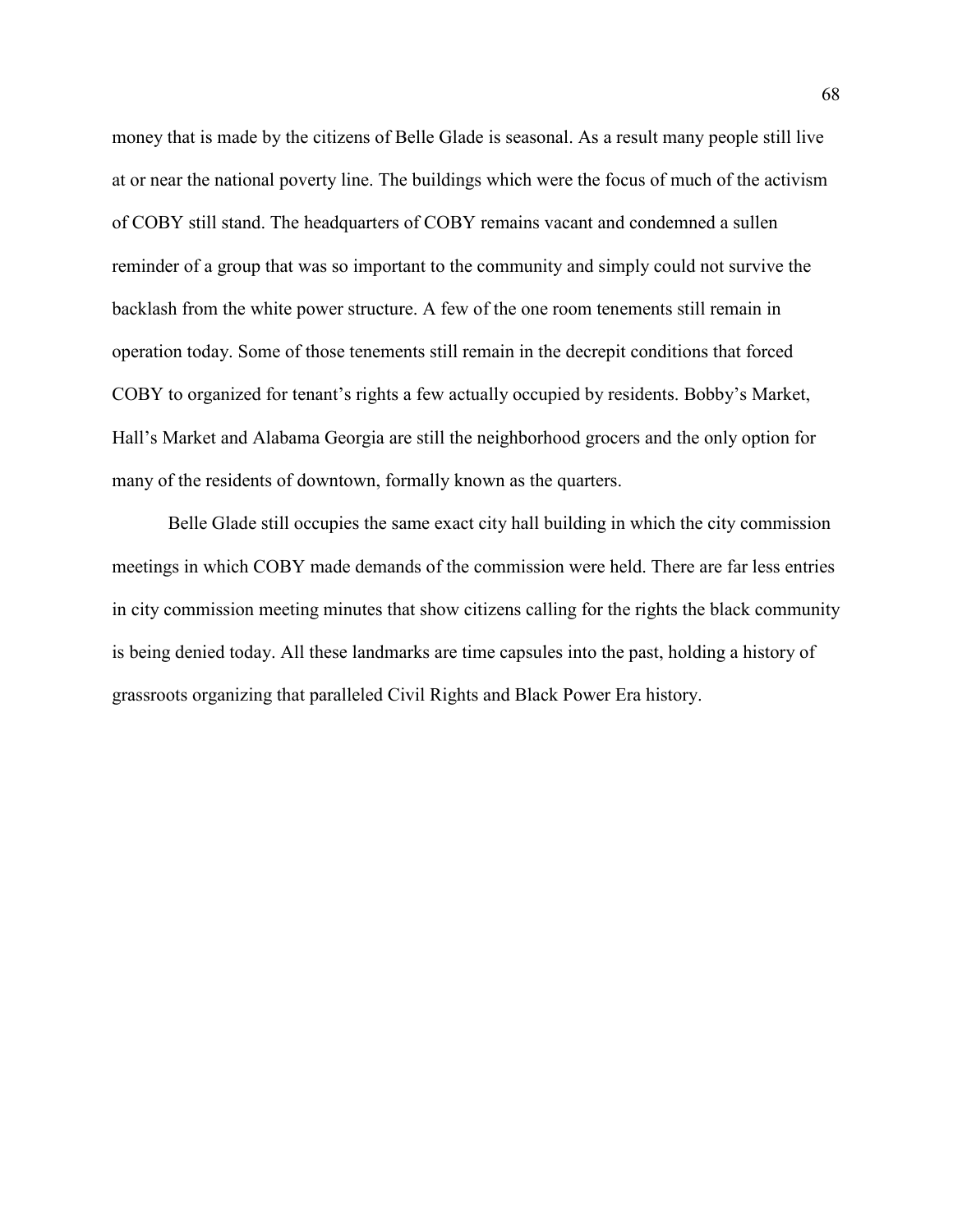## **Bibliography**

Abrams, Mike. "2 More Members of COBY Arested." *Palm Beach Post*, September 16, 1970.

Abrams, Mike. "FRLS Directors Told Johnson Transferring." *Palm Beach Post*, November 26, 1970.

"Belle Glade Migrant Workers Form Union." *The Miami News*, June 21, 1966.

"Cane Cutter Strike." *St. Petersburg Times*, January 3, 1965.

"Cane Cutters Demonstration and Arrests." *St. Petersburg Times*, September 21, 1972.

"Cane Cutters Riot, Set Building On Fire." *The Palm Beach Post*, March 8, 1965.

Churchill, Ward, and Jim Wall. *The COINTELPRO Papers: Documents from the FBI's Secret Wars against Domestic Dissent*. Boston, MA: South End Press, 1990.

Cioe, Carol. "Blacks Get Even Chance in Belle Glade." *The Palm Beach Post*, August 11, 1984.

Cleaver, Eldridge. *Soul on Ice*. New York: McGraw-Hill, 1967.

"COBY Chief Lashes Out at Politics." *The Palm Beach Post*, November 27, 1970.

City of Belle Glade, City Commission. *Regular Meeting.* January 27, 1964.

City of Belle Glade, City Commission. *Regular Meeting.* July 13, 1964.

City of Belle Glade, City Commission. *Regular Meeting.* August 9, 1965.

City of Belle Glade, City Commission. *Regular Meeting.* August 23, 1965.

City of Belle Glade, City Commission. *Regular Meeting.* November 8, 1965.

City of Belle Glade, City Commission. *Regular Meeting.* October 17, 1969.

City of Belle Glade, City Commission. *Special Meeting.* June 15, 1970.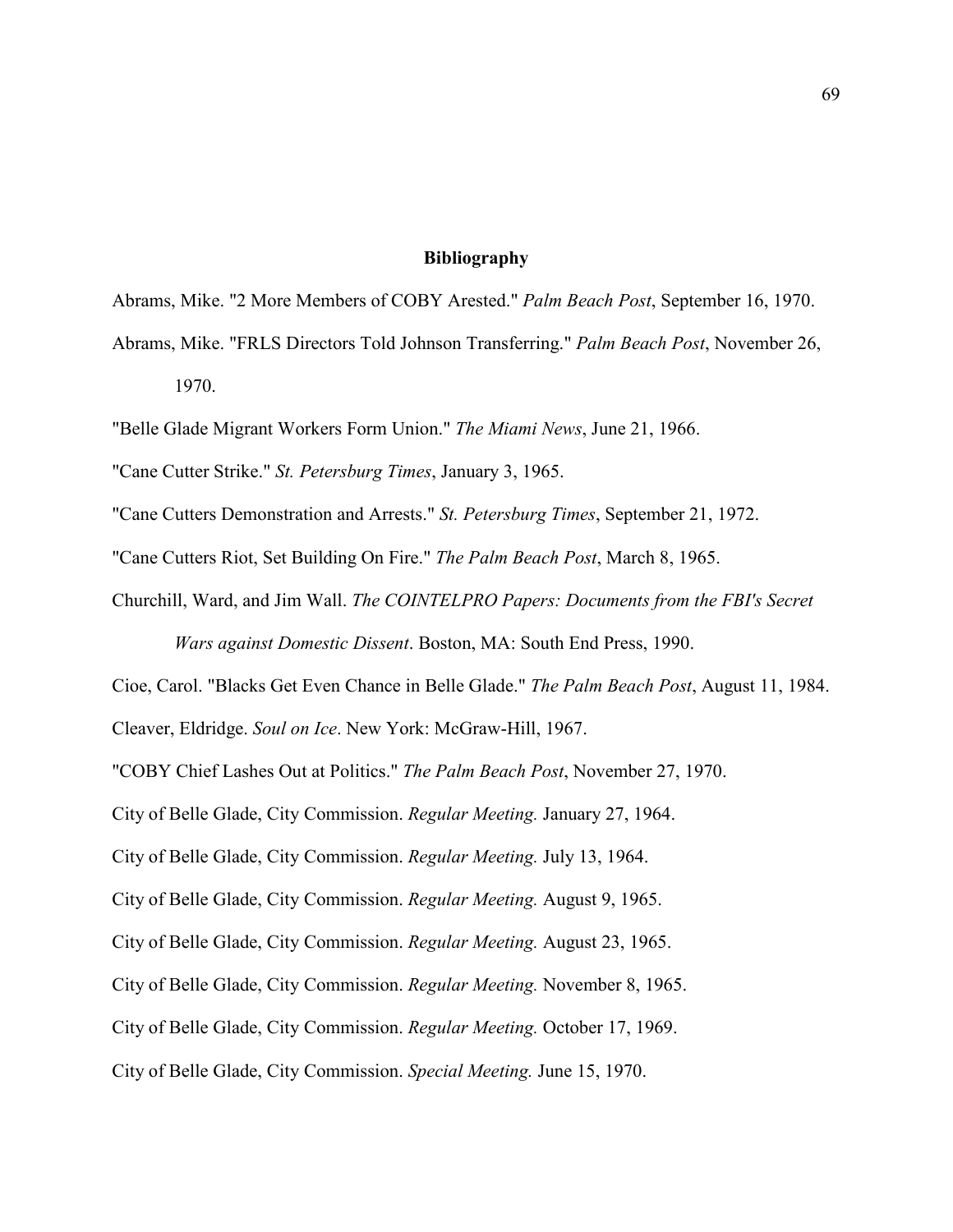"Cramer Pushes Probe of COBY." *Ocala-Star Banner*, October 2, 1970.

- Devoe, Diane. "COBY Defended: Johnson Says Clients Will Be Exonerated." *The Palm Beach Post*, November 19, 1970.
- Eick, Gretchen Cassel. *Dissent in Wichita: The Civil Rights Movement in the Midwest, 1954-72*. Urbana: University of Illinois Press, 2001.
- Emmons, Caroline. ""Somebody Has Got to Do That Work:" Harry T. Moore and the Struggle for African-American Voting Rights in Florida." *The Journal of Negro History* vol. 82, no. 2, 232.
- Enfield, S. Nathan. "5 BAMM Members Convicted." *The Miami News*, July 18, 1972.
- "Glades Racial Climate Cooling Down Following March." *The Palm Beach Post-Times*, June 10, 1970.
- Gould, Janie. "Mrs. Range "Recapture Former Relations"" *The Palm Beach Post*, February 11, 1971.
- Gould, Janie. "Legal Aide: Censure Is No Shock." *The Palm Beach Post*, May 12, 1971.
- Greenlee, Sam. *The Spook Who Sat by the Door: A Novel*. Detroit: Wayne State University Press, 1969.
- Haas, Jeffrey. *The Assassination of Fred Hampton How the FBI and the Chicago Police Murdered a Black Panther*. Chicago: Lawrence Hill Books/Chicago Review Press, 2010.
- Hall, Jacquelyn Dowd. "The Long Civil Rights Movement and the Political Uses of the Past." *Journal of American History*: 1233.

"Harlem Tenants Make Rent Collection Offer." *The Palm Beach Post*, January 7, 1970.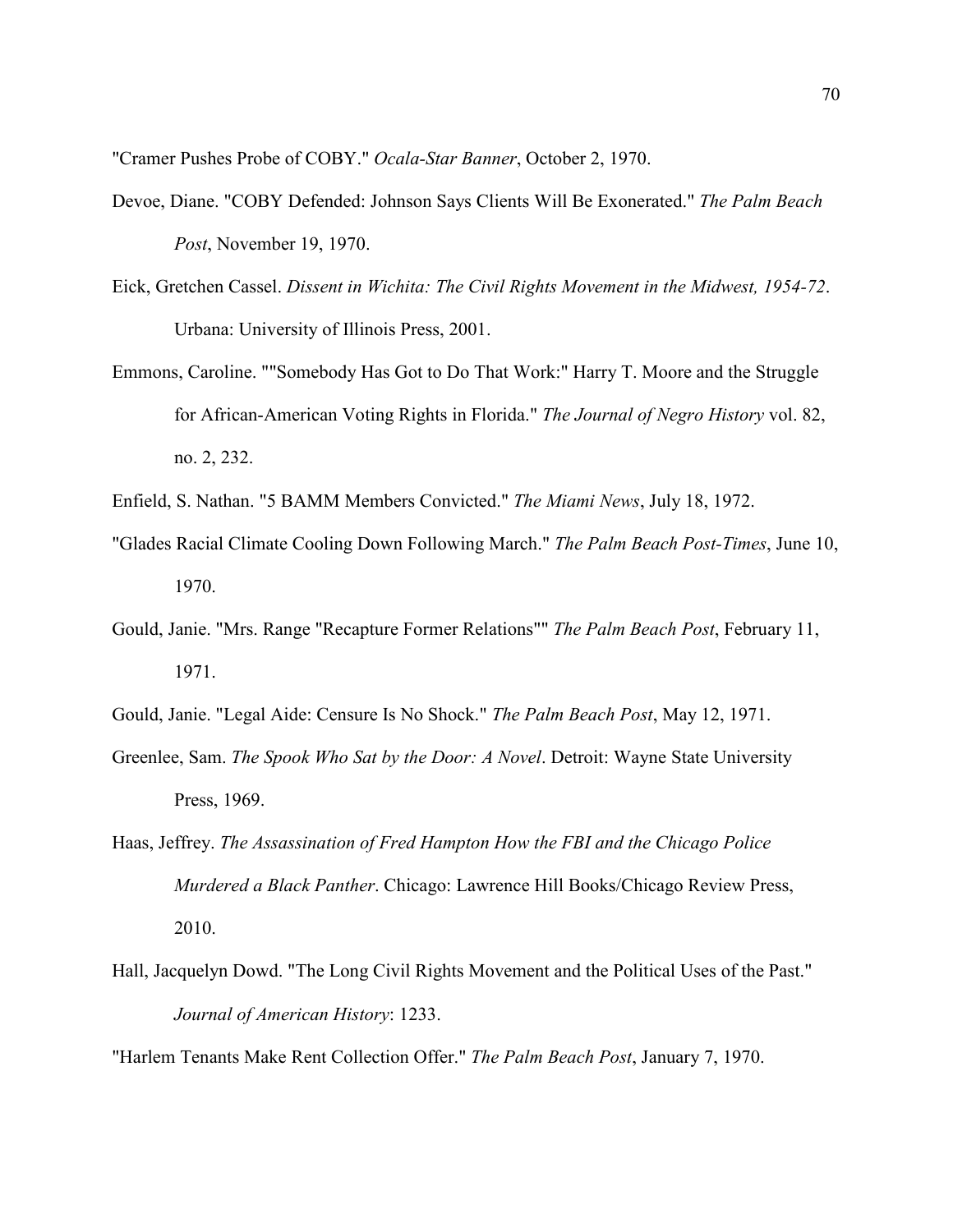- Hogan, Wesley C. *Many Minds, One Heart: SNCC's Dream for a New America*. Chapel Hill: University of North Carolina Press, 2007.
- Jeffries, Hasan Kwame. *Bloody Lowndes: Civil Rights and Black Power in Alabama's Black Belt*. New York: New York University Press, 2009.

Jones, Dean. "Candidates Need Not Own Homes." *The Palm Beach Post*, August 19, 1971.

- Joseph, Peniel E. "The Black Power Movement: A State of the Field." *Journal of American History,* vol. 96, no. 3, 751-76.
- Joseph, Peniel E. *Waiting 'til the Midnight Hour: A Narrative History of Black Power in America*. New York: Henry Holt and, 2006.
- Lawson, Steven F., and Charles M. Payne. *Debating the Civil Rights Movement, 1945-1968*. Lanham, Md.: Rowman & Littlefield, 1998.
- Lentz-Smith, Adriane Danette. *Freedom Struggles African Americans and World War I*. Cambridge, Mass.: Harvard University Press, 2009.
- Mike, Abrams. "Legal Services-COBY Probe Extension Favored." *The Palm Beach Post*, September 10, 1970.
- "NAACP to Investigate Migrant Conditions In Florida." *The Palm Beach Post*, August 6, 1970.

"Observation of COBY Won't End." *The Palm Beach Post*, September 11, 1970.

- Ortiz, Paul. *Emancipation Betrayed the Hidden History of Black Organizing and White Violence in Florida from Reconstruction to the Bloody Election of 1920*. Berkeley: University of California Press, 2005.
- Prichett, Wendell E. "A Local and National Story: The Civil Rights Movement in Postwar Washington, DC." A Local and National Story: The Civil Rights Movement in Postwar Washington, DC. Accessed March 15, 2013.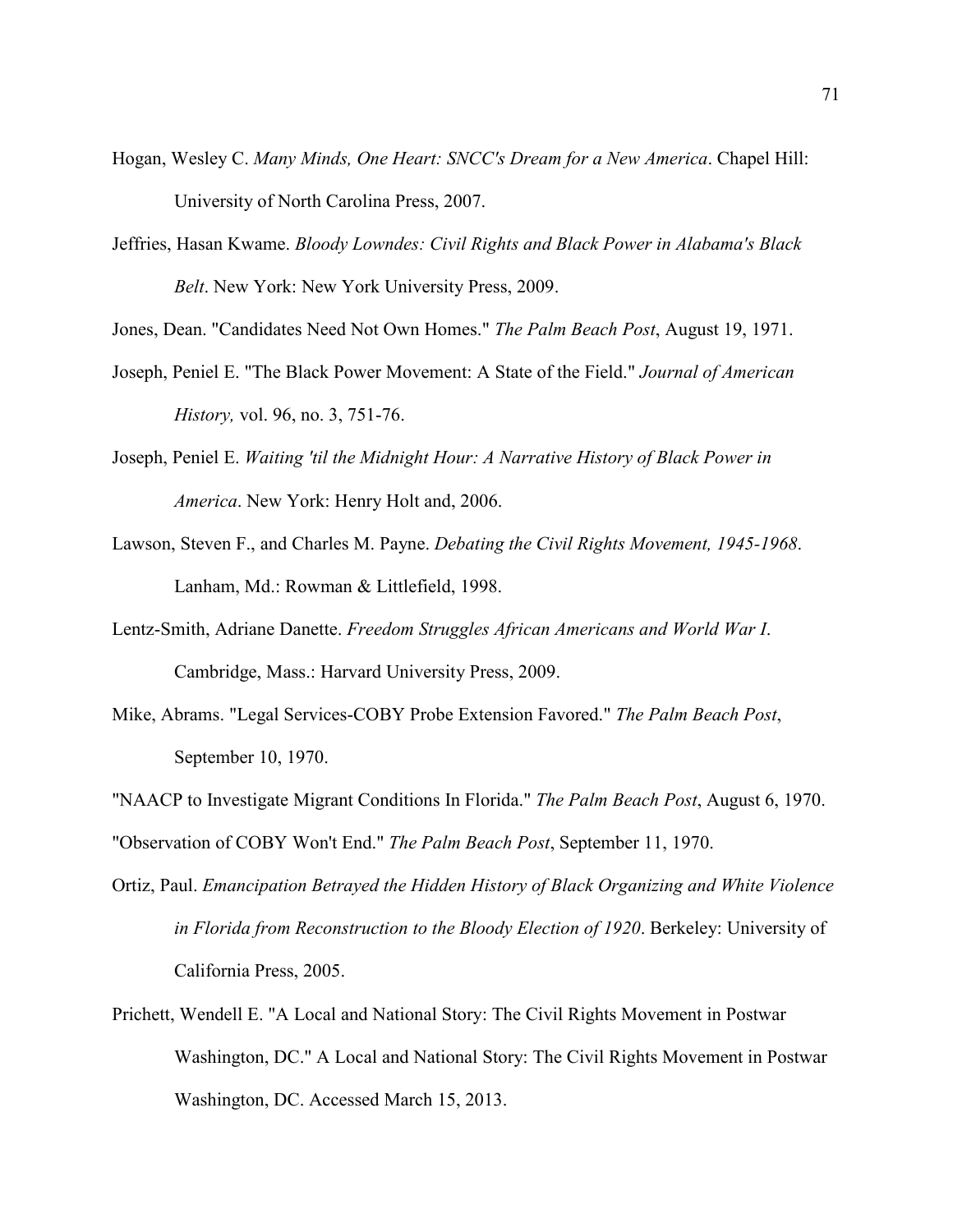Ransby, Barbara. *Ella Baker and the Black Freedom Movement: A Radical Democratic Vision*.

Chapel Hill: University of North Carolina Press, 2003.

Russ, John. "Activism in Belle Glade." Interview by author. June 5, 2011.

Roberts, Jerry. "The History of COBY." Interview by author. June 3, 2011.

- Schnitt, Bill. ""Over and Buried" Trial Done, COBY, Whites Take Stock." *Palm Beach Post*, April 26, 1971.
- Schnitt, Bill. "'Over and Buried' Trial Past, COBY, Whites Take Stock." *The Palm Beach Post*, April 26, 1971.
- Smith, Adriane Danette. *Freedom Struggles African Americans and World War I*. Cambridge, Mass.: Harvard University Press, 2009.

"Stokley Carmichael's Itinerary Secret." *The Daytona Beach Morning Journal*, May 10, 1968. "Sugar Refinery Workers Go On Strike." *The Palm Beach Post*, February 24, 1972.

"Summary Judgement Sought in Belle Glade Borough Suit." *The Palm Beach Post*, June 25,

1971.

"Talisman President Denies Union Slave Claims." *The Evening Independent*, February 24, 1972. Taylor, Quintard. ""Justice Is Slow But Sure" The Civil Rights Movement in the West: 1950- 1970." *Nevada Law Journal* 5, no. 1.

- Theoharis, Jeanne, and Komozi Woodard. *Groundwork: Local Black Freedom Movements in America*. New York: New York University, 2005.
- Tyson, Timothy B. *Radio Free Dixie: Robert F. Williams and the Roots of Black Power*. Chapel Hill: University of North Carolina Press, 1999.
- "U.S. Court Gets COBY Claim of Police Ills." *The Palm Beach Post*, October 8, 1970.